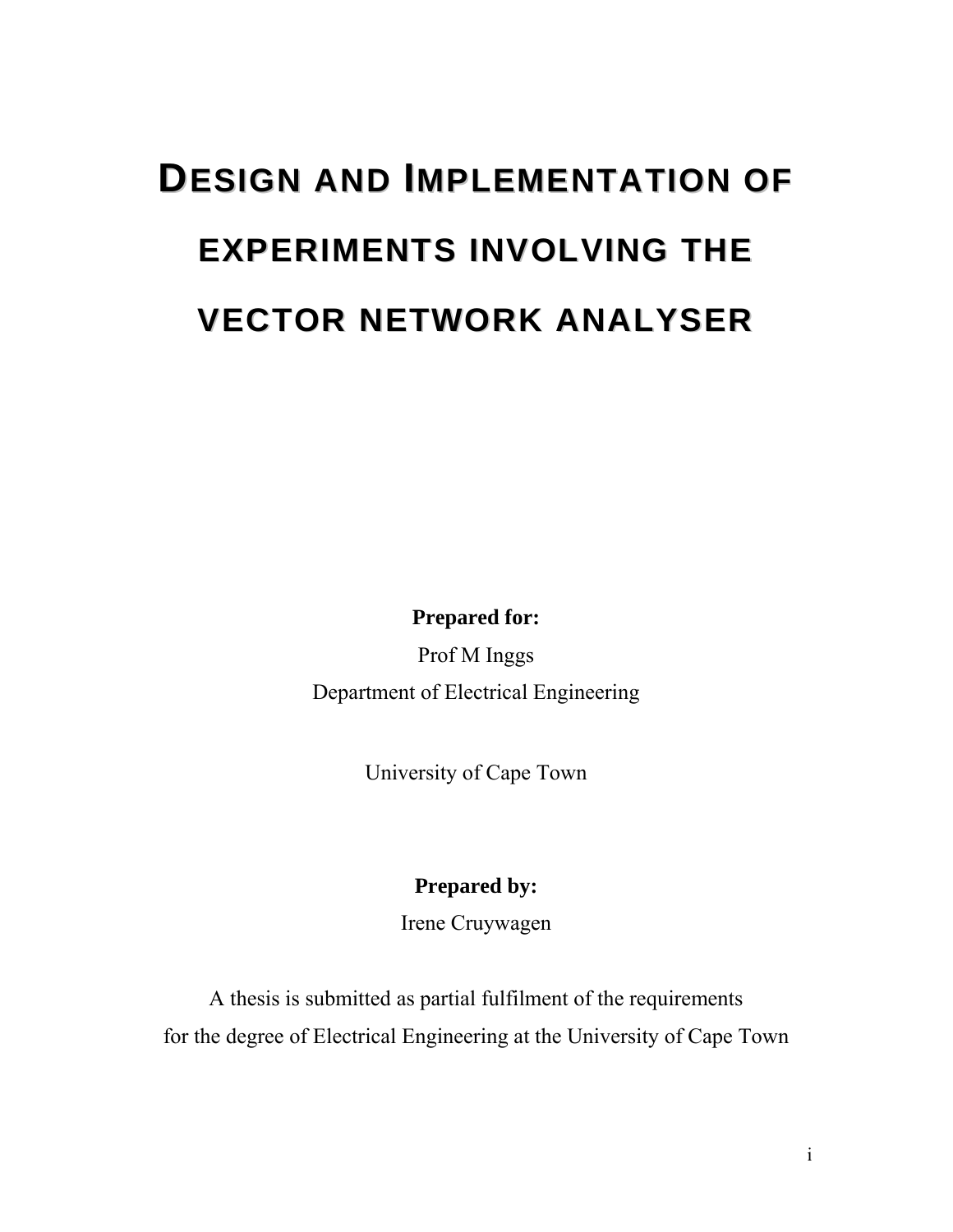# **ACKNOWLEDGEMENTS**

<span id="page-1-0"></span>I would like to express my thanks to:

God for peace and strength

Prof Inggs for supervision

Kevin Reeves for encouragement, ideas and for correcting my English

Andrew Markham for advice, tips and suggestions

Georgie George for ideas, feedback regarding the experiments and his willingness to help

Sifiso Gambahaya and Monica Wu for testing these experiments, feedback and comments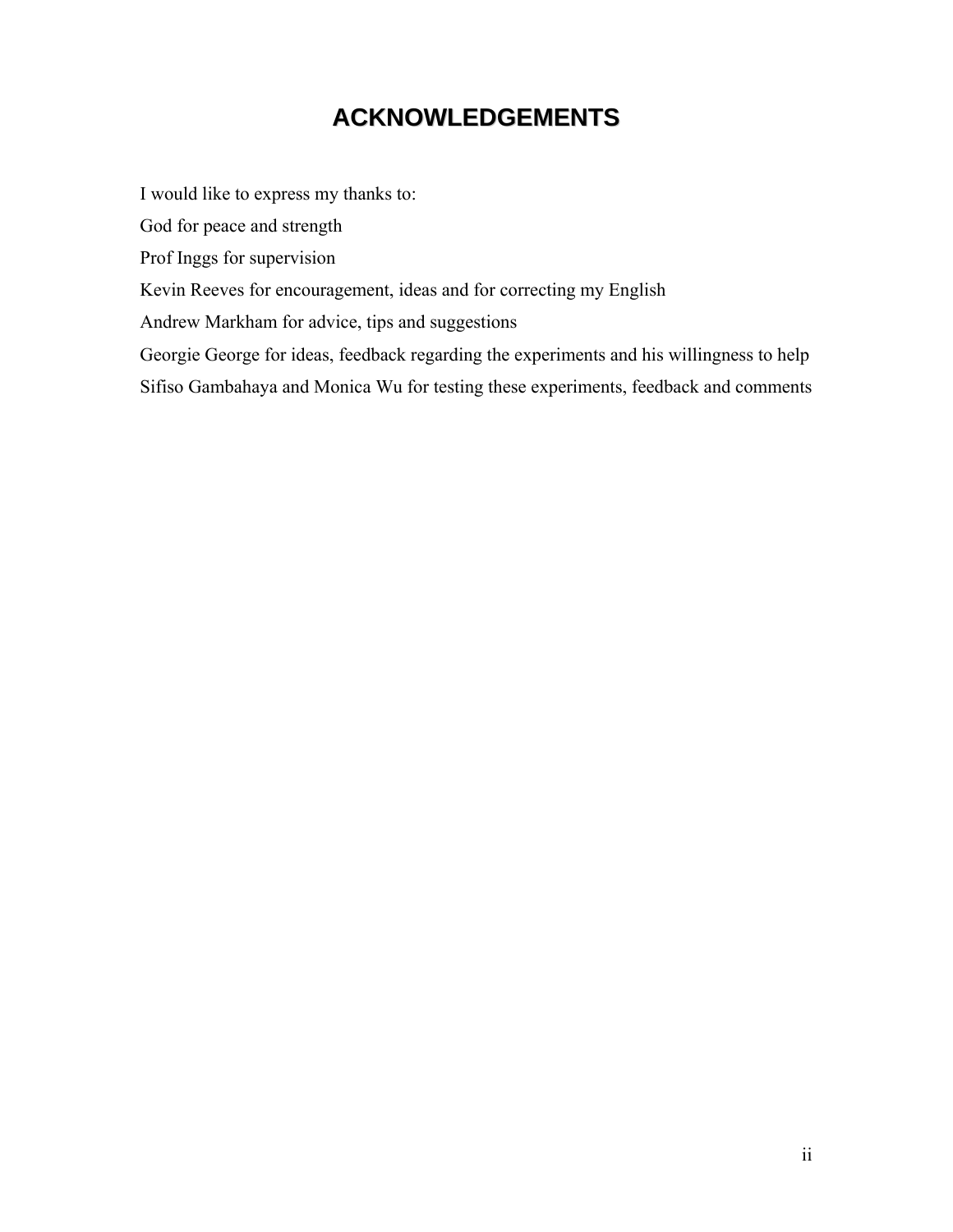# **DECLARATION**

<span id="page-2-0"></span>I, Irene Catherine Cruywagen declare that the work contained in this thesis is my own work unless otherwise stated. This project is being submitted as partial fulfilment of the degree of Bachelor of Science in Electrical Engineering at the University of Cape Town. It has not been submitted before for any degree at any other university.

………………………………………

Irene Catherine Cruywagen Cape Town 17 October 2005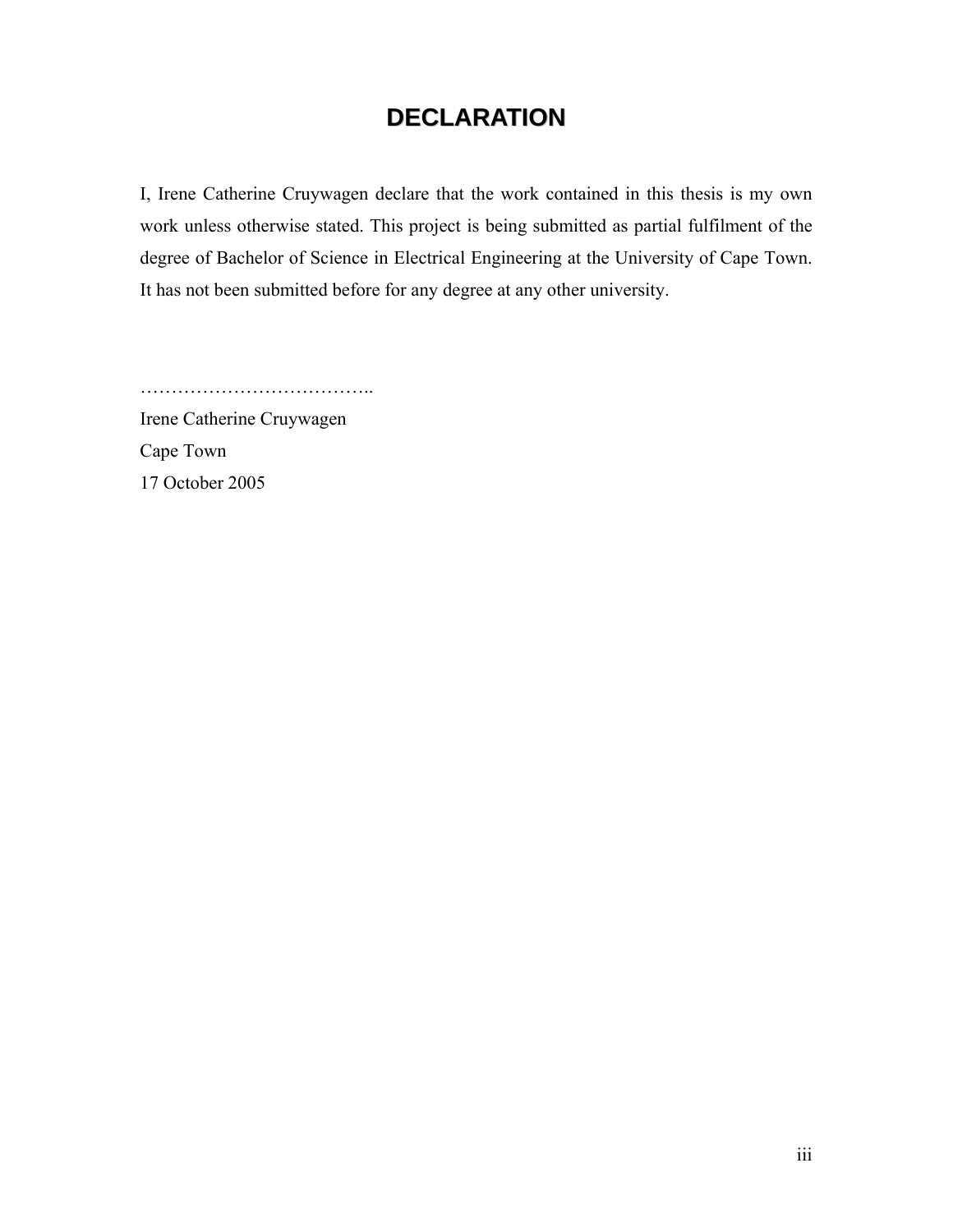# <span id="page-3-0"></span>**TERMS OF REFERENCE**

This thesis was carried out by Irene Cruywagen under the supervision of Prof. M. Inggs. The terms of reference as drawn up by Irene Cruywagen and her supervisor were as follows:

The broad aim of this thesis was to develop experiments for the EEE 486F course, RF and Microwave Fundamentals, to provide comprehensive tutoring information on the HP 8410 Vector Network Analyser (VNA).

#### **These tutorials and experiments should include the following:**

- 1. Introduction to the VNA and s-parameters: functions of the VNA, applications of the VNA.
- 2. Introduction to connector types and other microwave hardware.
- 3. Block diagrams of the various components of the VNA and how they are interconnected.
- 4. Tutorial on the calibration of the VNA.
- 5. Basic introductory experiments to become familiar with the VNA (short circuits, transmission lines etc) where the user will observe the s-parameters (amplitude and phase) using both the rectangular and polar display.
- 6. Smith Chart applications utilising a stub to tune a impedance mismatch
- 7. Creating two port "black boxes" to be tested analysed and then identified by the user by means of observing the S-parameters for example a Low-Pass Filter (LPF).

A report detailing the thesis is to be submitted on the  $18<sup>th</sup>$  of October 2005.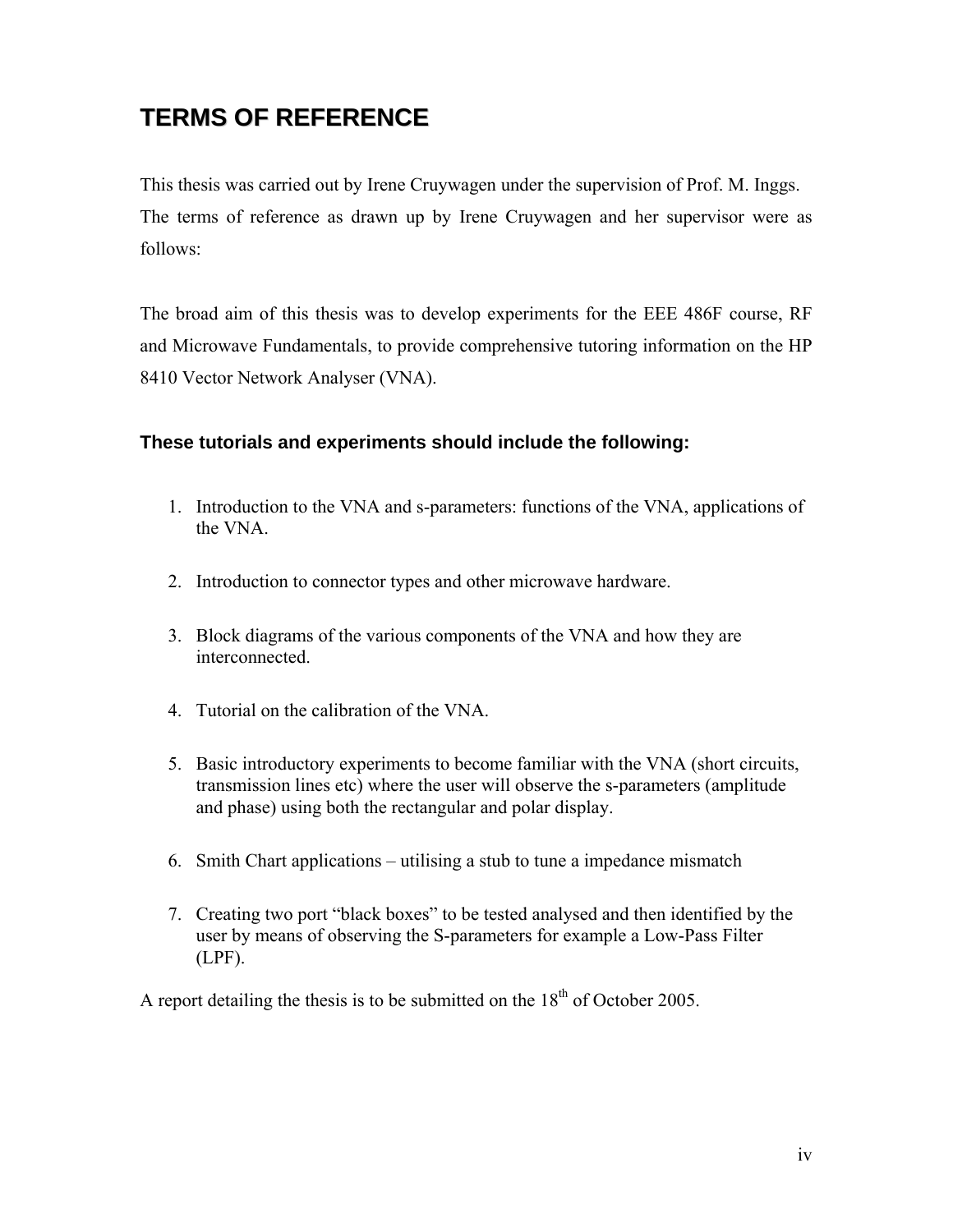# **TABLE OF CONTENTS**

<span id="page-4-0"></span>

| 2.1   | Vector Network Analysis Fundamental Concepts 5 |
|-------|------------------------------------------------|
| 2.1.1 |                                                |
| 2.1.2 |                                                |
| 2.1.3 |                                                |
| 2.2   |                                                |
| 2.2.1 |                                                |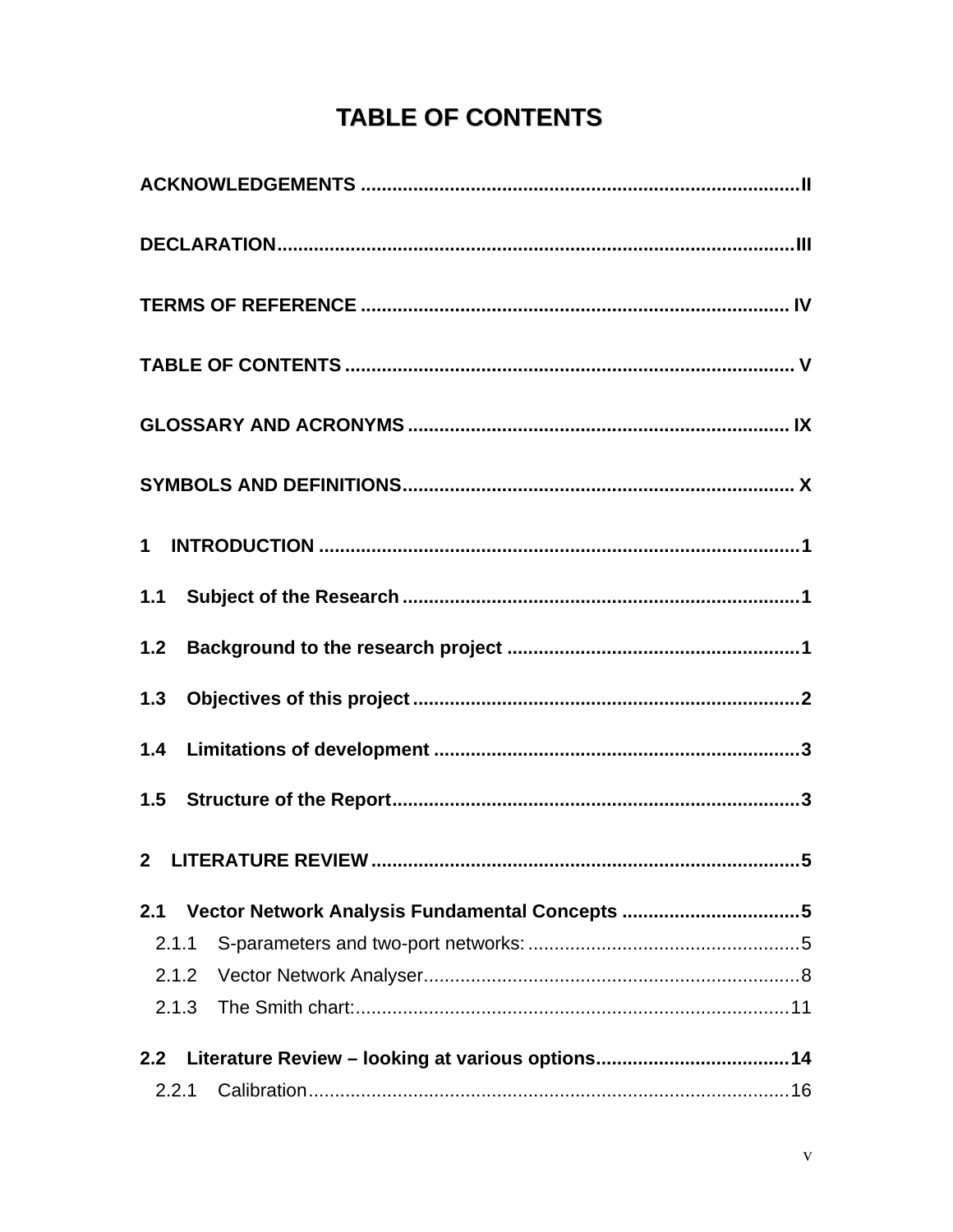| 2.2.2 |                                                                    |  |
|-------|--------------------------------------------------------------------|--|
| 2.2.3 |                                                                    |  |
| 2.2.4 |                                                                    |  |
| 2.2.5 |                                                                    |  |
| 2.2.6 |                                                                    |  |
| 3     | <b>DESIGN OF EXPERIMENT 1: USING THE NETWORK ANALYSER 24</b>       |  |
| 3.1   |                                                                    |  |
| 3.2   |                                                                    |  |
| 3.3   |                                                                    |  |
| 3.3.1 |                                                                    |  |
| 3.3.2 |                                                                    |  |
| 3.3.3 | S - parameters and concept of reflection and transmission32        |  |
| 3.3.4 | Connector types and the importance of making proper connections 32 |  |
| 3.3.5 |                                                                    |  |
| 3.3.6 |                                                                    |  |
| 3.3.7 | Characterising RF and Microwave devices using a VNA 36             |  |
| 3.4   |                                                                    |  |
| 4     |                                                                    |  |
| 4.1   |                                                                    |  |
| 4.2   |                                                                    |  |
| 4.3   |                                                                    |  |
| 4.4   |                                                                    |  |
| 4.4.1 | Measuring the reflection coefficient of an unmatched load  44      |  |
| 4.4.2 |                                                                    |  |
| 4.4.3 |                                                                    |  |
| 4.4.4 |                                                                    |  |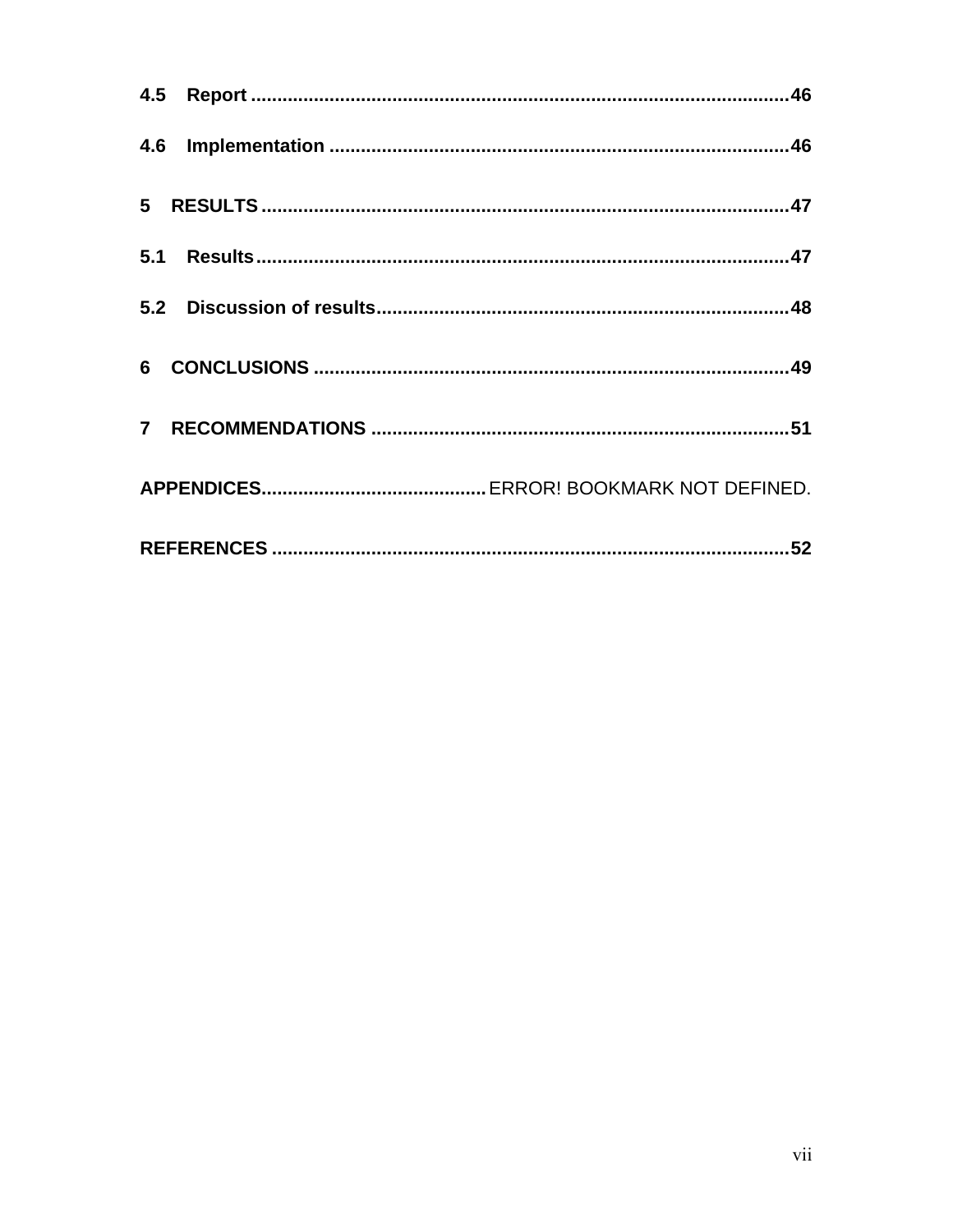# **Table of Figures**

| Figure 7: A lossless network matching a load to a transmission line [11, page 55] 19     |  |
|------------------------------------------------------------------------------------------|--|
|                                                                                          |  |
| Figure 9: L-section matching network for $Z_L$ in the 1+jx circle [11, page 59] 20       |  |
| Figure 10: L-Section matching network for $Z_L$ outside the 1+jx circle [11, page 59] 21 |  |
|                                                                                          |  |
|                                                                                          |  |
|                                                                                          |  |
|                                                                                          |  |
|                                                                                          |  |
|                                                                                          |  |
|                                                                                          |  |
|                                                                                          |  |
|                                                                                          |  |
| Figure 20: A lossless network matching a load impedance to a transmission line. [11,     |  |
|                                                                                          |  |

# **List of Tables**

|--|--|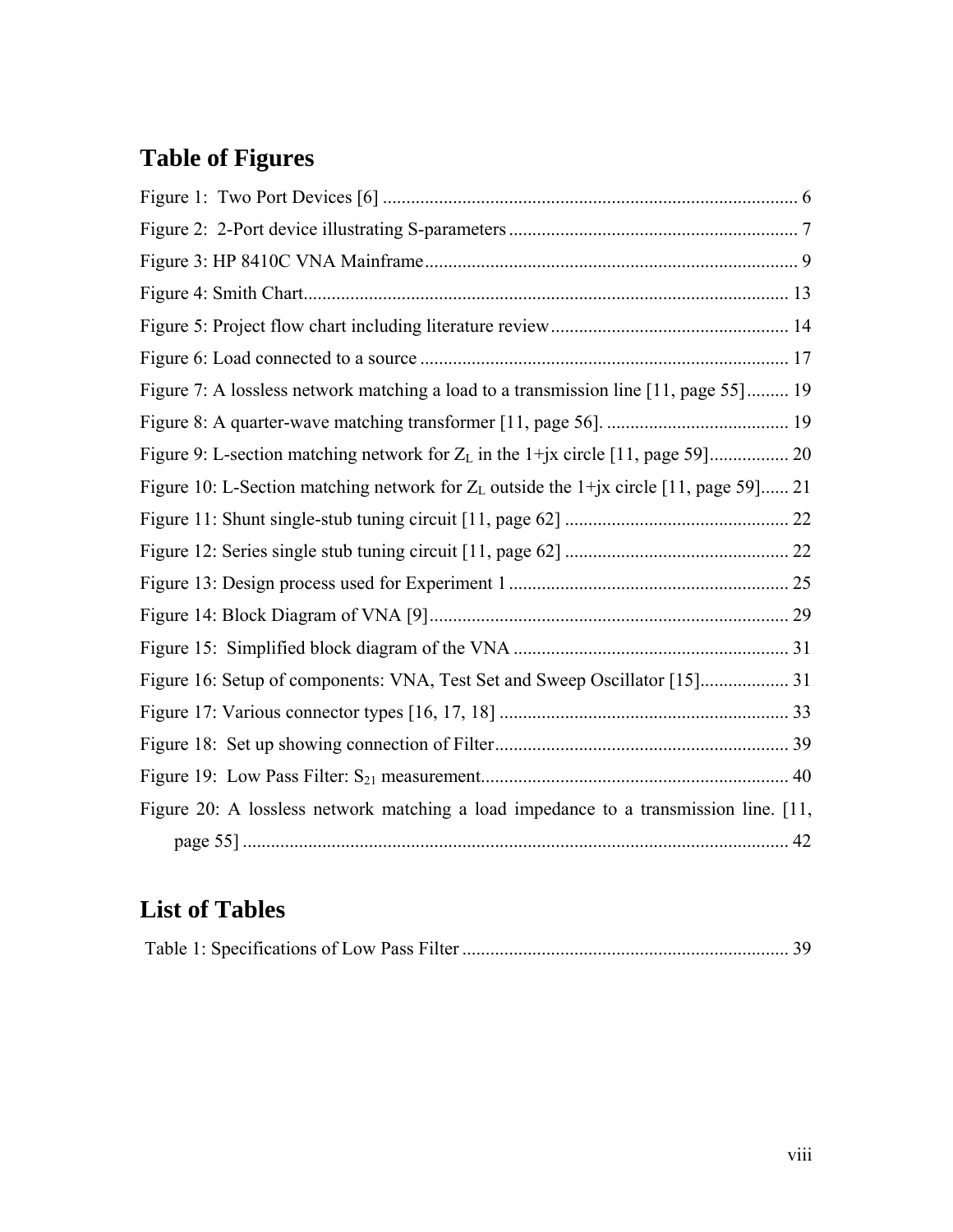# **GLOSSARY AND ACRONYMS**

<span id="page-8-0"></span>

| RF          | - Radio Frequency             |
|-------------|-------------------------------|
| <b>VNA</b>  | - Vector Network Analyser     |
| <b>DUT</b>  | - Device under Test           |
| S-Parameter | - Scattering Parameter        |
| <b>VSWR</b> | - Voltage Standing Wave Ratio |
| <b>UCT</b>  | - University of Cape Town     |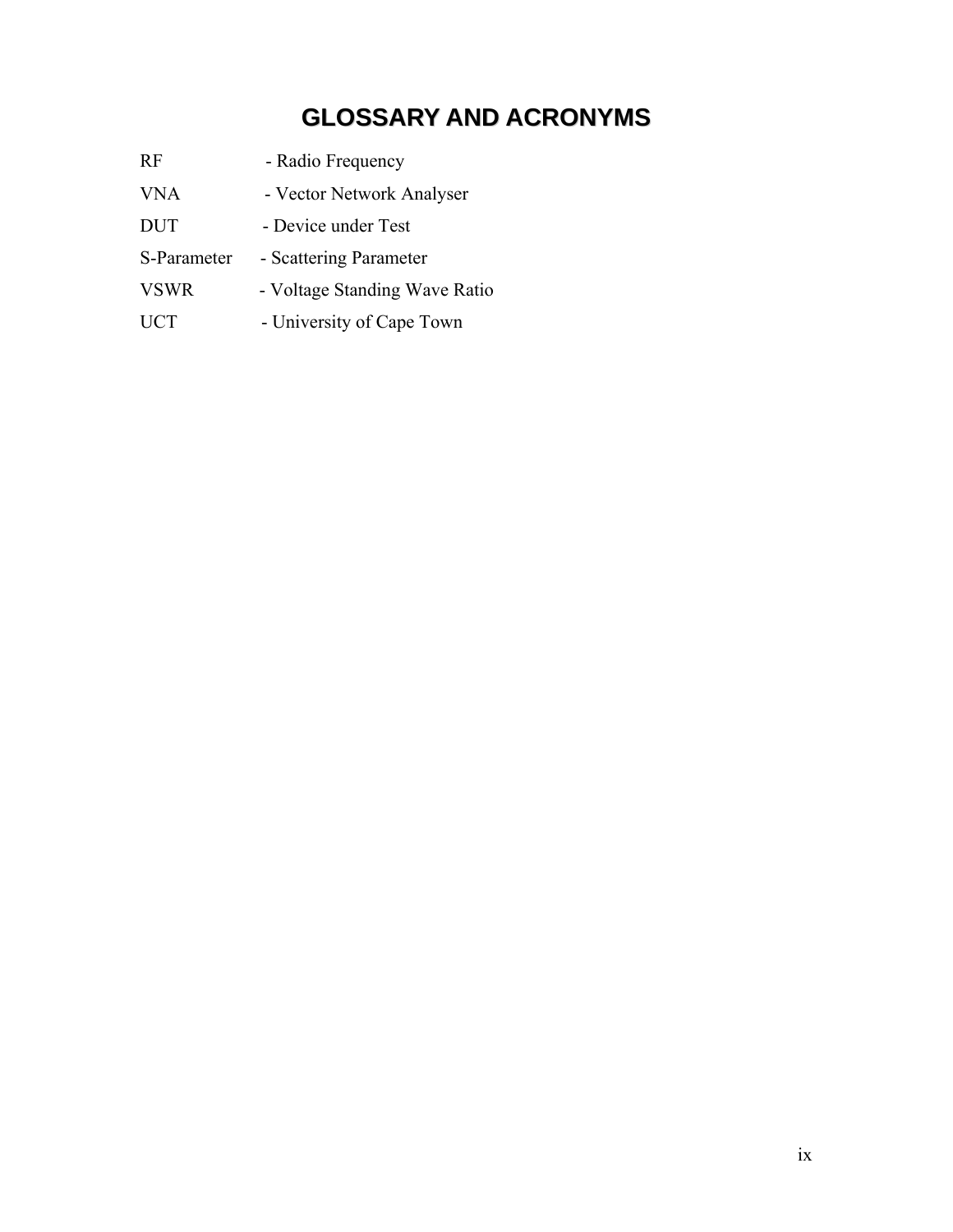# **SYMBOLS AND DEFINITIONS**

- <span id="page-9-0"></span> $S_{11}$  = reflection parameter when port 2 is terminated in a matched load
- $S_{22}$  = reflection parameter when port 1 is terminated in a matched load
- $S_{21}$  = forward transmission gain
- $S_{12}$  = Reverse transmission gain
- $\Gamma$  = reflection coefficient
- LPF = Low-Pass Filter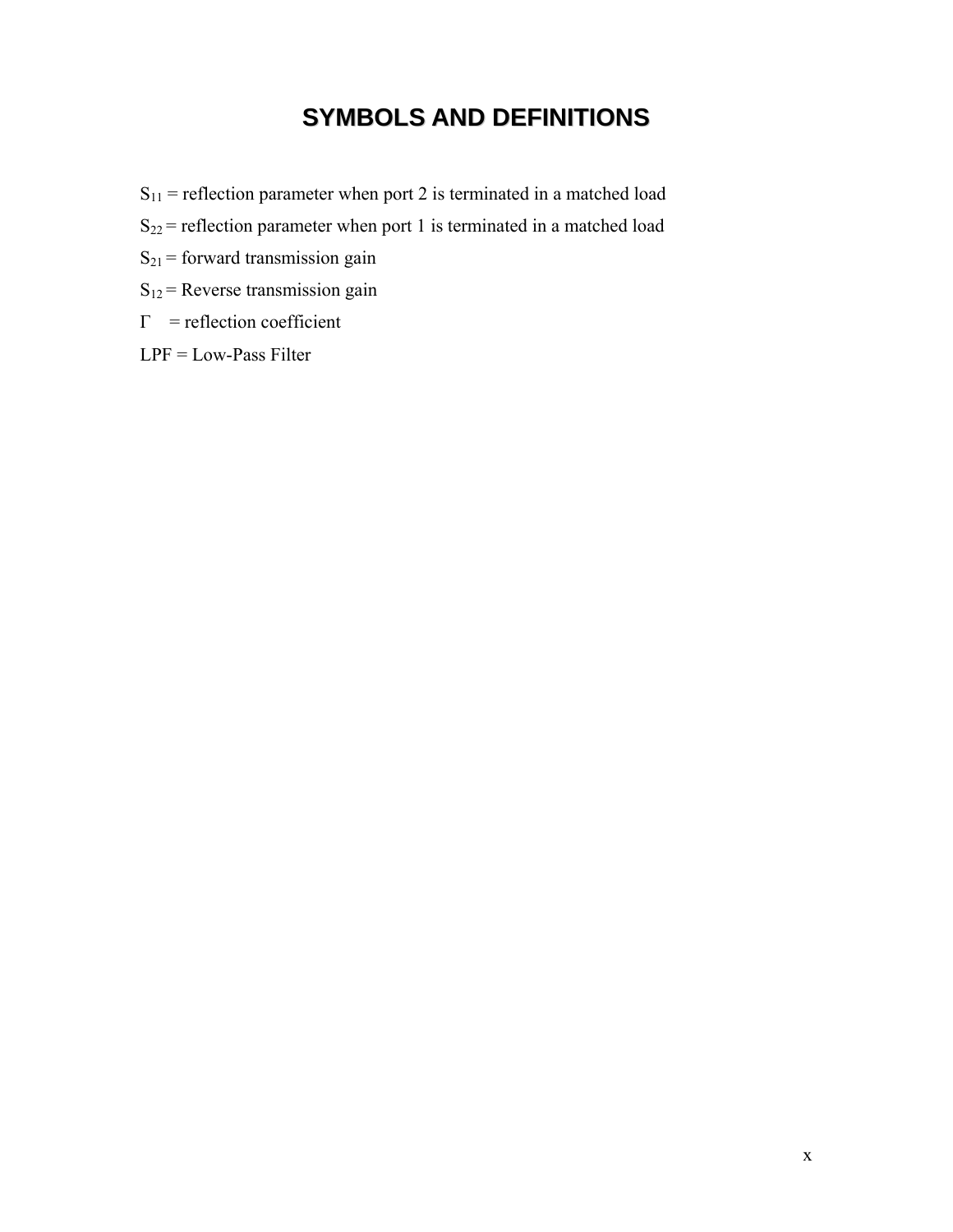# <span id="page-10-0"></span>**1 INTRODUCTION**

### **1.1 Subject of the Research**

This research report contains the design and implementation of Vector Network Analyser (VNA) experiment test sets for a fourth year Electrical Engineering undergraduate RF and Microwaves course.

### <span id="page-10-3"></span>**1.2 Background to the research project**

The Electrical Engineering Department at the University of Cape Town (UCT) offers a Radio Frequency (RF) and Microwave course (EEE 486F) to fourth year undergraduate students. It is essentially a higher level course covering fundamental wireless system design concepts. Being quite an intense course that covers a vast amount of material, students often get caught up in the theory without acquiring a proper solid understanding of the physical meaning behind the theory. Microwave theory in particular is often difficult to understand and electromagnetic concepts are sometimes tricky to visualise. It is also a course that attempts to achieve a balance between the '*coverage of the broad fundamentals and exposure to the details in specialized areas or topics'* [[1\]](#page-64-0)*.* The theory presented in lectures covers broad fundamentals, while the laboratory experiments expose students to details in specialised areas.

<span id="page-10-2"></span><span id="page-10-1"></span>'*McIntosh has pointed out that there is a strong need to have the theory presented in a lecture to be supplemented with laboratory demonstrations and exercises timed to support classroom work and that such exercises should avoid "cookbook" procedures and encourage the student to use his theoretical understanding of microwaves in the laboratory.'* [\[2\]](#page-64-1)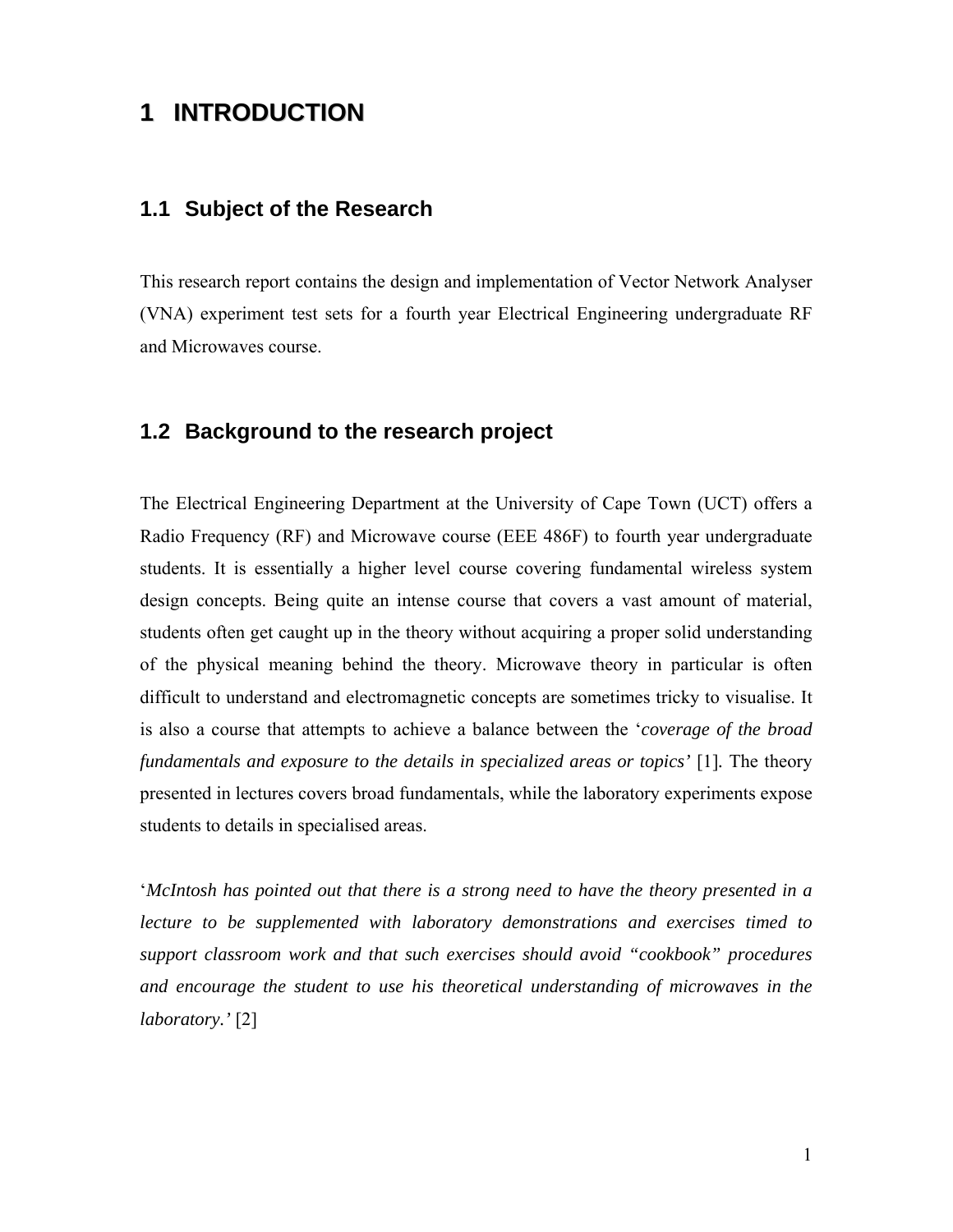<span id="page-11-0"></span>*'Recent studies of engineering education emphasize the importance of strong laboratory experience for engineering graduates'* [\[1\]](#page-10-1) especially for those entering the work environment, where practical experience is particularly useful.

Therefore it is important that students get as much exposure to practical experiments as possible. Currently the EEE 486F course offers some practical work but this involves mostly computer-based simulations and lacks hands on practical experiments with real equipment.

Practical work also allows the student to gain a better intuitive, "gut feeling" for the work, rather than reciting verbatim the theory that they've learnt.

<span id="page-11-1"></span>One of the subjects covered in the course is the Vector Network Analyser and the Scattering parameters (S-parameters). The VNA is sometimes referred to as the 'oscilloscope' of high frequency signals [\[3\]](#page-64-2) and is the primary instrument for characterising RF and Microwave components. Network analysis is one of the most important topics taught in the RF and Microwave course because '*it enables the transition from electromagnetic analysis to transmission line and circuit theory [\[4\]](#page-64-3)'.*

<span id="page-11-2"></span>Therefore the VNA is the ideal measurement tool to illustrate the fundamental concepts of RF and Microwaves to students of EEE 486F.

# **1.3 Objectives of this project**

This thesis will involve designing fourth year experiments using the VNA and the S-parameter test set.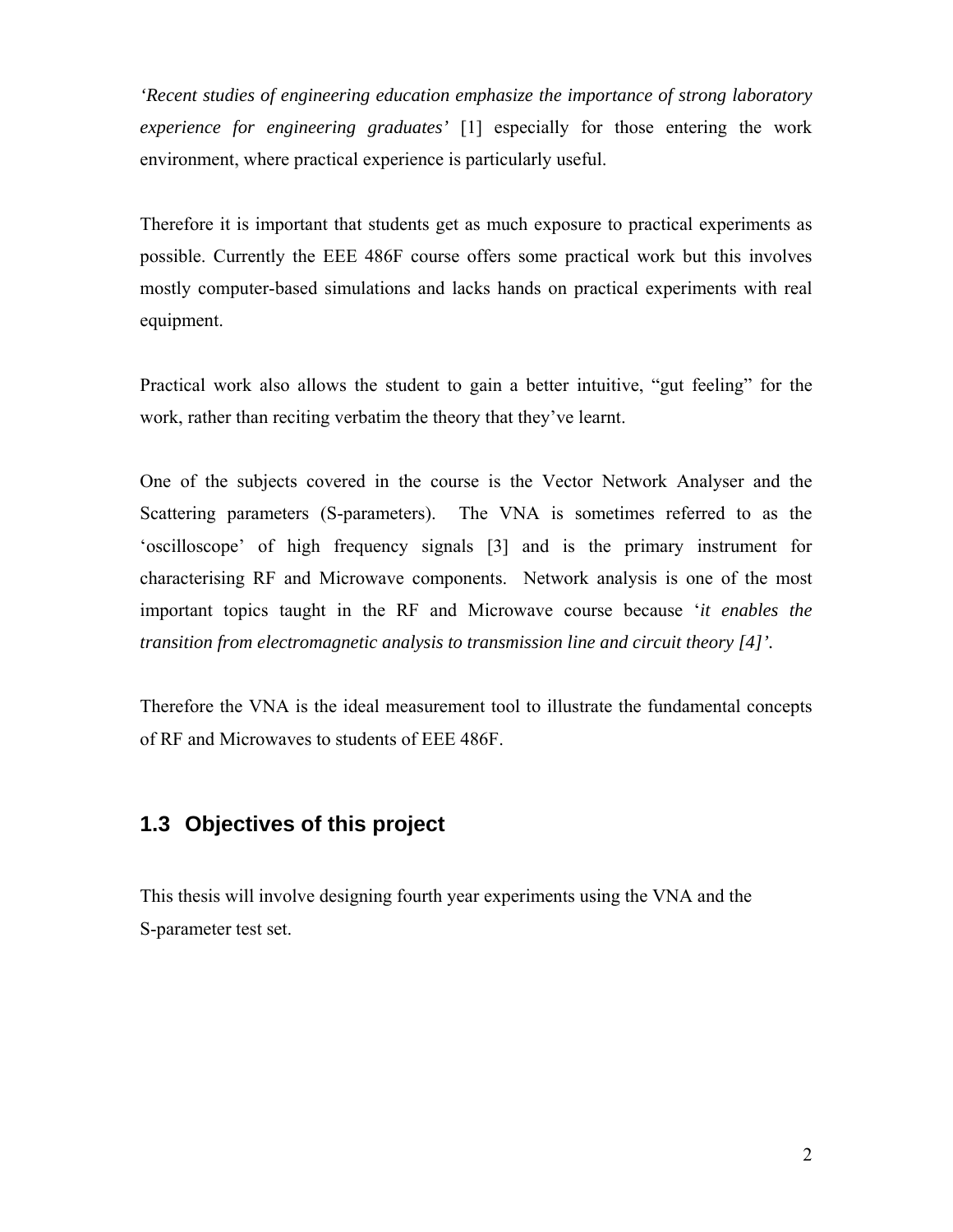### <span id="page-12-0"></span>**1.4 Limitations of development**

Time was the main limitation. This thesis project had to be completed in three months and thus time was the central limitation imposed upon the work. .The experiments developed were therefore rather simple and did not involve complex test sets which would require more time to design and implement. Many RF concepts are easy to study in theory but difficult in practice to design and implement. The amount of time to implement RF components was underestimated and hence not all the proposed ideas were implemented. The first experiment was fully implemented but due to time constraints the second experiment was only designed and not implemented. The implementation could be completed after the submission of the project.

The next section outlines each chapter of this thesis project.

### **1.5 Structure of the Report**

The following section briefly describes the outline of each chapter:

**Chapter 2** consists of two sections namely:

- Theoretical Background
- Literature Study

The theoretical background section summarises the fundamental concepts that are necessary to understand this thesis project. It discusses the following: S-parameters, the VNA and the Smith Chart.

The literature review discusses the various possible applications of the network analyser.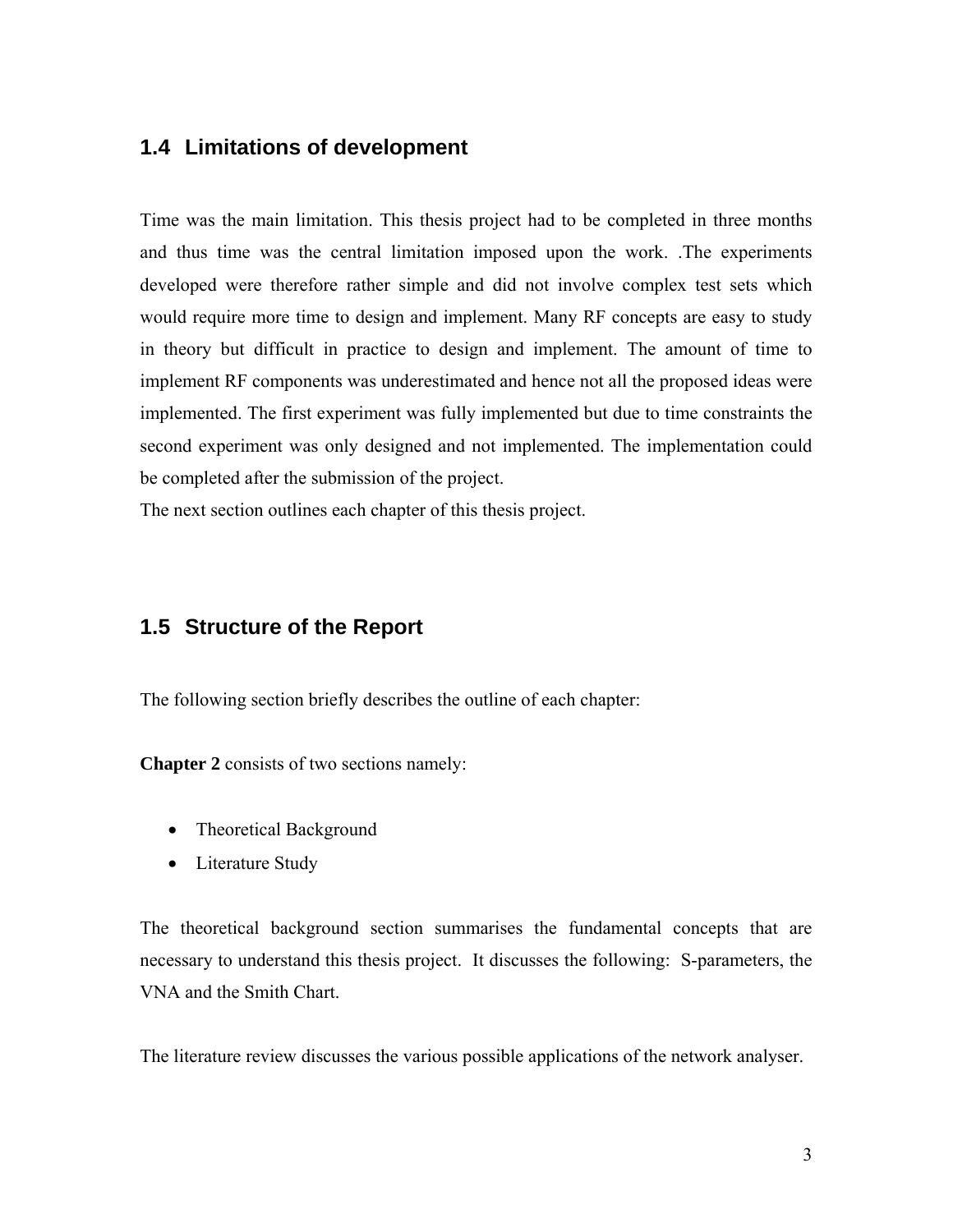**Chapter 3** presents a design and implementation of the first practical which involves the use of the rectangular display. This practical includes the following fundamental concepts, namely:

- Block diagrams of both the VNA and the setup of the VNA with the sweep oscillator and S-parameter test set
- Connector types and the importance of making correct connections
- Calibration of the VNA which involves short circuit tests and open circuit tests
- Observing the effect of adding a transmission line on the phase
- Characterising certain devices such as antennas and filters

**Chapter 4** discusses the second experiment which uses the polar display of the VNA. It also outlines the use of the Smith Chart.

This experiment entails measuring impedance and using matching circuits to avoid a mismatched circuit.

**Chapter 5** discusses future possible experiments.

Conclusions are then drawn in **Chapter 6** followed by the recommendations of experiments, which are presented in **Chapter 7.**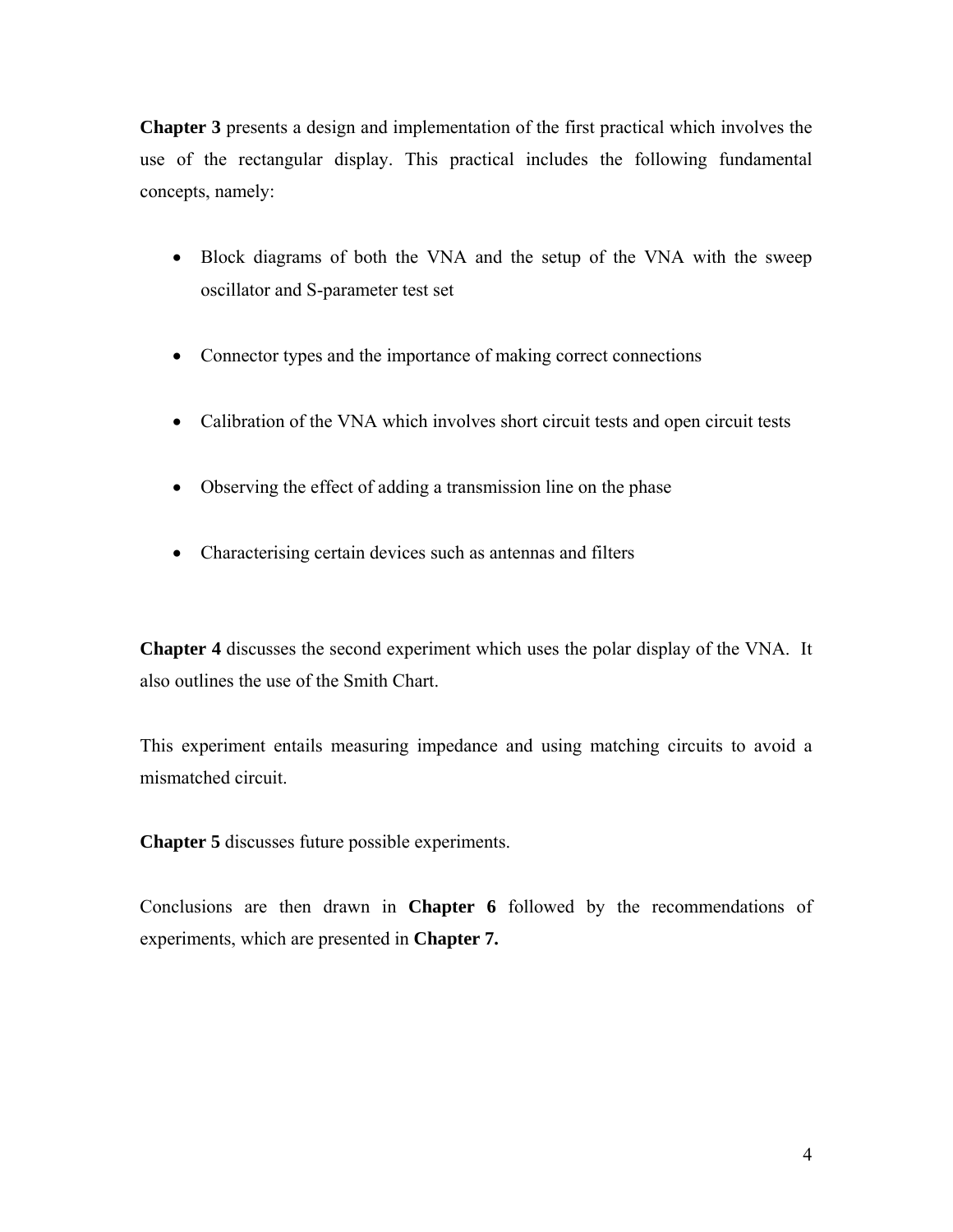# <span id="page-14-0"></span>**2 LITERATURE REVIEW**

Equation Section 2

The fundamental concepts of the Vector Network Analyser are summarised in this chapter. A short literature study is presented, summarising the research undertaken.

### **2.1 Vector Network Analysis Fundamental Concepts**

This section covers the following fundamental concepts:

- S-parameters and 2-port networks
- Vector Network Analysers
- <span id="page-14-1"></span>• Smith Charts

These concepts need to be emphasised in order to understand the rest of this project.

#### **2.1.1 S-parameters and two-port networks:**

*'Engineers have devised many (perhaps too many) ways to describe systems'* [[5,](#page-64-4) page 66]. One way of looking at a system is to see it as a two-port device considering only the inputs and the outputs, without regarding the internals of the system [\[5](#page-14-1) , page 67].

Typically, at low frequencies a model is used where voltages and currents are the inputs and outputs to the network. However, when the operating frequency is increased, the voltage and current two-port model is no longer accurate. This is because the impedances of the reactive components are frequency dependant and hence the system can no longer be describes by linear equations in terms of voltage and current.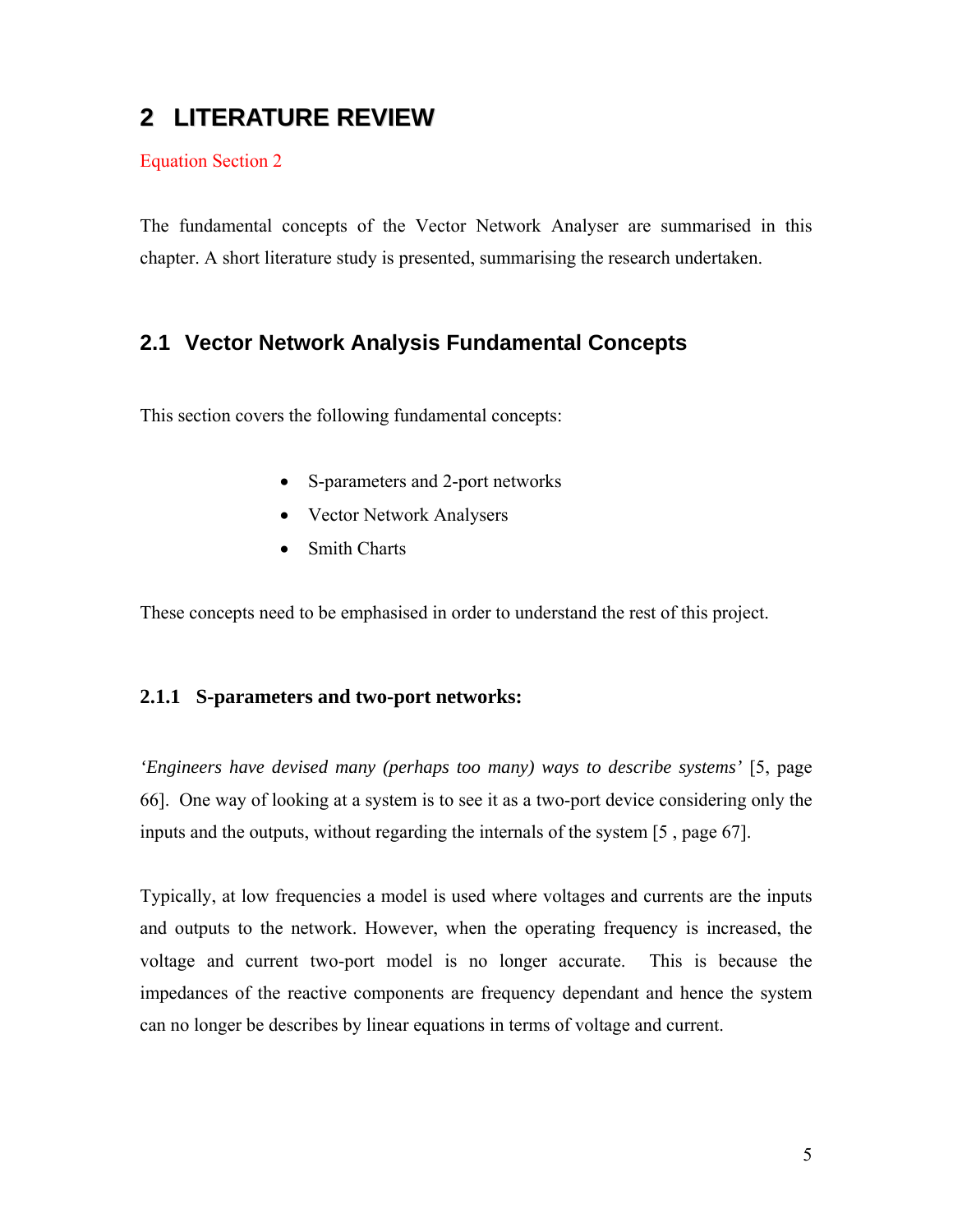<span id="page-15-0"></span>The set of two-port parameters used for high frequency signals are known as Scattering parameters (S-parameters). The S-parameters will be explained using the following figure. The inputs and outputs in the case of the S-parameters are known as incident voltages and reflected voltages or waves respectively.

Consider the two-port device in [Figure 1.](#page-15-1) The network being examined is often referred to as the Device Under Test (DUT).



<span id="page-15-1"></span>**Figure 1: Two Port Devices [[6\]](#page-15-2)** 

Where  $\mathbf{a}_1$  and  $\mathbf{a}_2$  are the incident waves and  $\mathbf{b}_1$  and  $\mathbf{b}_2$  are the reflected waves [[6\]](#page-64-5). The linear equations used to describe the S-parameters are as follows:

The following equations are taken from [\[6\]](#page-15-2):

<span id="page-15-2"></span>
$$
b_1 = S_{11}a_1 + S_{12}a_2 \tag{2.1}
$$

$$
b_2 = S_{21}a_1 + S_{22}a_2 \tag{2.2}
$$

Where:

**a**<sub>1</sub> is the normalised incident voltage at port 1 **a**<sub>2</sub> is the normalised incident voltage at port 2  **is the normalised reflected voltage at port 1 b**<sub>2</sub> is the normalised reflected voltage at port 2

A normalised voltage is one that has been normalised or scaled to the characteristic impedance of the system (typically 50Ω).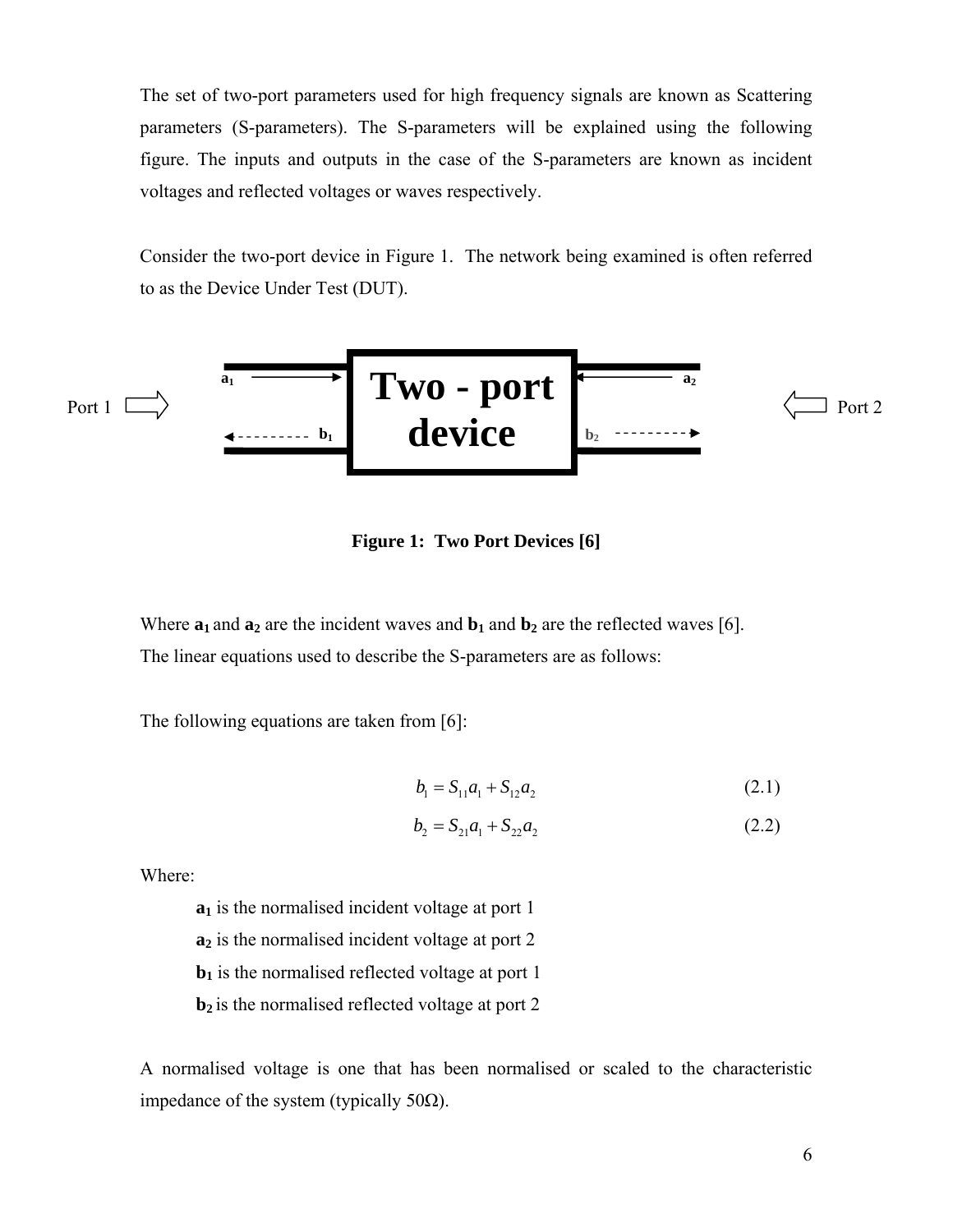<span id="page-16-0"></span>The S parameters are then as follows:

$$
S_{11} = \frac{b_1}{a_1}\bigg|_{a_2=0} \tag{2.3}
$$

(Input reflection coefficient when port 2 is terminated in a matched load)

$$
S_{22} = \frac{b_2}{a_2}\bigg|_{a_1=0} \tag{2.4}
$$

(Output reflection coefficient when port 1 is terminated in a matched load)

$$
S_{21} = \frac{b_2}{a_1}\bigg|_{a_2=0} \tag{2.5}
$$

(Forward transmission gain with port 2 terminated in a matched load)

$$
S_{12} = \frac{b_1}{a_2}\bigg|_{a_1=0} \tag{2.6}
$$

(Reverse transmission gain with port 1 terminated in a matched load)

The s-parameters can also be illustrated as follows in [Figure 2:](#page-16-1)

 $\overline{1}$ 



<span id="page-16-1"></span>**Figure 2: 2-Port device illustrating S-parameters**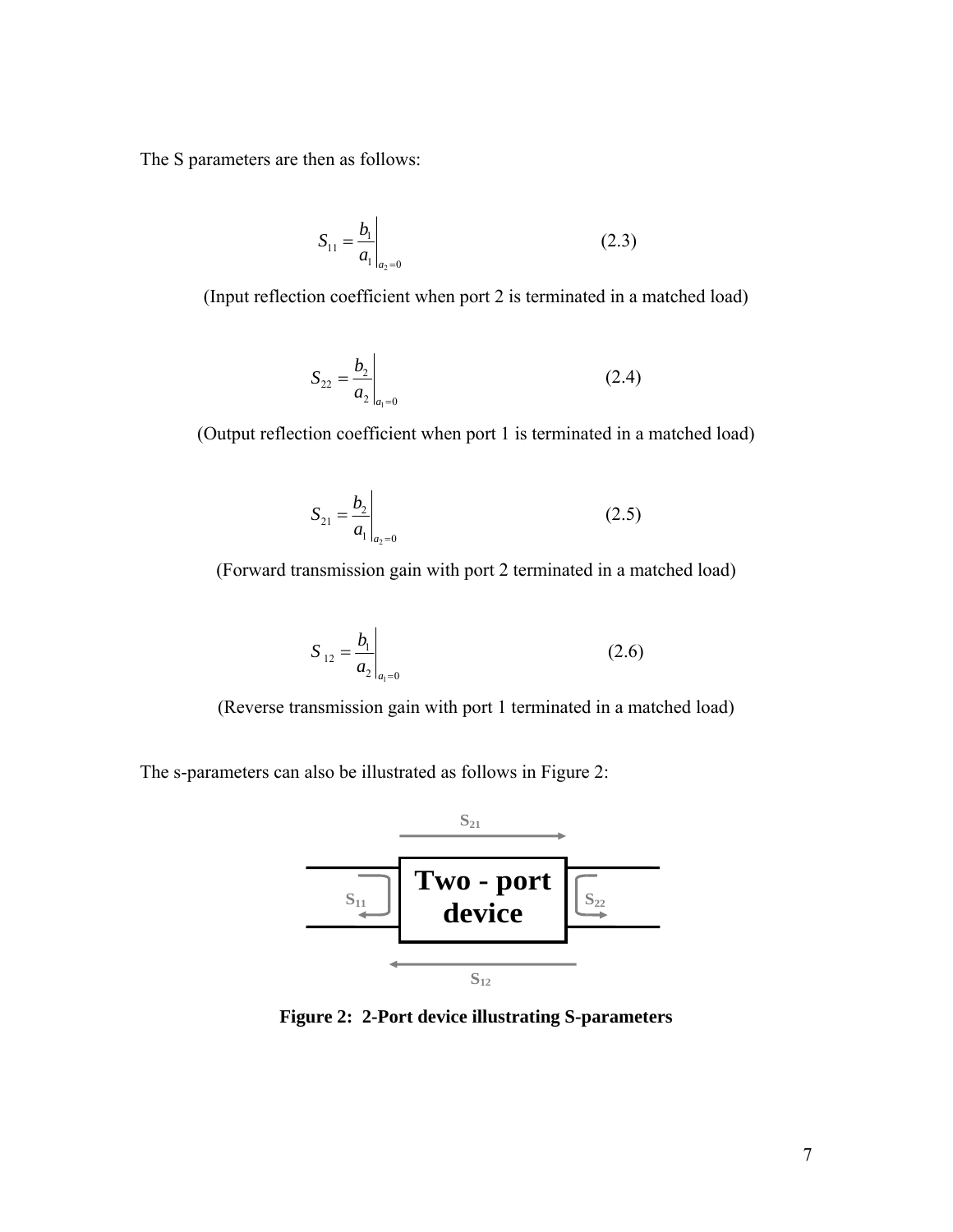<span id="page-17-0"></span>In [Figure 2:](#page-16-1)

 $S_{11}$  can be regarded as the reflected wave from port 1.

 $S_{22}$  can be regarded as the reflected wave from port 2.

 $S_{21}$  can be regarded as the forward transmission gain and  $S_{12}$  can be seen as the reverse transmission gain.

#### <span id="page-17-2"></span>**2.1.2 Vector Network Analyser**

<span id="page-17-3"></span>There are two types of network analysers namely Scalar Network Analysers (SNA) and Vector Network Analysers (VNA). As their names suggest, the SNA can only display the magnitude of some property (transmission coefficient or reflection coefficient magnitude) whereas the VNA can display both magnitude and phase of some property [[7\]](#page-64-6).

The vector network analyser is often referred to as the 'oscilloscope' of RF and Microwave signals [\[3](#page-11-1) as it enables one to visualise the relationships between high frequency signals]. '*Although absolute measurement of signal magnitudes and phases at VHF and at higher frequencies are very difficult to make, comparative measurements are relatively simple* [[8,](#page-64-7) page 57]. Its main function is to measure the relative magnitude and phase of two RF input signals [\[9\]](#page-64-8).

<span id="page-17-4"></span><span id="page-17-1"></span>It is particularly useful in measuring the transmission and reflection characteristics of two-port devices over a range of frequencies. These transmission and reflection characteristics are known as the S-parameters, as discussed in the previous section.

The Vector Network Analyser model used in this practical is the HP8410C model. It can utilise two types of display either rectangular or polar. The rectangular display shows either the magnitude or the phase of the selected S-parameter and the polar display shows the selected s-parameter as a vector (that is with both phase and magnitude information).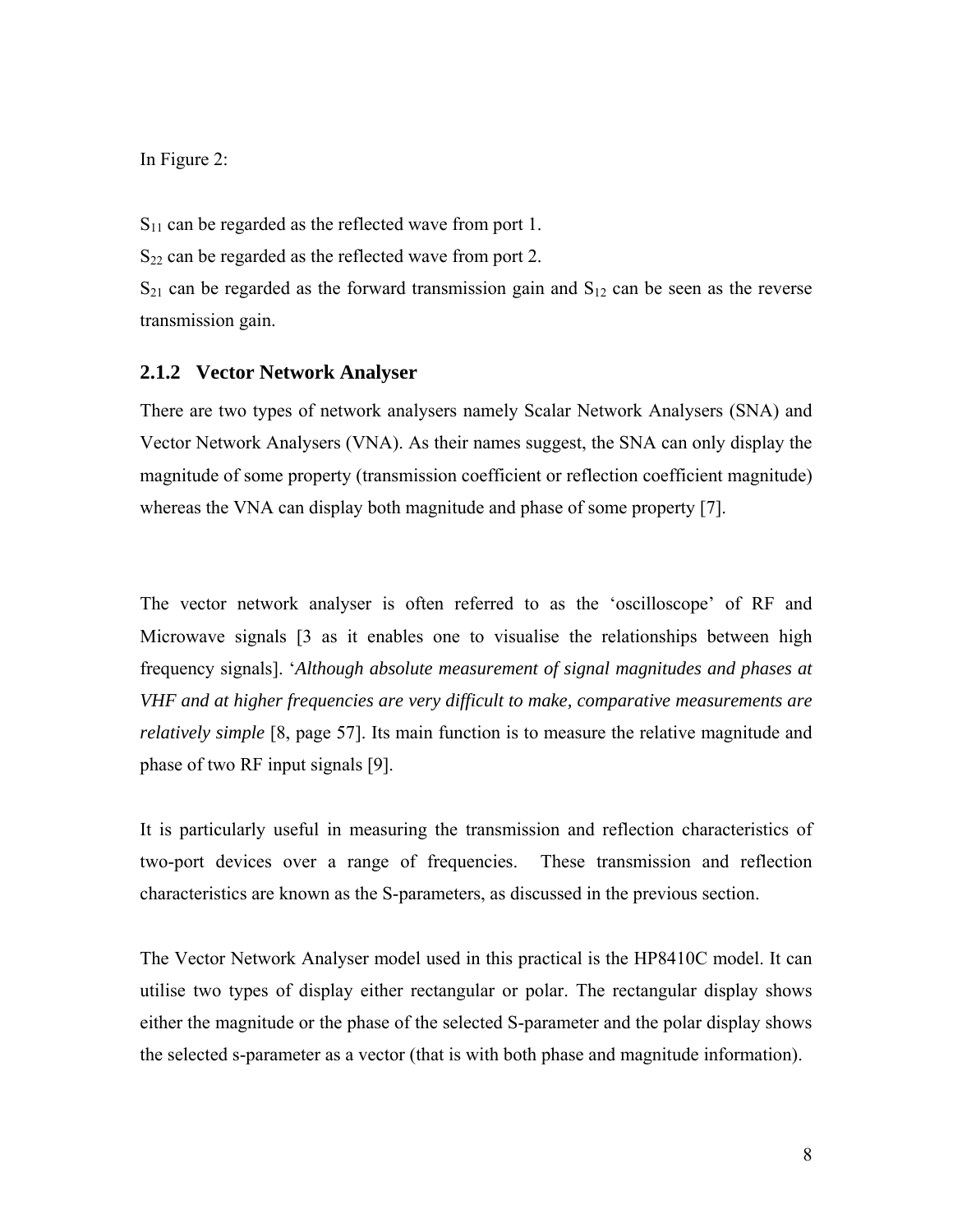<span id="page-18-0"></span>The HP 8410 model is a relatively old model (circa 1983) and more modern and advanced models are available. This model is ideal for introductory applications. This will be discussed in more detail in section [2.2.](#page-23-1)



The HP8410C mainframe and its controls is shown in [Figure 3.](#page-18-1)

<span id="page-18-1"></span>

The VNA consists of a mainframe section and a display section. There are a few settings that can be adjusted. These are as follows: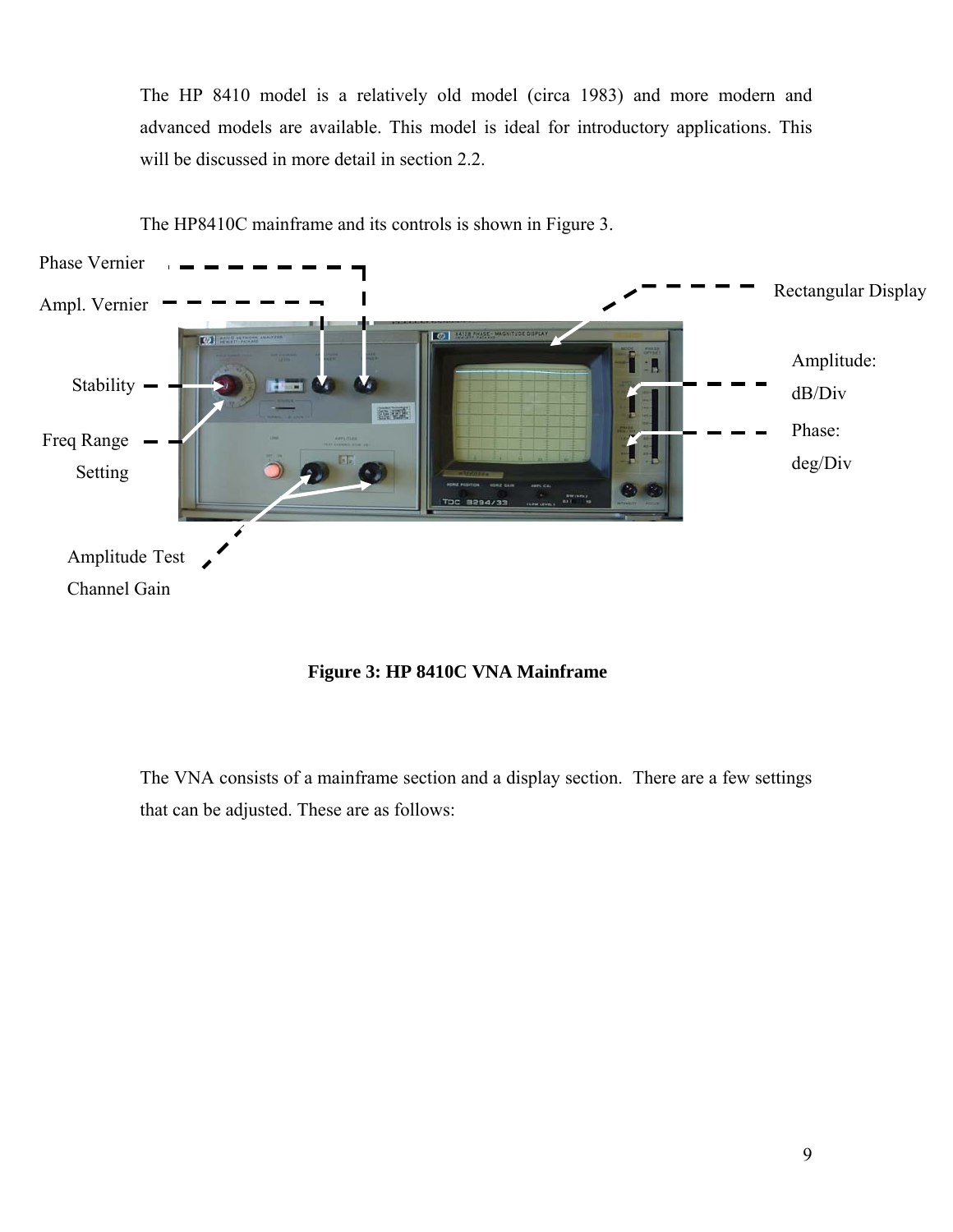# **Mainframe settings:**

#### **Frequency Range Setting**

This control sets the range of the automatic tuning to the selected frequency range. The selected range must include the frequencies at which measurements are to be made.[\[9\]](#page-17-1)

#### **Sweep Stability**

The sweep stability control is used for fine tuning of the frequency range [[9\]](#page-17-1). If the displayed signal is not very stable (with respect to frequency) and oscillatory then by adjusting the sweep stability control, the signal should become less oscillatory.

#### **Amplitude Test Channel Gain**

This control adjusts the amplitude of the test channel by up to 69dB. The left control adjusts the magnitude by up to 60dB in steps of 10dB. The right control adjusts the magnitude by up to 9dB in step of 1dB [\[9\]](#page-17-1).

#### **Amplitude Vernier**

This control is used to adjust the amplitude of the reference signal by up to 2dB during calibration [\[9\]](#page-17-1).

#### **Phase Vernier**

This control is used to adjust the relative phase of the reference and test channel signals. It has a range of 90º [\[9\]](#page-17-1).

# **Display Settings:**

#### **Amplitude/Division**

This control can be adjusted to set the desired amplitude per division depending on the amplitude of the signal. The magnitude can be displayed at  $0.25$ , 1, 2.5 or 10dB per screen division.

#### **Phase/Division**

As in the case of the Amplitude/Division control, the Phase/Division control can adjust the scale of the displayed phase difference. The scaling factor can be set to 1, 10, 45 or 90 degrees per screen division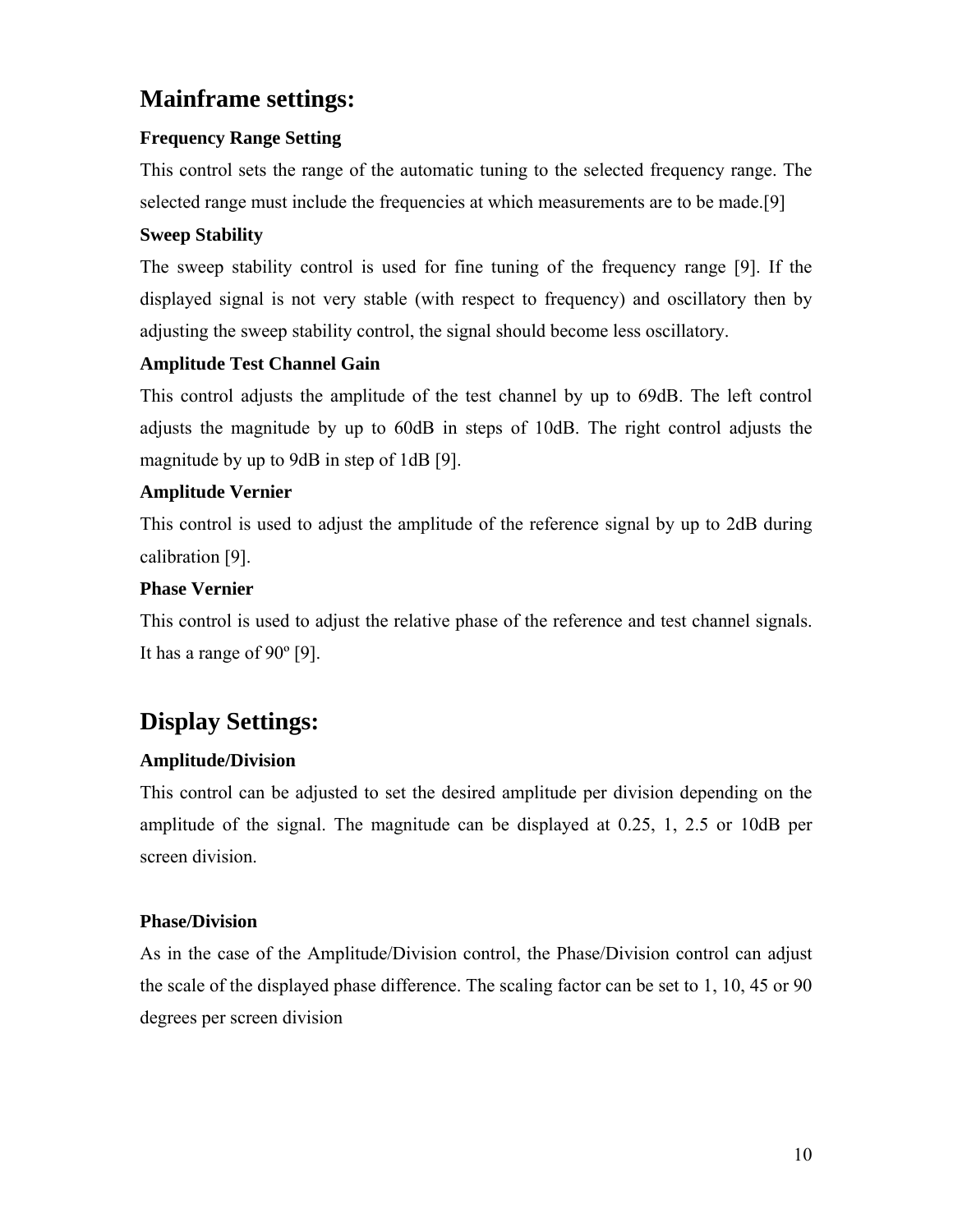#### <span id="page-20-0"></span>**2.1.3 The Smith chart:**

The Smith chart is a graphical tool used to design certain microwave circuits and systems. The main application of a Smith chart is for impedance matching and it can also be used to represent complex impedances. This section concentrates on explaining the construction of the Smith chart.

Although the Smith chart appears to be an old fashioned tool, when used properly it can provide insight into the operation of a circuit that could have been bypassed by simply reading data produced by a computer simulation [[10\]](#page-64-9). When illustrating fundamental concepts the Smith chart is the ideal tool, especially at the level where concepts are being explained to students and when they are exposed to these concepts for the first time. '*The Smith chart provides an extremely useful way of visualizing transmission line phenomenon, and so is also important for pedagogical reasons. Microwave and RF engineers can develop intuition about transmission line impedance matching problems by learning to think in terms of the Smith chart'* [[11\]](#page-64-10). Therefore, at a beginner's level, using the Smith chart is ideal, as it will assist in developing intuition regarding microwave concepts.

The Smith chart is a polar plot of the voltage reflection coefficient (Γ). The reflection coefficient can be calculated as follows:

<span id="page-20-1"></span>
$$
\Gamma = \frac{Z_{nL} - 1}{Z_{nL} + 1} \quad (2.7)
$$

Where  $Z_{nL}$  is the normalised load impedance:

$$
Z_{nL} = \frac{Z_L}{Z_0} \qquad (2.8)
$$

Where  $Z_0$  is the characteristic impedance, usually 50 $\Omega$ .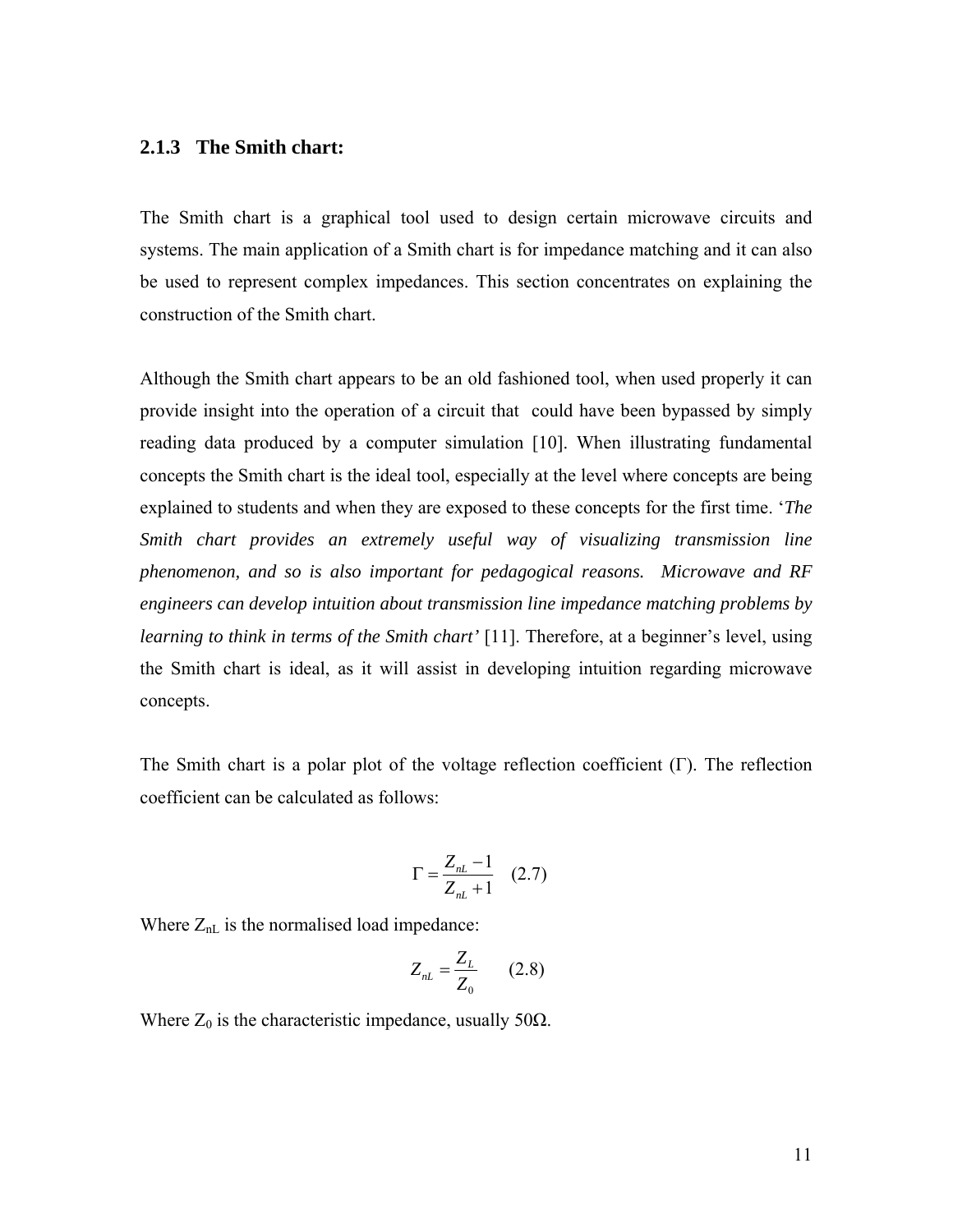The Smith Chart consists of contours of constant reactance and resistance. This is shown in

[Figure 4](#page-22-1). The blue circle represents one of many fixed resistance contours. The resistance contours extend radially outwards as shown by the dotted blue line. The red arcs represent one of many fixed reactance contours. The reactance arcs also extend radially outward, illustrated by the dotted red lines.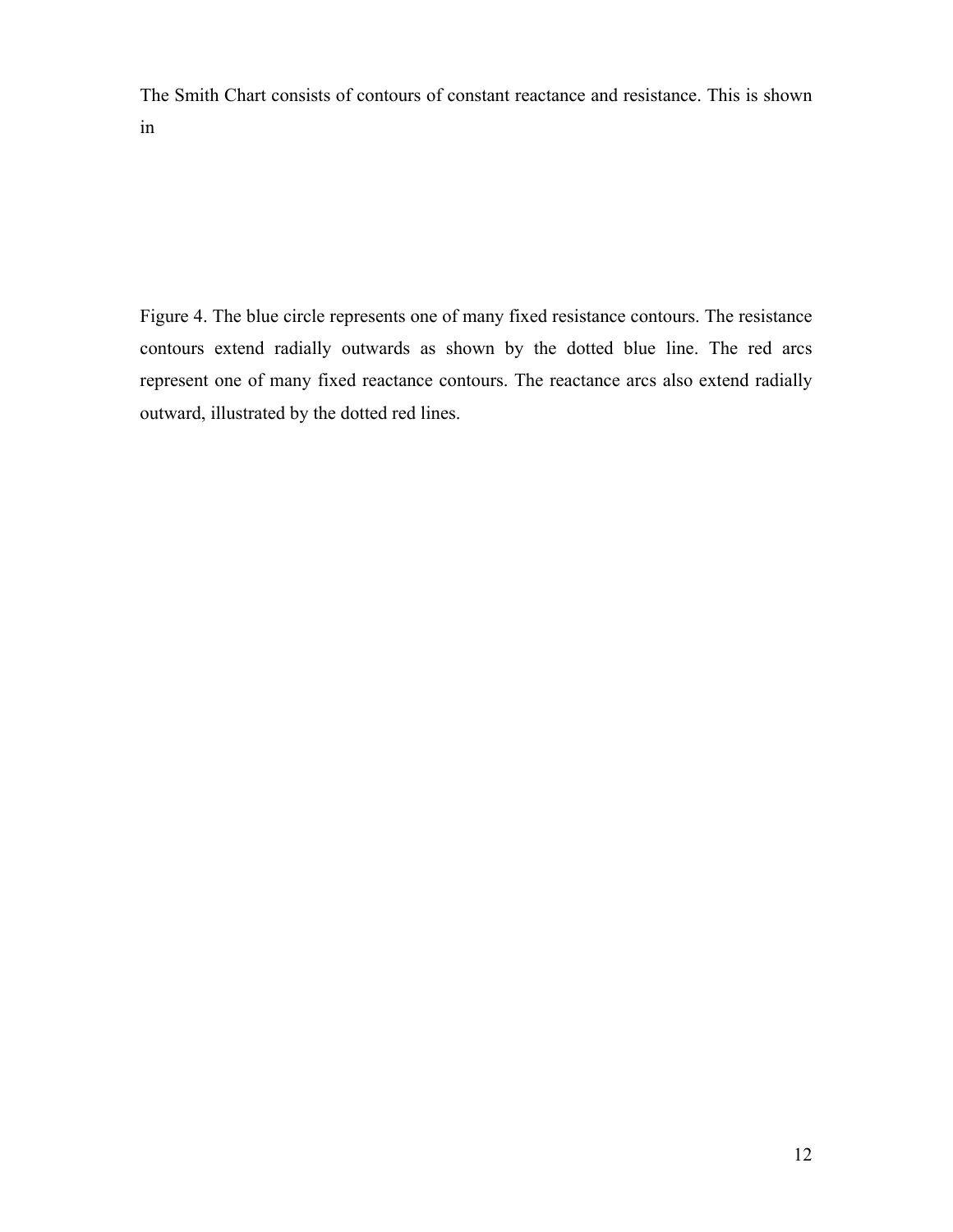<span id="page-22-0"></span>

<span id="page-22-1"></span>**Figure 4: Smith Chart**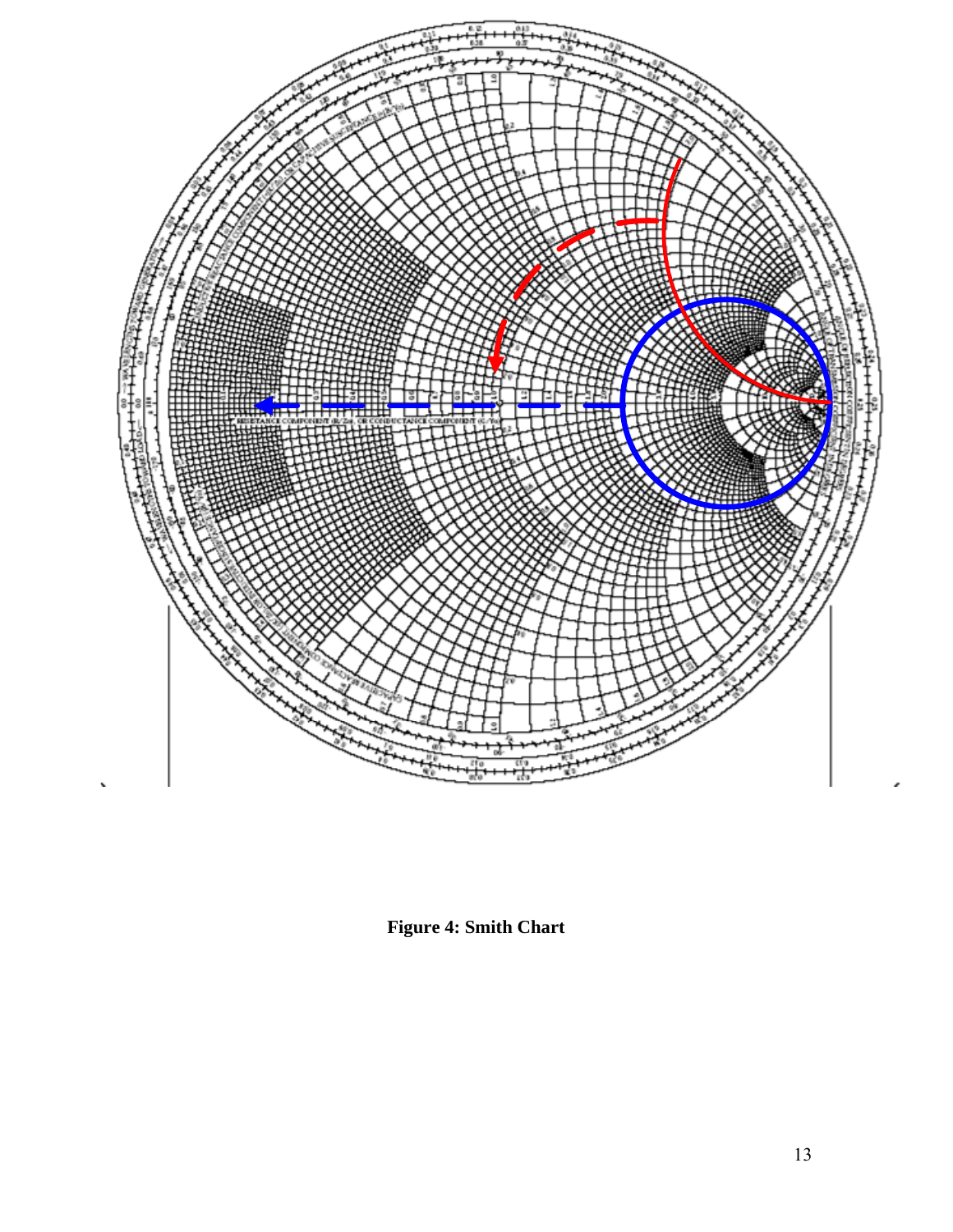### <span id="page-23-1"></span><span id="page-23-0"></span>**2.2 Literature Review – looking at various options**

Most thesis projects have the following sequence of events/sections to execute (see Figure 5). Specific instructions are given, after which the various options for solving the problem are reviewed by researching previous attempts to the problem. The best option is then chosen, based on the literature review, implemented, tested and then compared to the theory. This section aims to review the various options based on the research done.



**Figure 5: Project flow chart including literature review**

There are various applications for the microwave range of frequencies, '*such as radar, communications, electronic warfare, weapons guidance, surveillance, navigation and a variety of commercial applications'* [\[2\]](#page-10-2). Wireless technology is growing at a rapid pace in South Africa and as well as globally and '*there is sufficient evidence to indicate that reasonable growth will continue into the foreseeable future'* [\[2\]](#page-10-2).

Students interested in these applications, should therefore try and get as much exposure to these areas as possible. One way of allowing for this is to offer more courses covering these topics. However, theory needs to be balanced with sufficient laboratory experience [[1\]](#page-10-1). This need for laboratory experience has been discussed in great detail in section [1.2.](#page-10-3)

Laboratory experience is very important as it allows the students '*to develop their physical intuition about microwave phenomenon'* [[4\]](#page-11-2). It is also important that students at a graduate level have enough practical experience and have been exposed to microwave equipment [\[1\]](#page-10-1).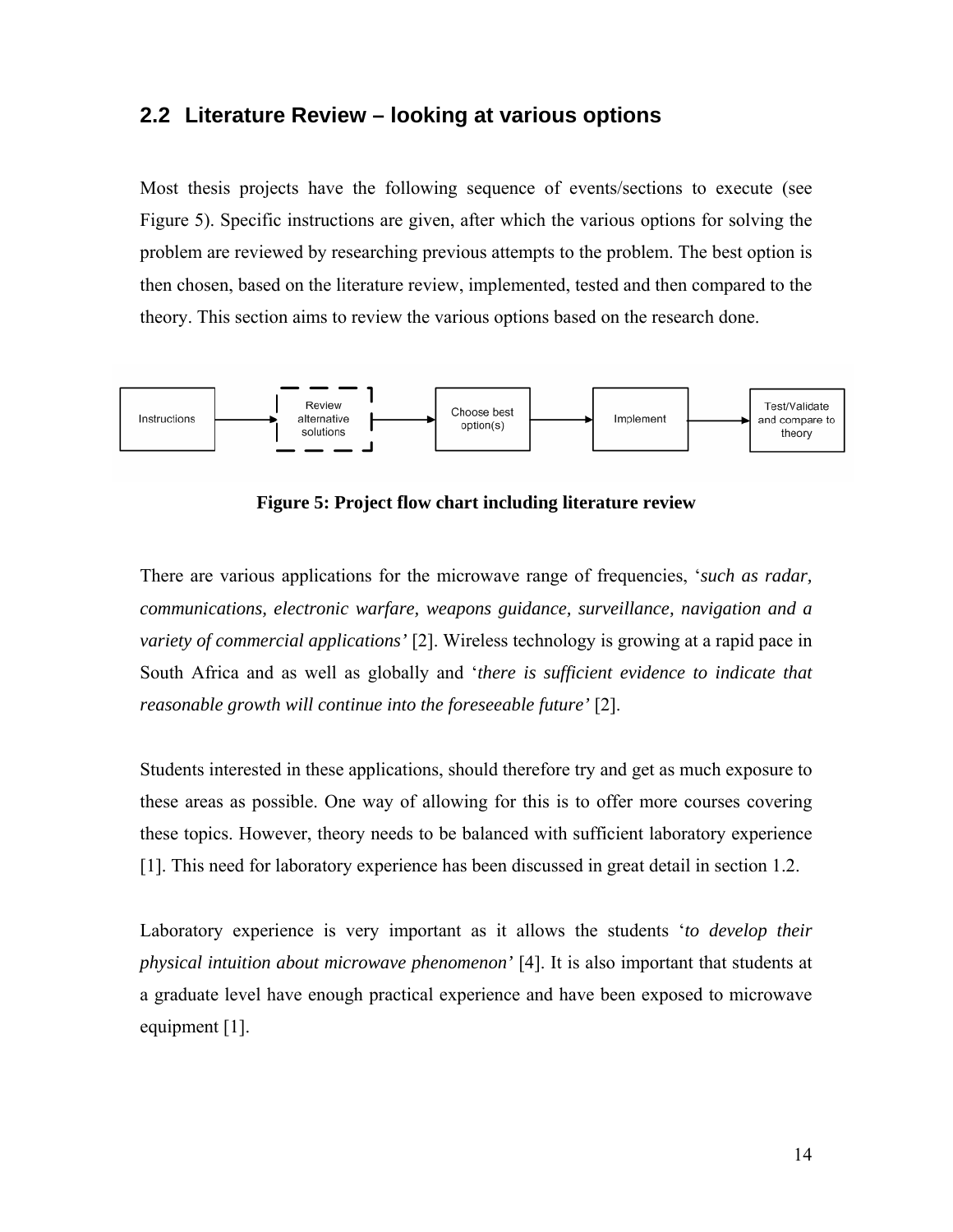The vector network analyser, together with the spectrum analyser, is a primary measurement instrument used in RF and Microwaves [\[3\]](#page-11-1). In order for students to get as much practical experience in the RF and Microwave field it would be essential to introduce them to this important measuring instrument.

'*Probably the biggest problem with a microwave instructional laboratory is in equipping it, as microwave test equipment is very expensive.'* [\[4\]](#page-11-2). It is for this reason that the equipment in the Microwave lab at UCT is not the most modern of instruments.

'*The HP8410A Network Analyzer is not a state-of-the-art instrument* [\[1\]](#page-10-1).*'* More modern analysers feature '*integrated packaging, more versatile displays and graphical output capability, built-in computational power for data analysis and error correction, built in synthesized swept signal sources, and even some tutorial slant to their operating software [[1\]](#page-10-1).'* As briefly discussed in section [2.1.2](#page-17-2) this less modern system is preferred as the analyser on which to give students their first introduction to this kind of equipment. A separate sweep oscillator and S-parameter test set is used, therefore students should get a good idea of the signal paths [\[1\]](#page-10-1). Most modern instruments have automatic tuning and calibration. The older model of the VNA requires manual adjustments and calibration '*which reinforce the students' understanding of how the system produces the desired data* [[1\]](#page-10-1).' The main disadvantage of the older model is that many of the processes have to be done manually for example calibration and taking readings, whereas with more modern models these processes are carried out automatically. This can become tedious if the VNA is used to acquire many readings and may lead to inaccurate readings.

There are various applications and applicable procedures for the VNA. There are various experiments available that have been designed for senior undergraduate microwaves courses. This section will be based mostly on these experiments. This section aims to review the various options available. The following sections will be discussed:

- Calibration
- Measuring Impedance
- Impedance Matching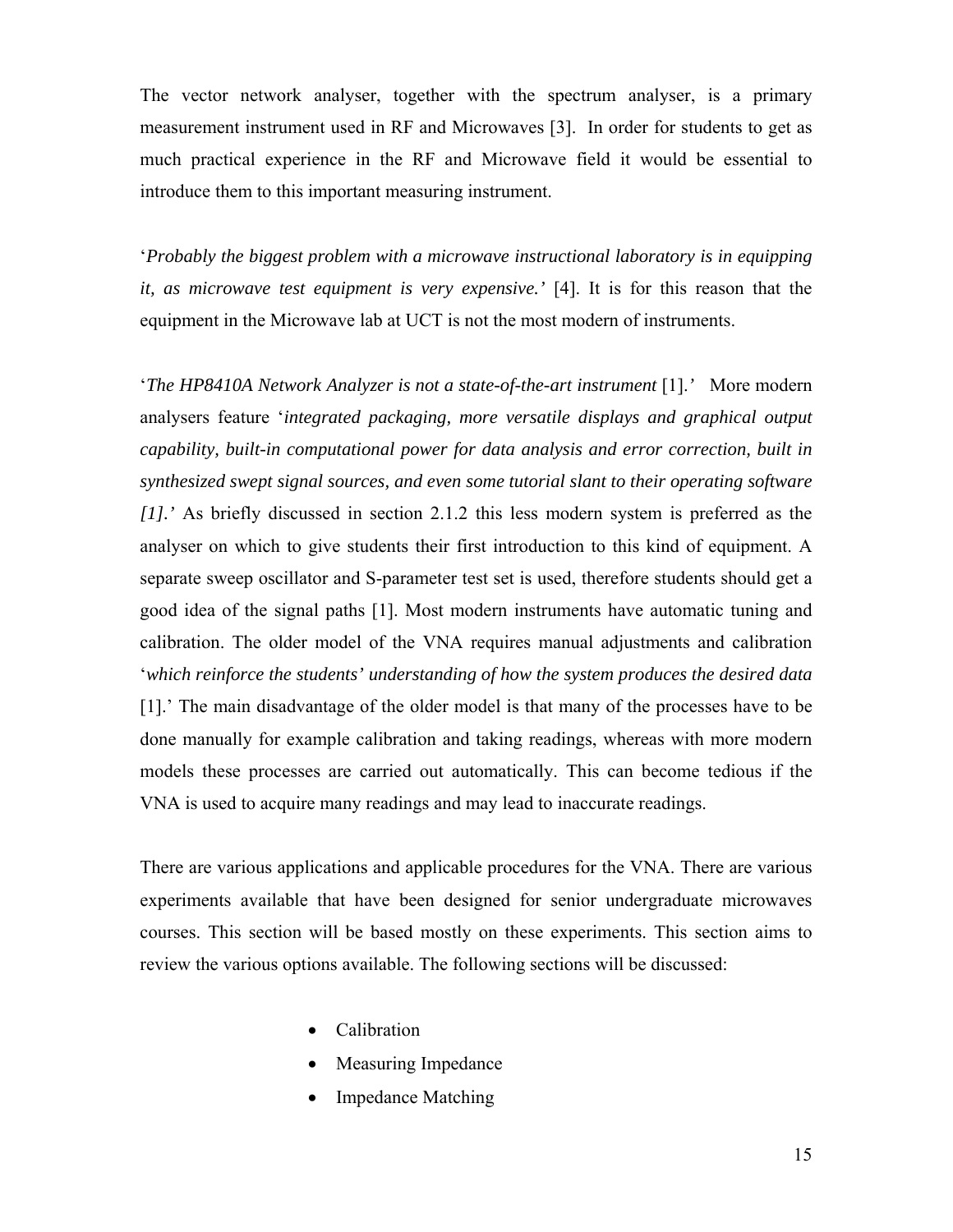- Applications/Experiments
- Microstrip circuit design

#### <span id="page-25-0"></span>**2.2.1 Calibration**

Calibration is necessary to ensure accurate measurements [\[3\]](#page-11-1). In some cases calibration can improve measurements by up to 20dB [\[3\]](#page-11-1)! Calibration is an important part in using the VNA and cannot be bypassed. Calibration compensates for mismatches caused by coaxial cables between the various components (VNA, Sweep Oscillator and the Sparameter test set) and also between the S-parameter test set and the DUT [\[7\]](#page-17-3). When using a cable to connect the DUT to the S-parameter test set calibration needs to be done at the end of the cable, effectively this moves the reference plane to the end of the cable [[7\]](#page-17-3). It is also very important to note that calibration can only occur after the frequency range has been set and is only valid for that frequency range [\[7\]](#page-17-3). Calibration consists of 4 basic tests namely a short circuit test, an open circuit test, a thru test and a load test. The calibration process will be discussed in more detail in section [3.3.5.](#page-43-1)

#### **2.2.2 Time-domain measurements**

Most modern VNAs have an additional useful feature, which is to transform the measured frequency domain response of a device to the time domain [\[3\]](#page-11-1). This is particularly useful when the imperfections of connectors and cables are not clearly distinguishable from the measured response in the frequency domain. When transforming to the time domain these imperfections are clearly visible. These imperfections can then be gated out in the time domain and the remaining 'true' signal can be transformed back to the frequency domain [\[3\]](#page-11-1). This transformed signal is then a more accurate measurement of the device under test. The HP 8410 model doesn't offer this useful feature.

#### **2.2.3 Measuring Impedance**

The VNA can be used to measure impedances of certain components and track their frequency changes.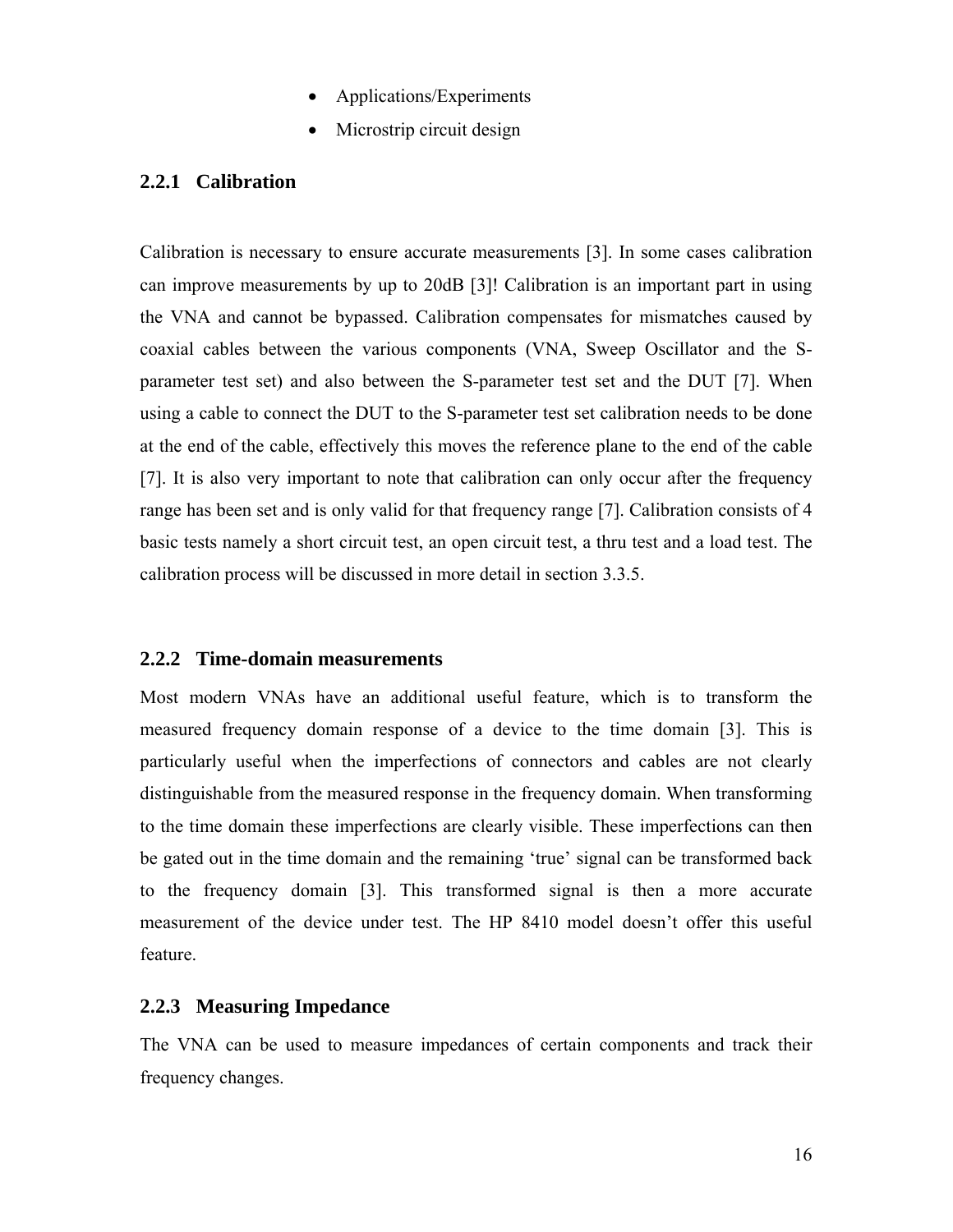#### <span id="page-26-3"></span><span id="page-26-0"></span>**2.2.4 Impedance Matching**

*'Impedance matching and tuning is a topic that naturally follows the interconnection of components and transmission lines.* [\[4\]](#page-11-2)'

Impedance matching is desired in wireless systems for the following reasons:

- Maximum power is delivered to the load when it is matched.
- It improves the signal-to-noise ration of the system resulting in maximum data rate.
- In a transmitting system, impedance matching minimises the required RF power thus maximising battery life and reduces the risk of radiation hazard. [[11,](#page-20-1) page 56]

Given a source resistance of  $R<sub>S</sub>$  and a load resistance of  $R<sub>L</sub>$  (See [Figure 6\)](#page-26-1), a perfectly matched condition will only be met when  $R_S = R_L$  [[12\]](#page-64-11). Matched conditions are desirable as they allow for maximum power transfer.

<span id="page-26-2"></span>

<span id="page-26-1"></span>**Figure 6: Load connected to a source** 

When the source impedance  $(Z<sub>S</sub>)$  is not purely resistive but complex, maximum power transfer occurs when the load impedance  $(Z_L)$  is the complex conjugate of the source impedance [[12\]](#page-26-2).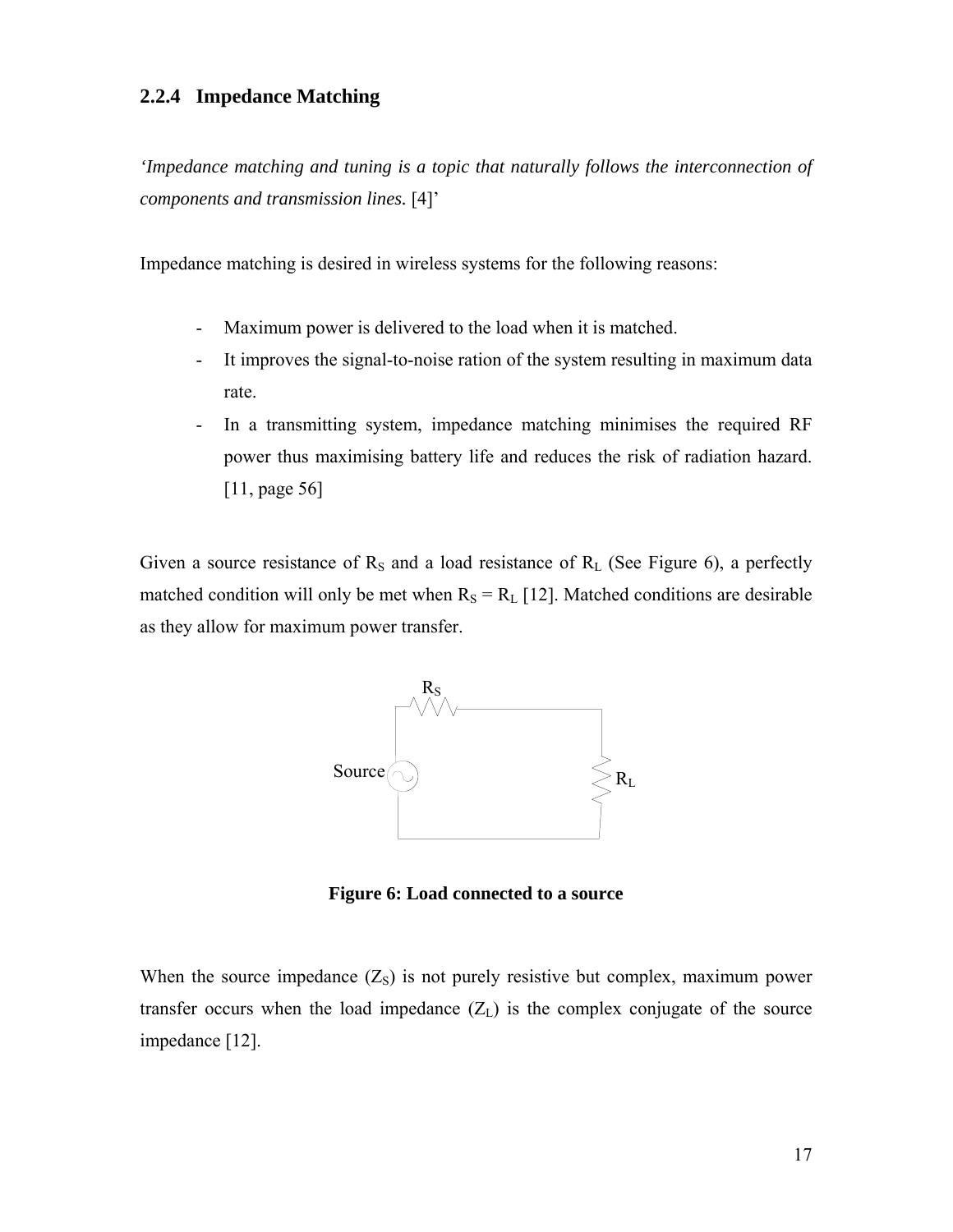Let:

$$
Z_s = A + jB \tag{2.9}
$$

<span id="page-27-0"></span>Then:

$$
Z_L = Z_s^* = A - jB \tag{2.10}
$$

If a transmission line with characteristic impedance of  $Z_0$  is terminated in a load of  $Z_0$ then maximum power is transferred to the load and there is no reflected power as all the incident power is absorbed by the load. This maximum power transfer is valid for all lengths of transmission lines and is valid for any wavelength [[13,](#page-64-4) page 881].

If the load is not equal to the characteristic impedance then part of the signal sent to the load is reflected back to the source [\[12\]](#page-26-2). This condition is undesirable because some of the transmitted data is sent back to the source and therefore not all the data is received. When a mismatch occurs it is interesting to observer the effect in the frequency domain [[13,](#page-27-0) page 881]. There are 2 reasons for this, firstly any reflected waveform would have some extra phase relative to the incident waveform and this phase is frequency dependant [[13,](#page-27-0) page 881]. Secondly, the input impedance depends on the mismatch and the electrical length of the line (in wavelengths) [\[13,](#page-27-0) page 881].

If the load impedance  $Z_L$  has a positive real part a matching network can be found **[[11,](#page-20-1) page 56]. A matching network can be inserted between the transmission line and the load, and is designed in such a way that the input impedance looking into**  the network is  $Z_0$  [[11,](#page-20-1) page 55] (see

[Figure 7](#page-28-1)).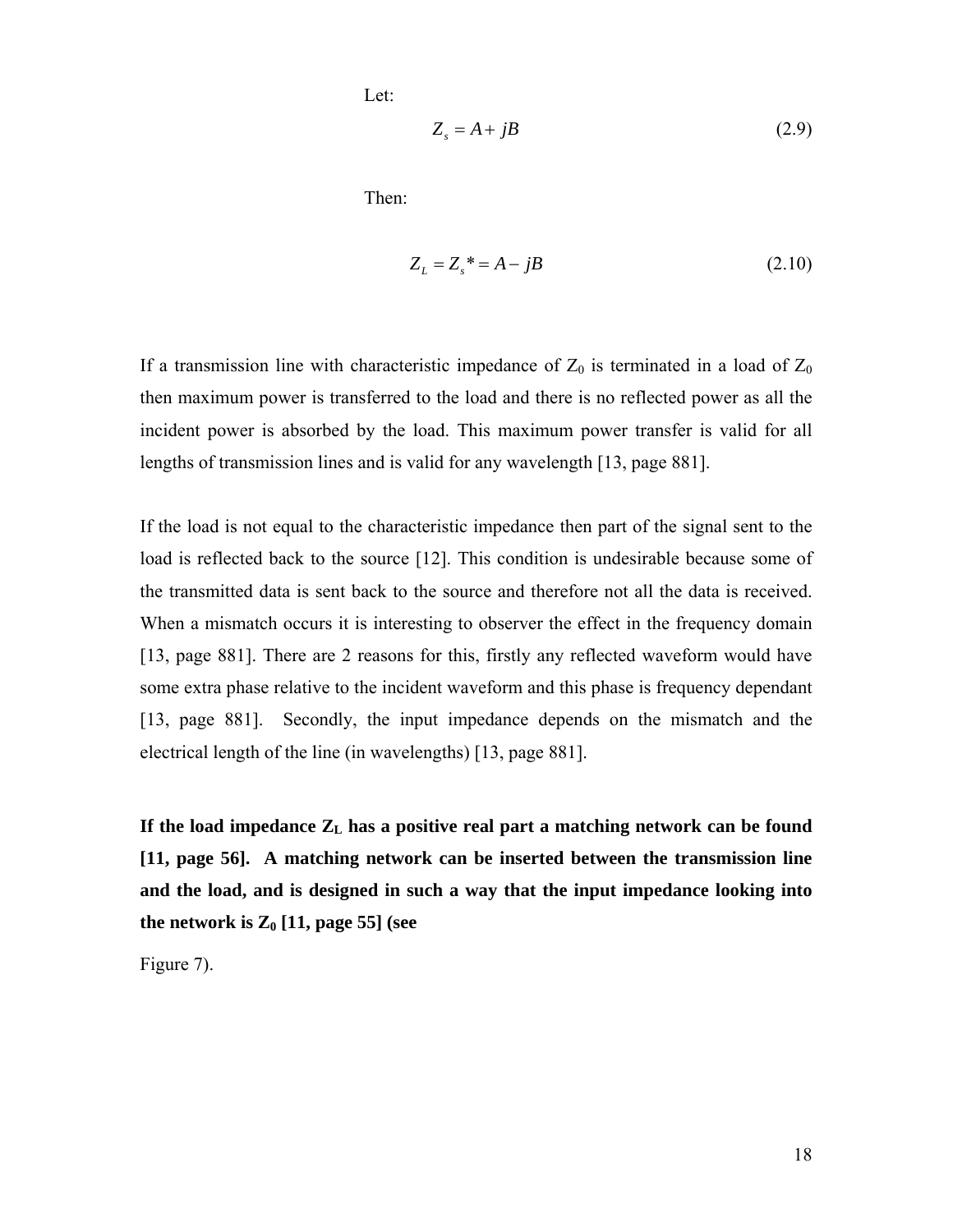<span id="page-28-0"></span>

<span id="page-28-1"></span>**Figure 7: A lossless network matching a load to a transmission line [\[11,](#page-20-1) page 55]** 

There are 3 basic types of impedance matching networks [\[11,](#page-20-1) page 56] namely:

- The Quarter Wave Transformer
- Matching L-Sections
- Single-Stub Tuning

These methods will be briefly discussed:

#### **1. The Quarter Wave Transformer**

The quarter wave transformer is a matching circuit used to match real loads to a transmission line. The circuit is shown in [Figure 8.](#page-28-2)



<span id="page-28-2"></span>**Figure 8: A quarter-wave matching transformer [\[11,](#page-20-1) page 56].**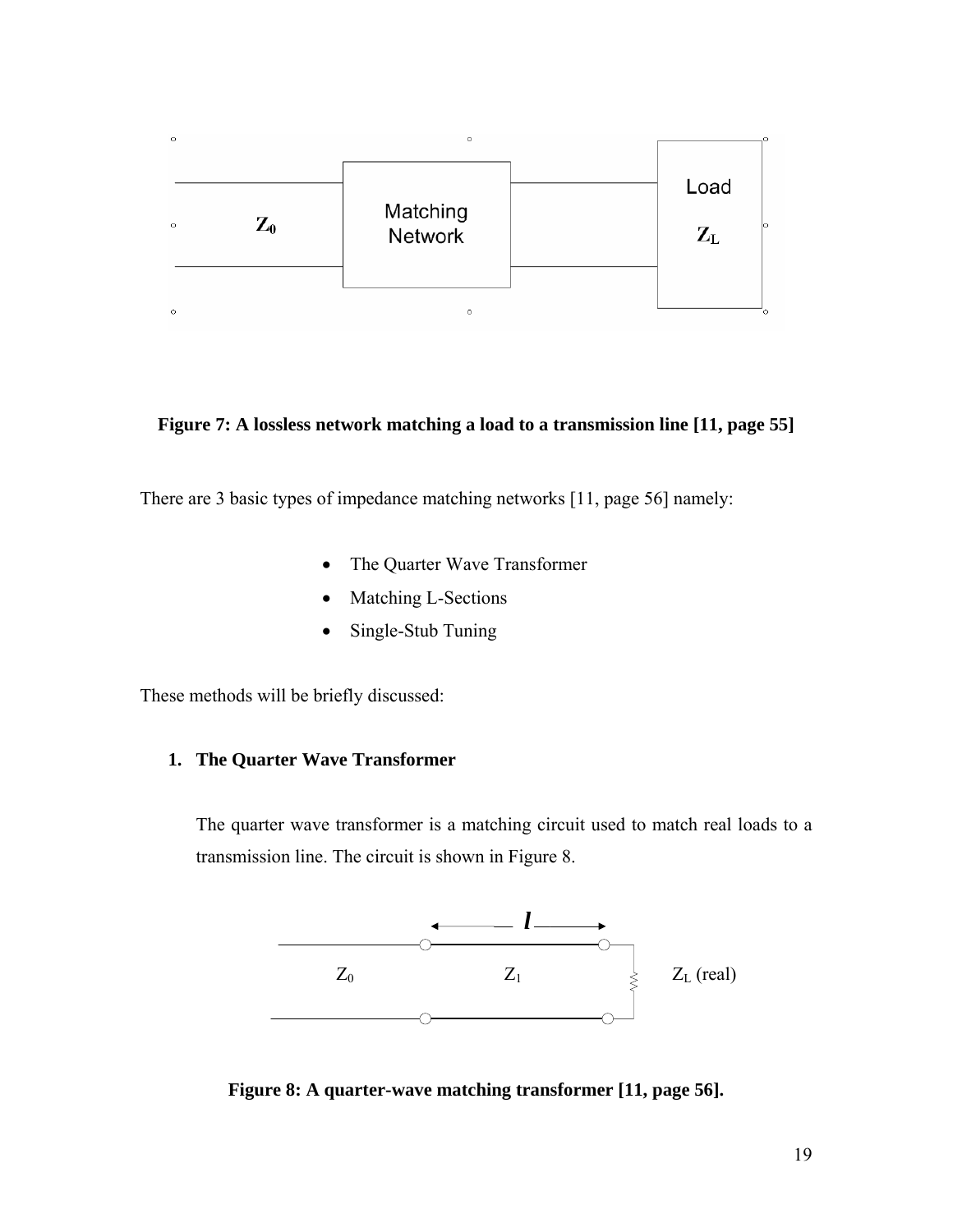<span id="page-29-0"></span>The characteristic impedance of the matching network is:

$$
Z_1 = \sqrt{Z_0 Z_L} \tag{2.12}
$$

The impedance of the matching section must be chosen in such a way that it matches the Z0 (characteristic impedance of feed line) and ZL (impedance of the load) [\[13,](#page-27-0) page 881].

#### **2. Matching Using L-Sections**

L-section impedance matching networks make use of two reactive elements to match a load to a transmission line [\[11,](#page-20-1) page 58]. The main differences between this technique and the quarter wave transformer, is that L-sections are used in lower frequency designs and that the load can be a complex value [[11,](#page-20-1) page 58]. This method is not suitable for high frequency signals, as it would be difficult to implement lumped element capacitors and inductors [\[11,](#page-20-1) page 59]. There are two possible configurations for this method depending where the normalised load is situated on the Smith chart. If the normalised load is inside the 1+jx circle then the configuration illustrated i[n Figure 9](#page-29-1) is used.



<span id="page-29-1"></span> **Figure 9:** L-section matching network for  $Z_L$  in the 1+jx circle [\[11,](#page-20-1) page 59]

If the normalised load is outside the  $1+jx$  circle then the configuration illustrated in [Figure 10](#page-30-1) is used.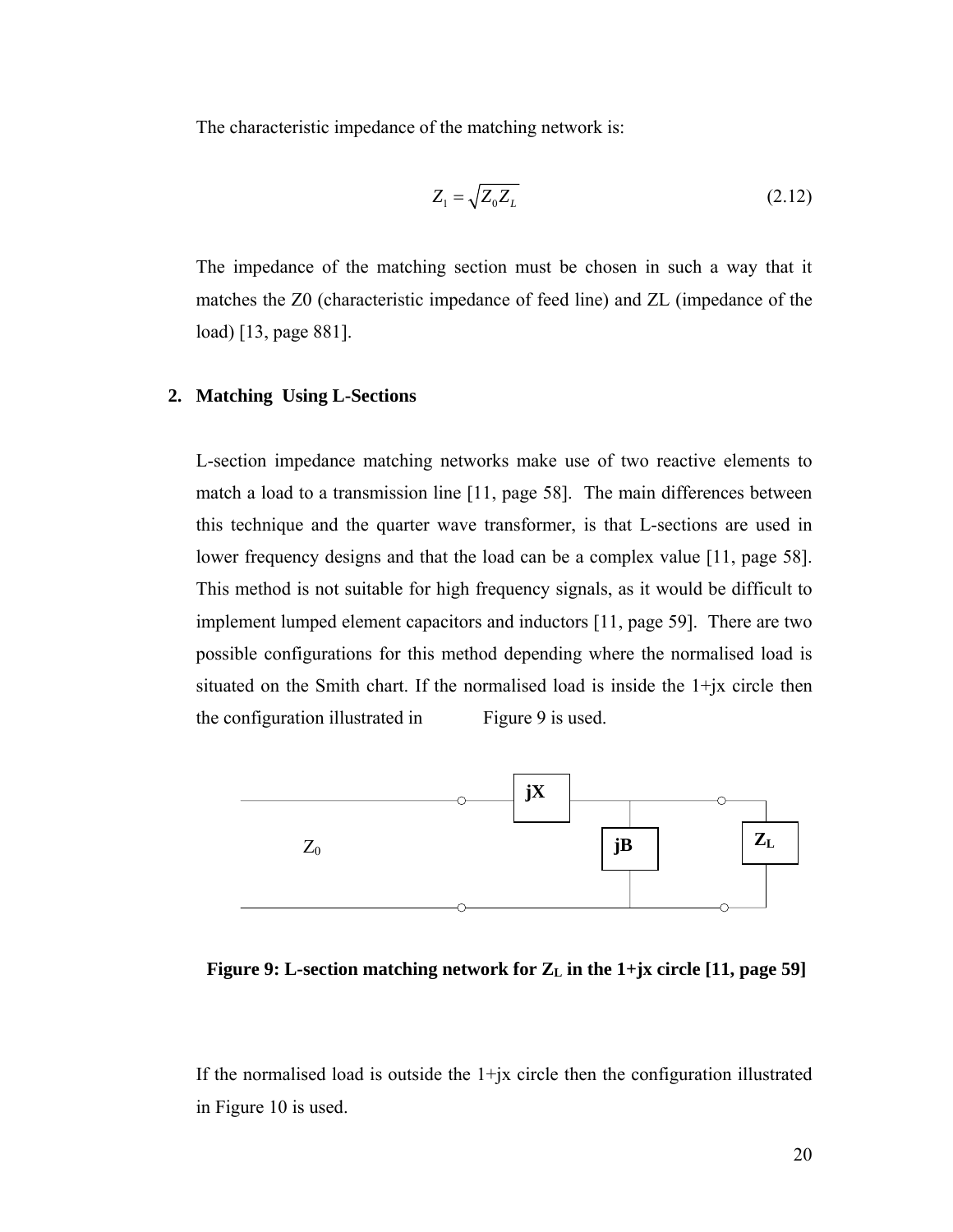<span id="page-30-0"></span>

<span id="page-30-1"></span>Figure 10: L-Section matching network for  $Z_L$  outside the 1+jx circle [\[11,](#page-20-1) **page 59]** 

jB and jX are calculated using the Smith Chart. These methods are described in [[11,](#page-20-1) page 59].

#### **3. Single-Stub Tuning**

In this technique a short length of transmission line, connected either in series or parallel with the transmission feed line at a certain distance from the load [\[11,](#page-20-1) page 61], is used to tune a mismatch [\[13,](#page-27-0) page 881]. The advantage of this method is that lumped elements are not necessary and the transmission lines can be in the form of a microstrip circuit [\[11,](#page-20-1) page 61]. Examples of single-stub tuning circuits are illustrated in [Figure 11](#page-31-1) and [Figure 12.](#page-31-2)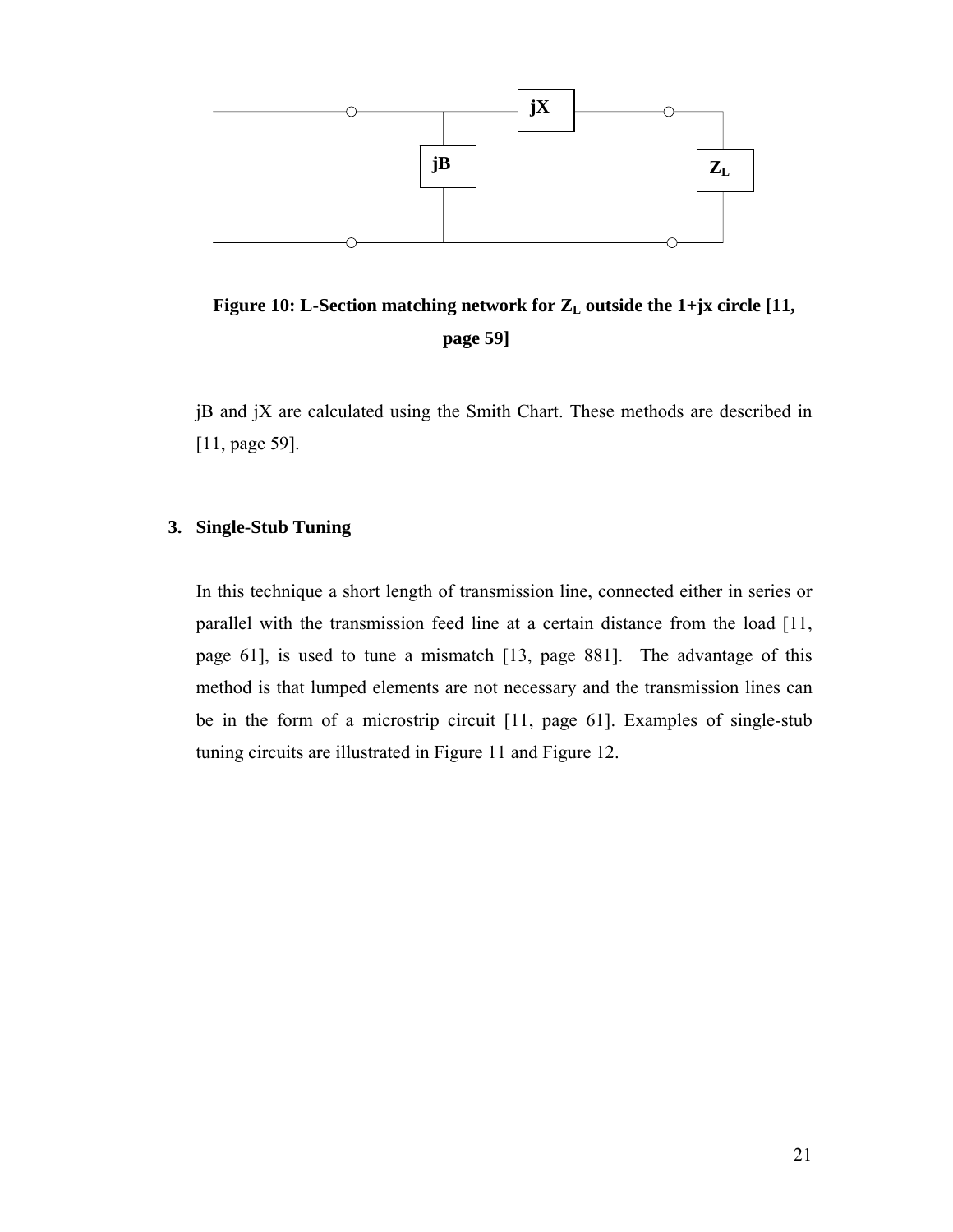<span id="page-31-0"></span>

<span id="page-31-1"></span>**Figure 11: Shunt single-stub tuning circuit [\[11,](#page-20-1) page 62]** 



<span id="page-31-2"></span>**Figure 12: Series single stub tuning circuit [\[11,](#page-20-1) page 62]**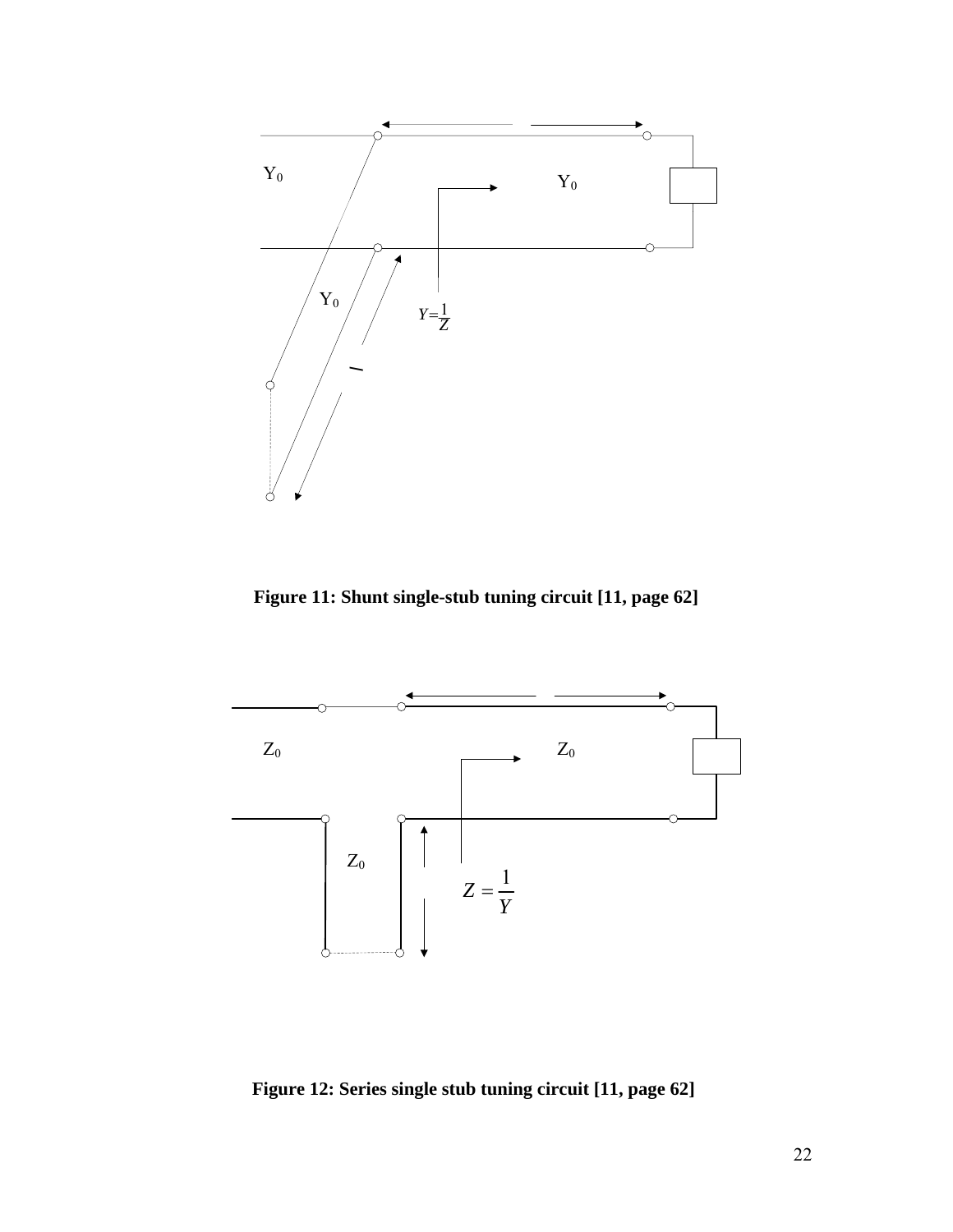<span id="page-32-0"></span>This method is described extensively in [\[11,](#page-20-1) page 61-64]. The Shunt-stub impedance matching meth od will also be described in [Experiment 2.](#page-51-1)

#### **2.2.5 Characterising components**

One of the useful applications of a VNA is to characterise RF and Microwave components. Their S-parameters are tested across a range of frequencies to test their characteristics. Amongst many components, the VNA is commonly used to characterise the following components:

- Filters [\[3\]](#page-11-1)
- Antennas [[14,](#page-64-12) chapter 4]
- RF Cavities [\[7,](#page-17-3)[3\]](#page-11-1)
- Amplifiers [\[7\]](#page-17-3)
- Directional couplers [\[7\]](#page-17-3)

#### **2.2.6 Microstri i p c rcuit design**

The VNA can be used to test microstrip circuits.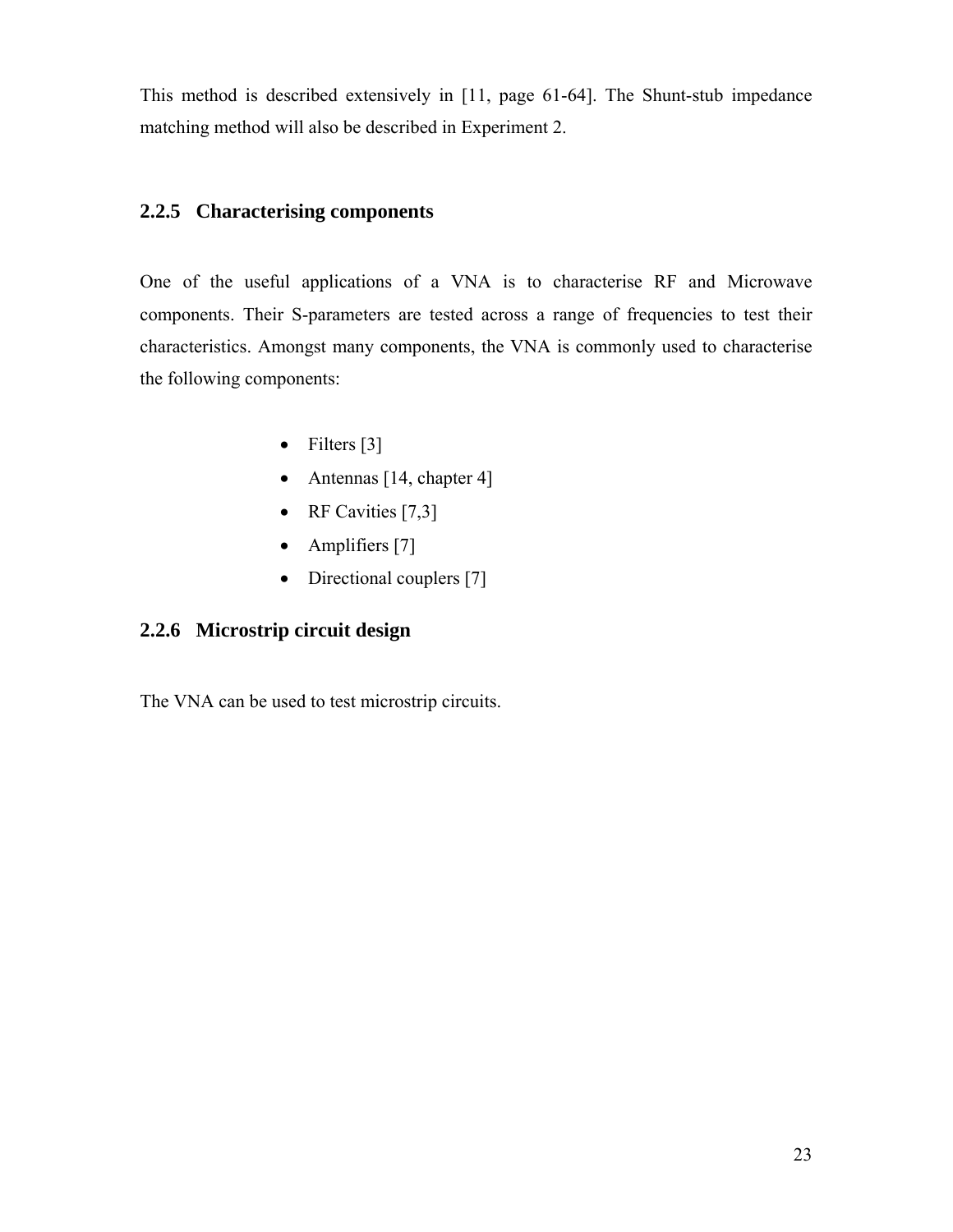# <span id="page-33-1"></span><span id="page-33-0"></span>**3 DESIGN OF EXPERIMENT 1: USING THE NETWORK ANALYSER**

This chapter begins by describing the design process of the first experiment, that is the use of the rectangular display. The aims of Experiment 1 are then stated, followed by the main elements of the experiment and then finally the actual design will be presented.

This practical consists of 3 stages namely:

- **1. Pre-lab preparation:** Students will be required to prepare for the laboratory session. Any preparation will be specified in the sections below. They will not be allowed to attempt the experiments without presenting their preparations.
- **2. Experiments:** Once the students have presented their pre-laboratory preparations, they will be required to carry out the experiments.
- **3. Report:** The students will be required to submit a report, summarising the experiment and their findings.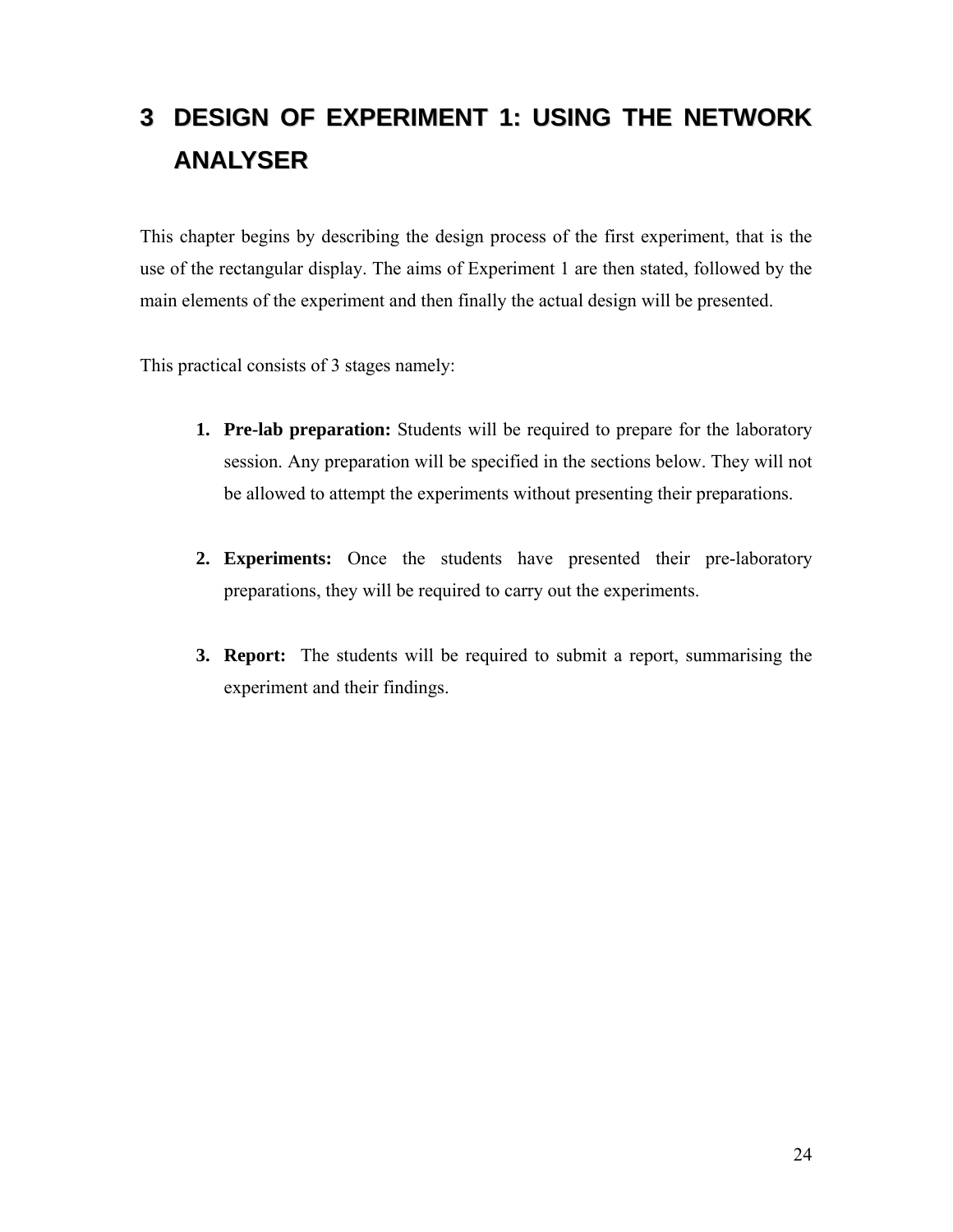### <span id="page-34-0"></span>**3.1 Design Process**

The design process used for Experiment 1 can be illustrated as follows:



**Figure 13: Design process used for Experiment 1** 

Firstly brainstorming and idea making are undergone, gathering thoughts and ideas on the various possible solutions (see literature review). A design then is proposed, tested and the results are analysed. Depending on the outcomes, the design may need to be improved, retested and results analysed again. This chapter will describe the design part of this process.

The next section will discuss the aims of Experiment 1.

# **3.2 Aims of Experiment 1**

Experiment 1 will utilise the rectangular display of the network analyser.

The aim of this experiment is for students to develop a solid understanding of the vector network analyser and its basic applications. Experiment 1 will consist of basic measurements, allowing the student to become familiar with the network analyser and also to master the fundamental concepts. It aims to allow students to acquire more of an intuitive feeling for RF and microwave signals, to complement/reinforce their existing theoretical knowledge.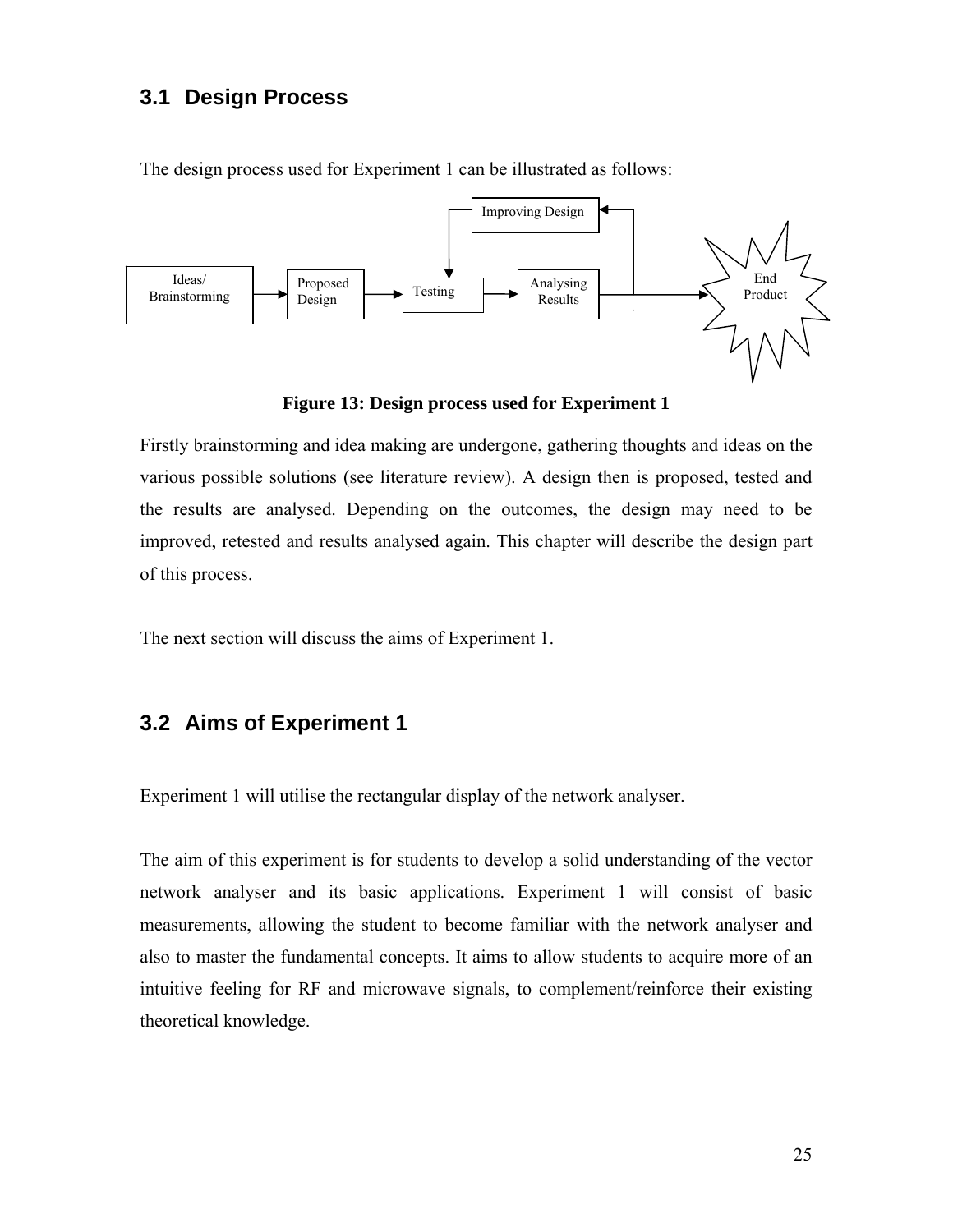Once equipped with these basic skills and concepts the student should then be able to perform any advanced ("complex") measurement. This experiment would be useful to any first time user including Masters students needing to use the VNA for measuring their RF designs.

The following section will discuss the main elements of this experiment.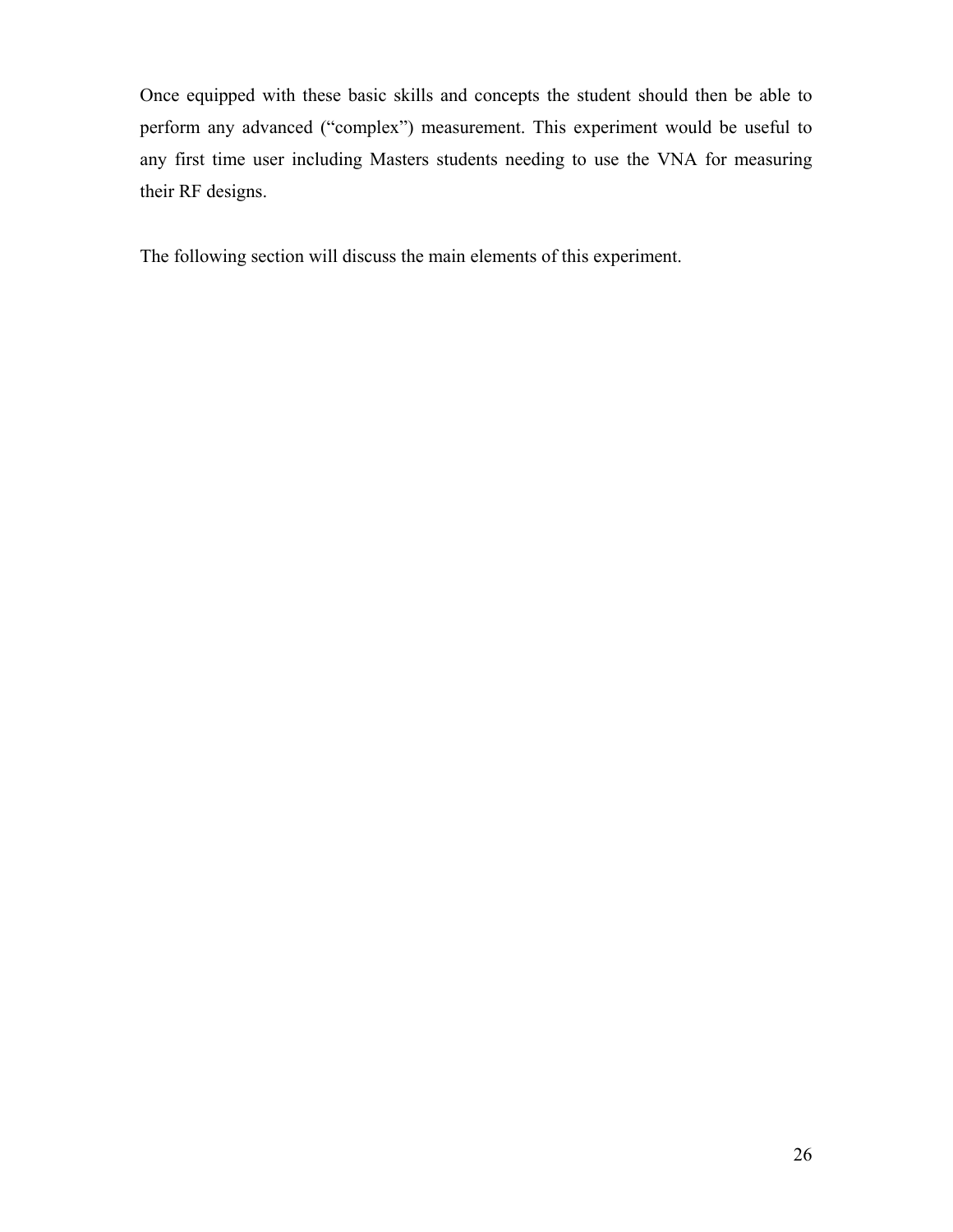### <span id="page-36-0"></span>**3.3 Main elements of Experiment 1**

Not all the possible applications were chosen for these experiments. The reason is two fold. Firstly, not all of the applications (e.g RF cavities, microstrip circuits) were covered in the EEE486F course and students will not be familiar with the components. The second reason is the time constraint. Some of the applications would require a lot of implementation time, where time was the main constraint in this project.

Before an experiment can be designed, the fundamental theories behind the VNA need to be defined.

The main elements and fundamental theories of this experiment are thus as follows:

- General functions of a Network Analyser
- Block diagram of Network Analyser and setup
- S parameters and the concept of reflection and transmission
- Connector types and the importance of making proper connections
- Calibration
- Adding a transmission line
- Using the network analyser to characterise certain RF and Microwave devices

#### **3.3.1 General Functions of the Network Analyser**

Before attempting to use the VNA, the students need to understand the functions of the VNA and its various applications. It will be required and expected of each student to do some research on the VNA and its various applications as part of their pre-lab preparation.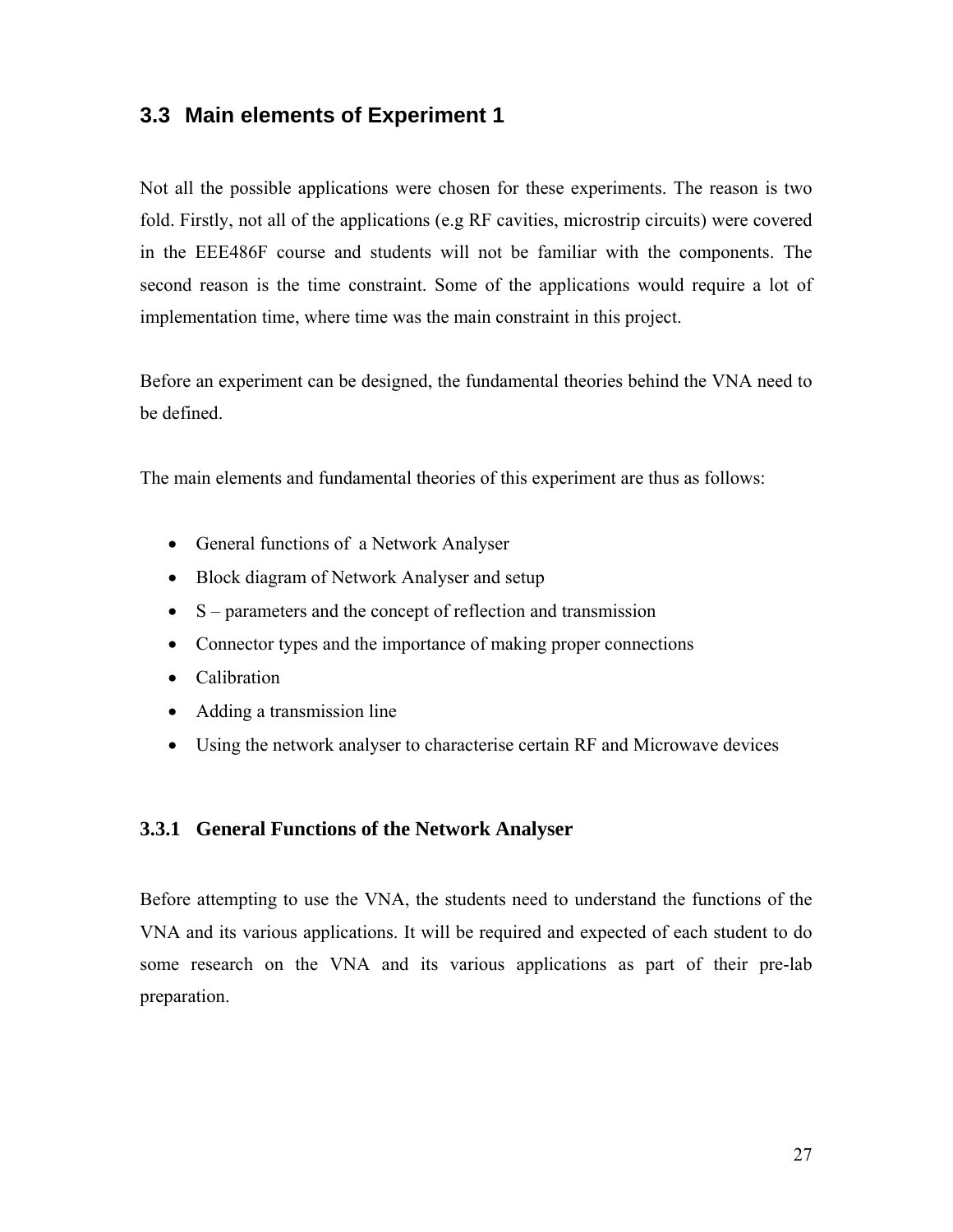### <span id="page-37-0"></span>**3.3.2 Block Diagram of Network Analyser and Setup**

Block diagrams are useful in gaining an overview of systems. The students are asked to provide two block diagrams namely:

- A block diagram of the VNA
- A block diagram of the set up between the VNA, Sweep Oscillator and the Sparameter test set.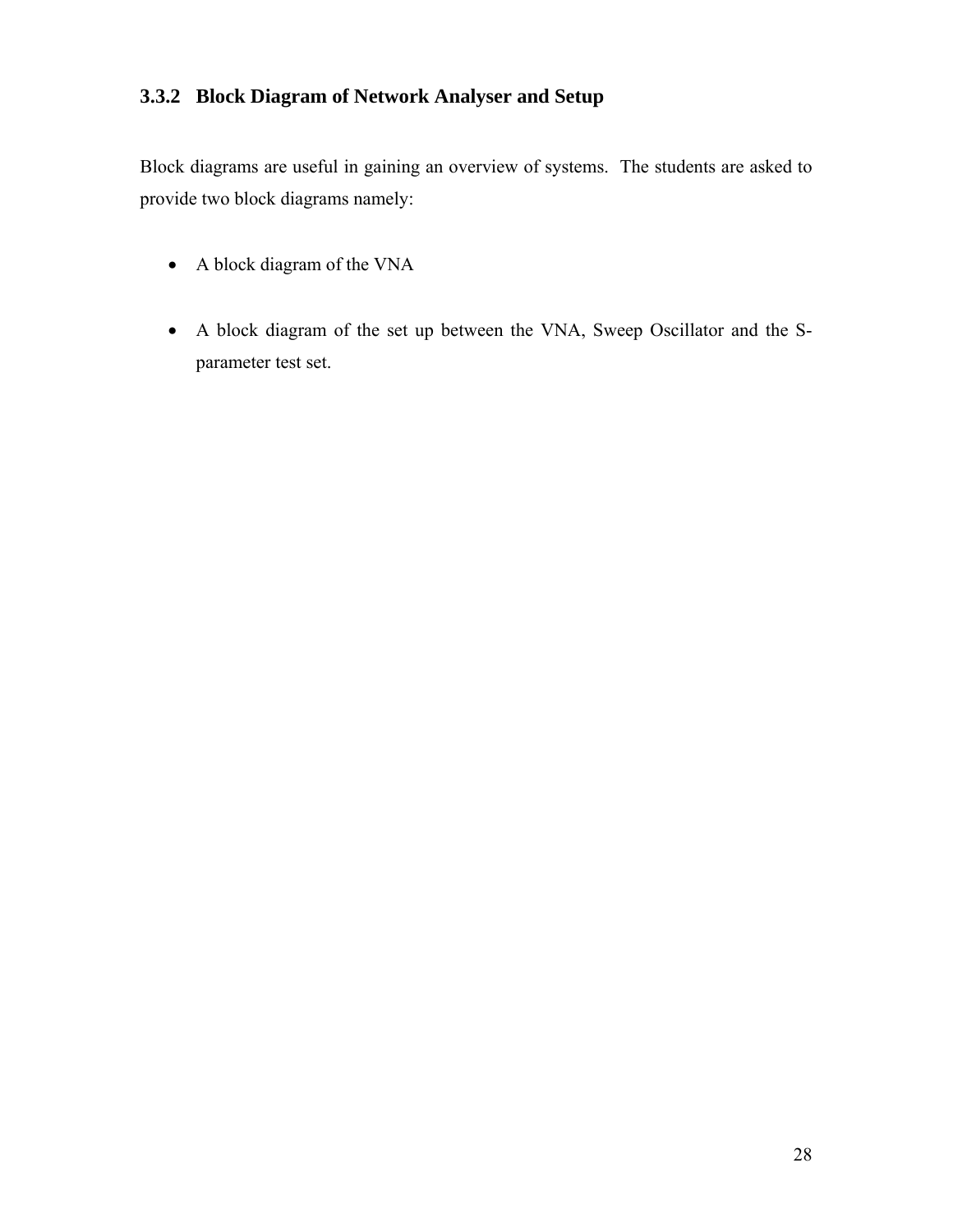#### <span id="page-38-0"></span>**Block Diagram of the VNA**

To ensure that students obtain a good understanding of the operation of the VNA, they are asked to provide a block diagram of the VNA, illustrating the process that a signal undergoes. By studying this process they should gain a better comprehension of the signals measured.

**FREQUENCY** VECTOR NETWORK ANALYSER CONVERTER 20dB Gain 278 KHz 20.278 MHz **Phase and Amplitude Control Loop** Freq. Offset Frequency Converter Converter Phase ref 20.278 signal to plug- $MHz$ in **REFERENCE**  $\mathbb{IF}$ Second First 278 kHz Mixer Amplifier Mixer Ref channel output **STABILITY** О Phase Vernier Phase signal for model 20 MHz 8413A Plug - in Self - Tuning<br>Local Oscillator 0-90° Phase offset AGC Oscillator 278 kHz Test chan ď  $\frac{1}{2}$  output ÷. FREQ RANGE (GHZ) Ampl. sig for ±2dB Ampl  $0.69\ \mathrm{dB}$ offset 8413A plug in Ampl Offset Second Second IF **TEST** Amplifier Mixer Phase - Ampl Mixer sig for model 8414A plug in 20.278  $MHz$ ď C Ampl. **AMPLITUDE TEST CHANNEL** Vemier  $GAIN(dB)$ 

The block diagram of the VNA is shown in [Figure 14.](#page-38-1)

<span id="page-38-1"></span>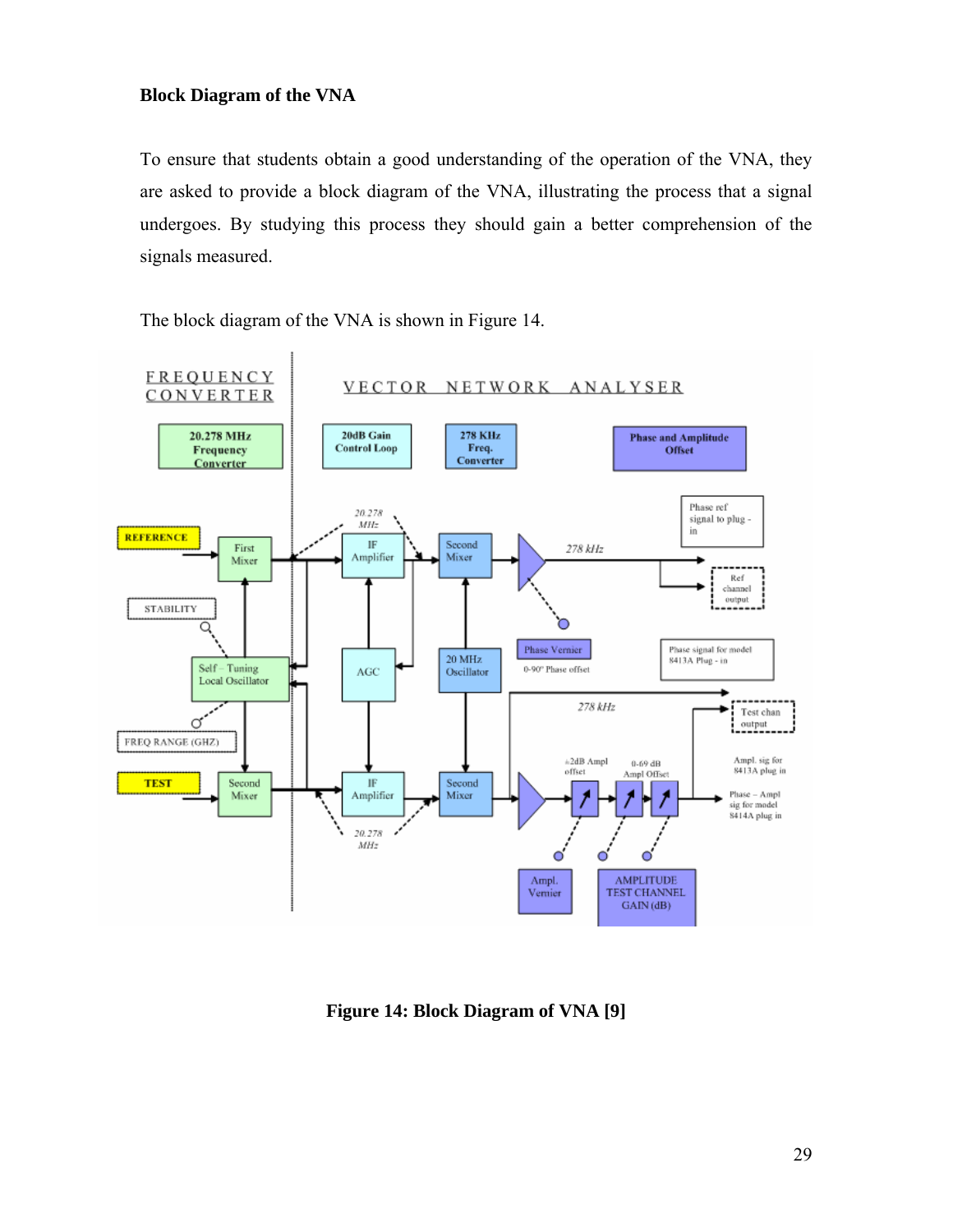There are two input signals to the VNA, the test signal and the reference signal. The reference signal comes from the sweep oscillator. Both signals are modulated down and converted to an intermediate frequency (IF) centred on 20.278 MHz by a self tuning local oscillator. This oscillator can be adjusted by the frequency range tuner and the stability tuner (on the VNA). Note that the magnitudes of these 20.278 MHz IF are unchanged and remain exactly the same as the magnitudes of the input signals. Each of the converted signals is then amplified by an automatic gain controller (AGC). The AGC maintains the output of the down-converted reference signal at a constant level. The same gain is applied to the down-converted test signal so that the ratio of their magnitudes remains identical. Both these signals are then down-converted again to a much lower IF frequency of 278 kHz. These two 278 kHz signals have the same phase properties and amplitude ration as the input signals. [\[9\]](#page-17-4) The reason for this two-stage down conversion is that it relaxes the requirements of the filters in the IF bands because image rejection becomes much simpler.

The phase of the reference signal can be adjusted during calibration and then the position of this reference signal will be used as the reference signal. In the case of the test signal the amplitude can be adjusted during calibration.

The two main components of the VNA main frame are the HP 8411A frequency converter and the HP 8410 VNA.

Although complete, the block diagram above [\(Figure 14: Block Diagram of VNA \[9\]\)](#page-38-1) may be too detailed for the students and can be simplified as follows:

[Figure 14: Block Diagram of VNA \[9\]](#page-38-1) can be divided into two main sections namely:

- **Frequency Modulation** where the original signals are mixed to a lower frequency.
- **Amplitude and Phase adjustments.**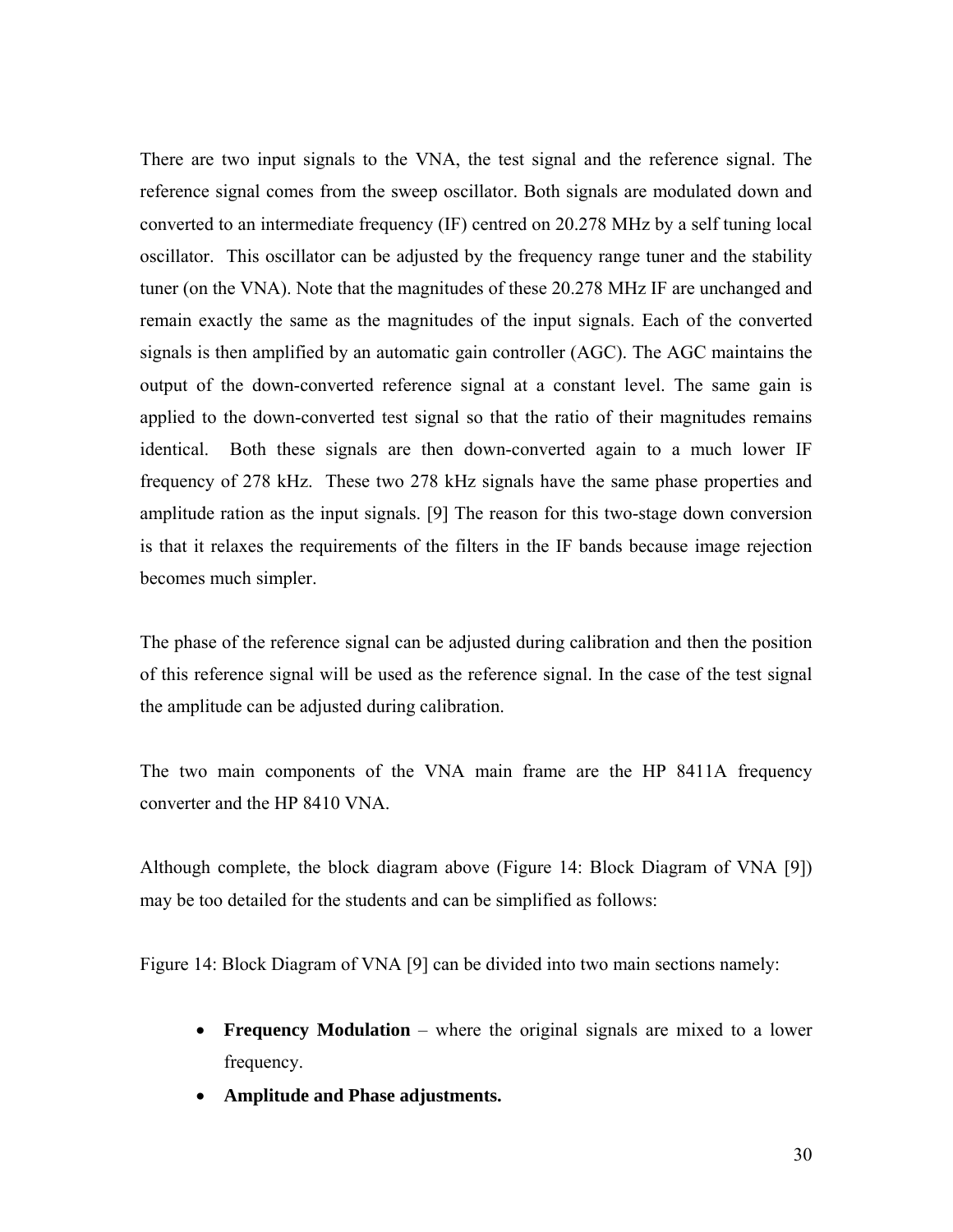<span id="page-40-0"></span>These two sections are illustrated in a more simplified [Figure 15](#page-40-1) 



<span id="page-40-1"></span>**Figure 15: Simplified block diagram of the VNA** 

#### **Block diagram of setup between VNA, S-parameter test set and Sweep Oscillator**

It is important that students understand how the 3 main components (VNA, Sweep Oscillator and S – parameter test set) are connected. This will allow the student to get an idea of the physical meaning of the output signal.

This set is illustrated in [Figure 16.](#page-40-2)



<span id="page-40-2"></span>**Figure 16: Setup of components: VNA, Test Set and Sweep Oscillator [[15\]](#page-41-1)** 

The sweep oscillator generates a RF signal which is output to the S-parameter test set. This RF signal is then divided into the reference and test signals. These two signals are then applied to the frequency converter where they undergo frequency modulation and are first translated to 20.278 MHz and then eventually down to 278 kHz. Phase and amplitude adjustments are made at the HP8410 mainframe and then the two 278 kHz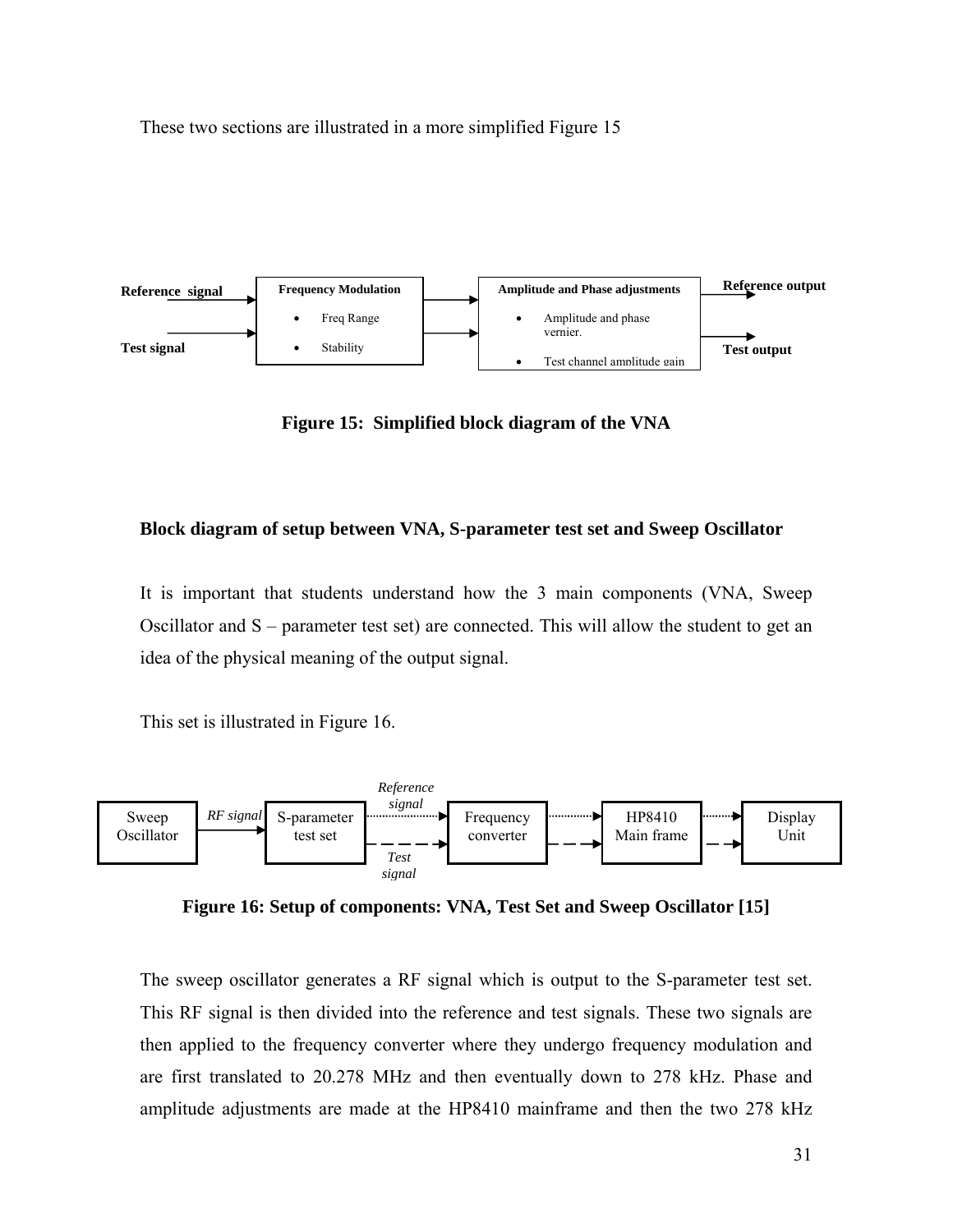<span id="page-41-1"></span><span id="page-41-0"></span>signals are output to the display unit [[15\]](#page-64-13). This set up should be explained by the demonstrator at the beginning of the practical. Detailed connections are shown in Appendix A.1.

#### **3.3.3 S – parameters and concept of reflection and transmission**

Before attempting the practical, students should have a firm understanding of Sparameters and the concept of transmission and reflection. Without this understanding they will not be able to benefit from the practical. These concepts will briefly be discussed by the demonstrator at the beginning of the practical, but students are expected to revise these concepts before attempting the practical.

#### **3.3.4 Connector types and the importance of making proper connections**

<span id="page-41-2"></span>There are various connector types used for RF and Microwave components. The students need to be introduced to the various connector types and understand their significance. As part of the preparation for the practical the students are asked to research the various types of connectors, namely BNC, SMA and N-type connectors. They are also asked to compare the various types of connectors and also to note their frequency limitations. The main reason that Microwave connectors are emphasised is that they are used to "*make low VSWR coaxial connections"* [[16\]](#page-64-14) and the students need to understand the difference between using normal DC connectors (such as crocodile clips) and RF and Microwave connectors. The various connector types and proper usage will be discussed and demonstrated at the beginning of the practical by the demonstrator. The following connectors are of importance: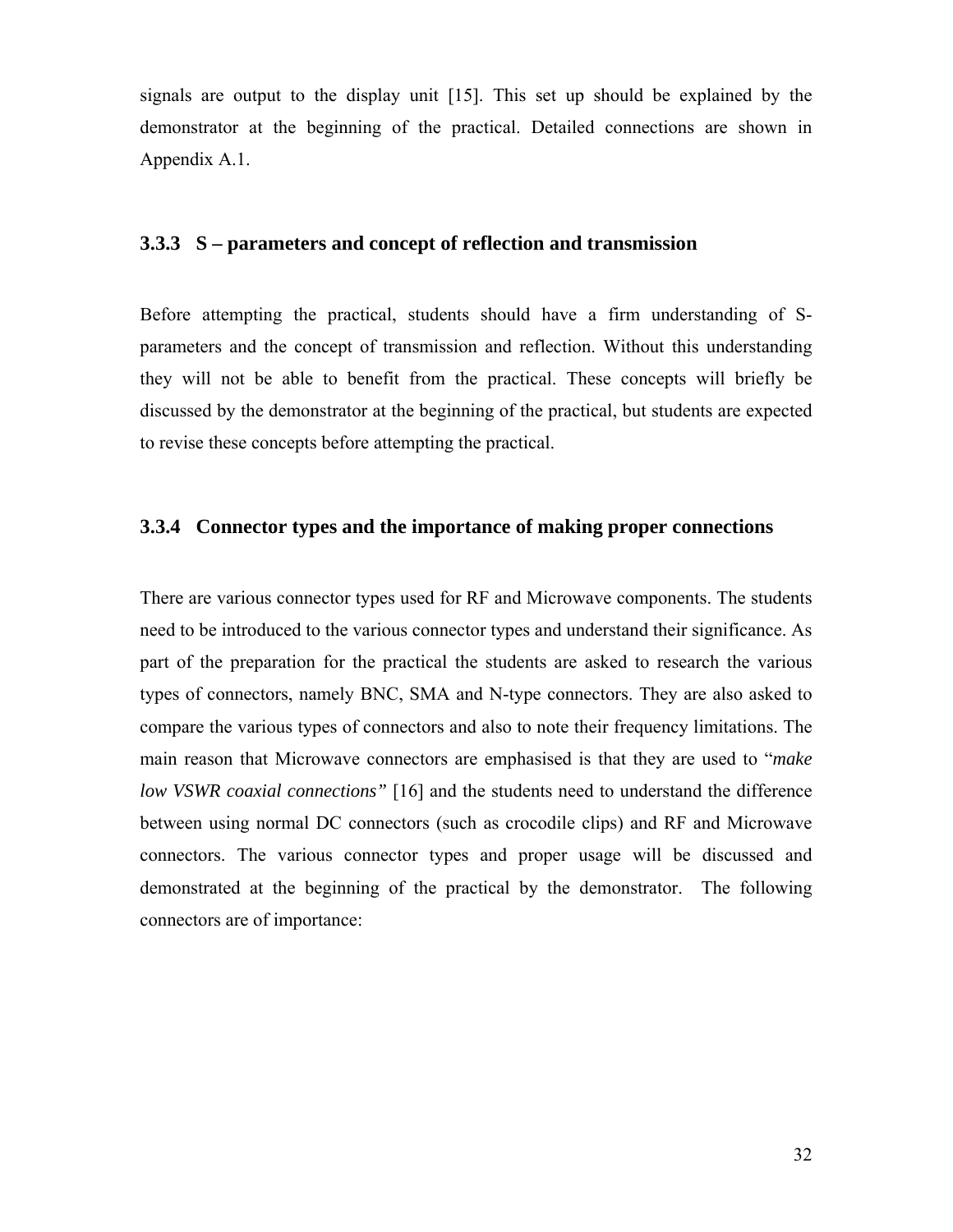<span id="page-42-0"></span>

#### <span id="page-42-1"></span>**Figure 17: Various connector types [[16,](#page-41-2) [17,](#page-42-1) [18\]](#page-42-2)**

<span id="page-42-2"></span>The SMA Male and Female pictures are taken from [\[16\]](#page-41-2). The BNC connector picture is taken from [[17\]](#page-64-15) and the N-type connector picture is taken from [\[18\]](#page-64-16)

#### **SMA – Sub Miniature Type A**

These connector types are widely used in the laboratory and are *"perhaps the most widely-used microwave connector system in the universe"* [[16\]](#page-41-2). They are often used to make connections between the S-parameter test ports and test equipment. SMA connectors have a frequency limit of 12 GHz [\[16\]](#page-41-2). Examples of SMA connectors are shown in Figure 9.

#### **BNC – Bayonet Neill Concelman**

<span id="page-42-3"></span>BNC connectors are suitable for miniature or sub miniature cable terminations  $(RG - 59)$ [[19\]](#page-42-3). BNC connectors are handy in the sense that they do not need to use a torque wrench to be attached and can be connected or disconnected rather quickly [[19\]](#page-64-9). Some of the antennas used in the practical have BNC type connectors. BNC connectors have a frequency limit of 4 GHz [\[16\]](#page-41-2). An example of a BNC connector is shown in Figure 9.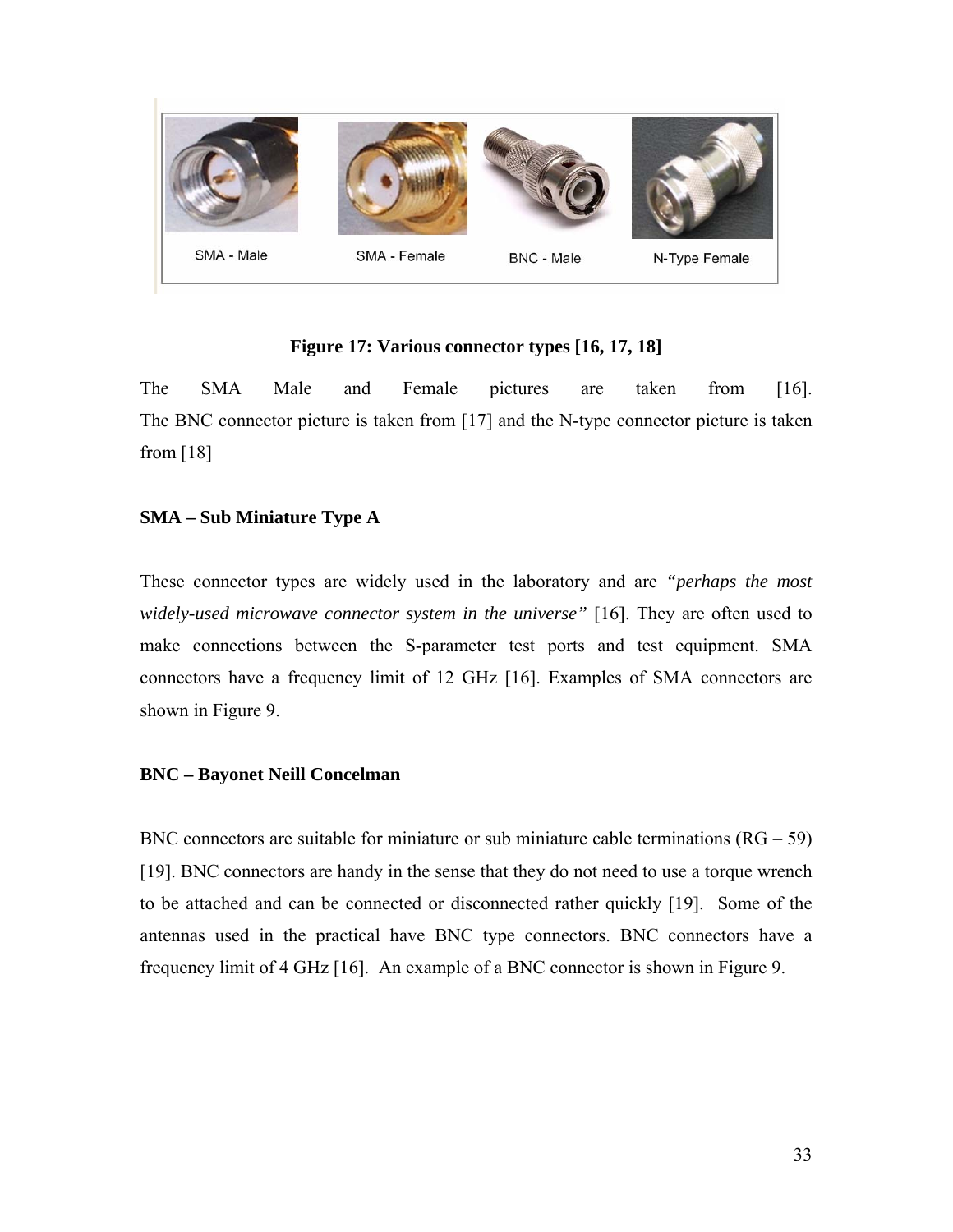#### <span id="page-43-0"></span>**N-type**

These connectors are inexpensive and rugged [\[16\]](#page-41-2). They are used during the calibration process as the calibration kit has N-type connectors. N-Type connectors have a frequency limit of 11 GHz [[16\]](#page-41-2). An example of an N-type connector is shown in Figure 9.

#### **Adapters**

Adapters are used to connect components of different genders and also of different connector types e.g. BNC to SMA. There are 3 types of adapters namely:

- Male to Male or "Barrel"
- Female to Female or "Bullet"
- Male to Male/Female to Female or "Connector Saver"

#### **The importance of making proper connections**

Students also need to be aware of making the correct connections. When attaching a connector it is advisable to keep the test equipment connector stationary and then turn the adapter. The reason for is this is that if a connector is damaged or broken, it is far cheaper to replace a connector than an expensive piece of equipment [\[16\]](#page-41-2). If the connections are not made properly then the signals measured may be inaccurate. To test whether proper connections have been made, the displayed signal should not vary or fluctuate at all when the cables/connectors are moved slightly. If the signal varied then the connections need to be reconnected and retested.

#### <span id="page-43-1"></span>**3.3.5 Calibration**

Calibration is the first step in using a VNA. Accurate measurements cannot be taken without a calibrated instrument. There are four basic tests done during calibration namely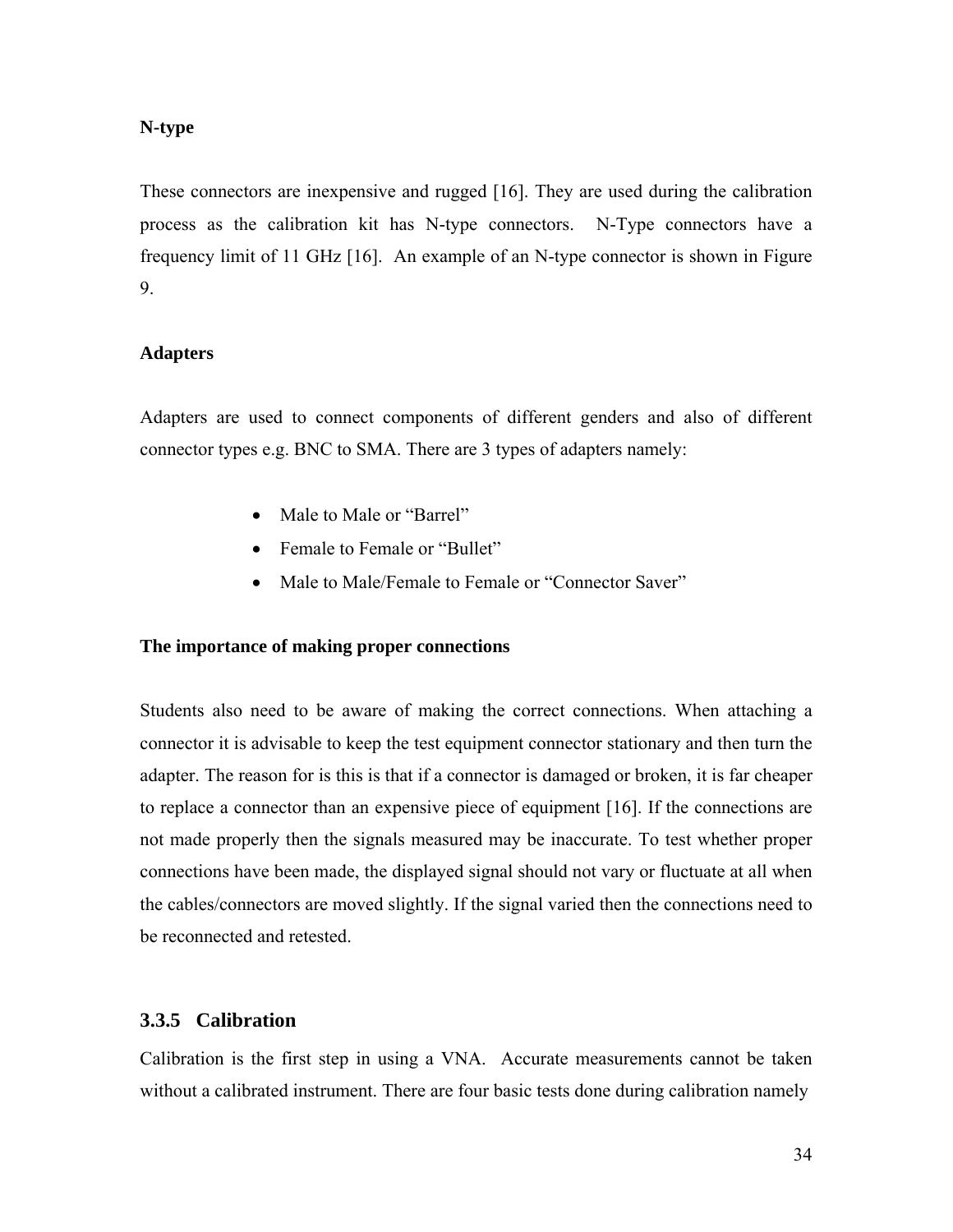- **Short Circuit Test**
- Open Circuit test
- Thru Test
- Load Test  $(50\Omega)$

The calibration process will be demonstrated using the HP calibration kit (Type  $- N$ ). These tests will be demonstrated at the beginning of the practical by the demonstrator. It is important to note that calibration needs to be done from the point at which devices are being tested. For example, if a cable is used to connect a device to one of the ports then the losses due to the cable need to be compensated for by means of calibration. In other words calibration will be done at the end of the cable. Not at the beginning of the port. The same applies for adapters or any component that links the DUT to the S-parameter test set.

The students should be able to predict the outcomes during calibration. They should be able to predict the significance of a short circuit test, open circuit test, thru test and load test by calculating the reflection coefficient of each of the scenarios. For example the reflection coefficient of a short circuit is 1 therefore the signal measured is 20 log  $|1| = 0$ dB and the line measured should be noted as the reference line. The same applies to an open circuit test, load test and thru test. When calibrating the VNA students should intuitively predict the outcomes and meaning of the measurements.

Due to oscillations and imperfections of the signals at high frequencies, the reference "line" could be oscillatory (not a perfect straight line). This reference line needs to be recorded carefully and the measurements at different frequencies will be relative to the reference line at that frequency.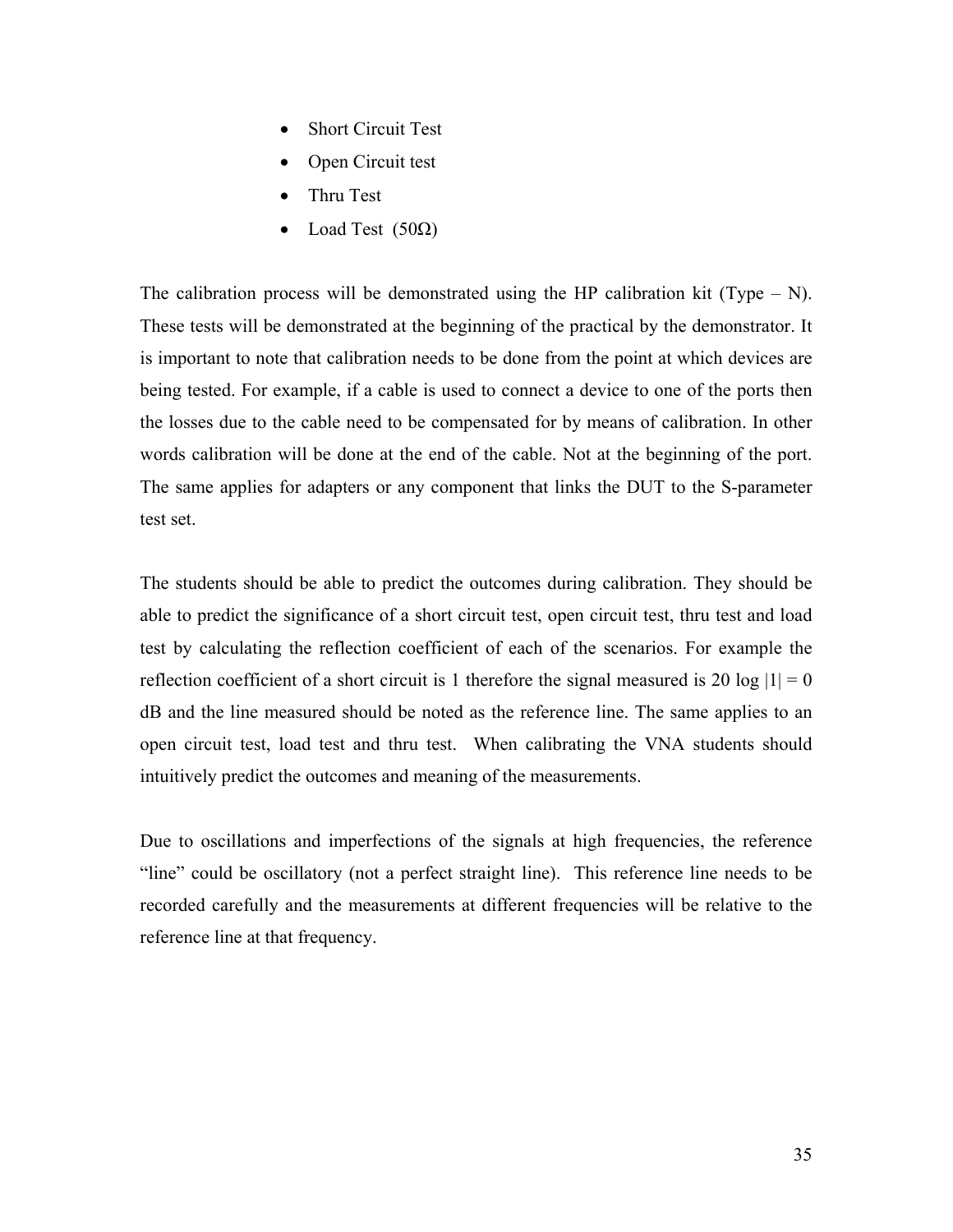#### <span id="page-45-0"></span>**3.3.6 Adding a transmission line**

Transmission lines could have an insertion loss an affect the measurements taken. It is very important to note that if a transmission line is used to connect a DUT to the test set, then calibration needs to be done at the end of the transmission line (the point where the DUT is connected).

Adding a transmission line can add extra phase to the signal.

#### **3.3.7 Characterising RF and Microwave devices using a VNA**

One of the main applications of the VNA is to characterise RF components and measure their S-parameters. This is a very useful application as designers are able to test their components and test their performance over a range of frequencies.

In this part of the practical students will characterise two different types of components namely:

- Various antennas
- A Filter

The students will be required to connect these components and then characterise them by looking at the various S-parameters across a range of frequencies. They will not be told what the components are and will be expected to figure out what the component is by looking at the S-parameters. This can be done as follows:

#### **Antennas**

There are several antennas available in the Microwaves Laboratory and the students will be required to characterise these antennas by looking at their S-parameters. In the case of the antenna it is a one-port device and will have to be connected to port 1 of the Sparameter test set. The reflection coefficient  $(S_{11})$  will be measured and the resonant frequency should be determined by looking at  $S_{11}$ .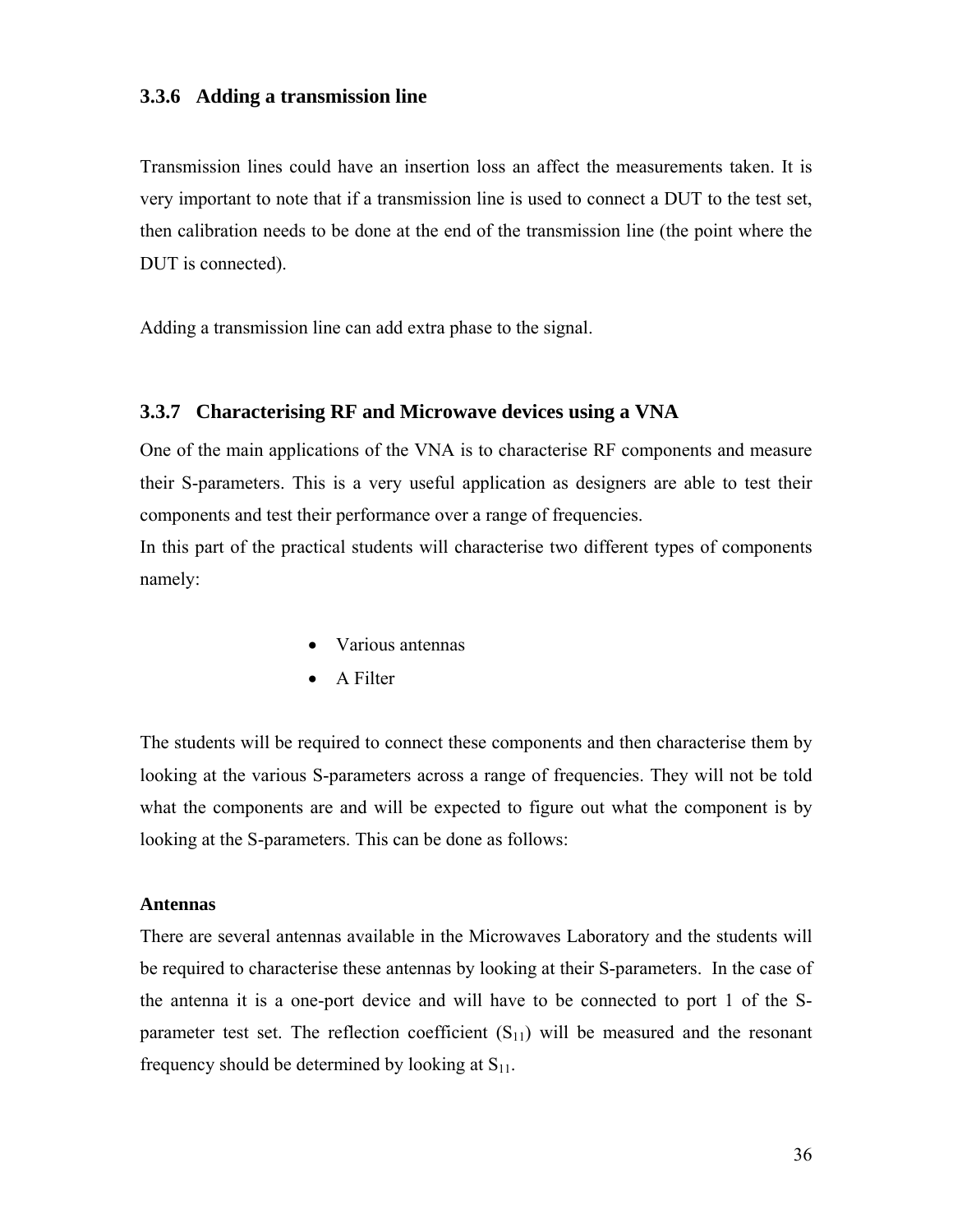There are two antennas available for use for this experiment. The will be named antenna A and antenna B.

The following graphs are examples of  $S<sub>11</sub>$  vs. Frequency.

### **Antenna A:**



Figure 18:S<sub>21</sub> transmission characteristic of Antenna A

By looking at this graph students should be able to gather that the resonant frequency of antenna A is 1.94 GHz.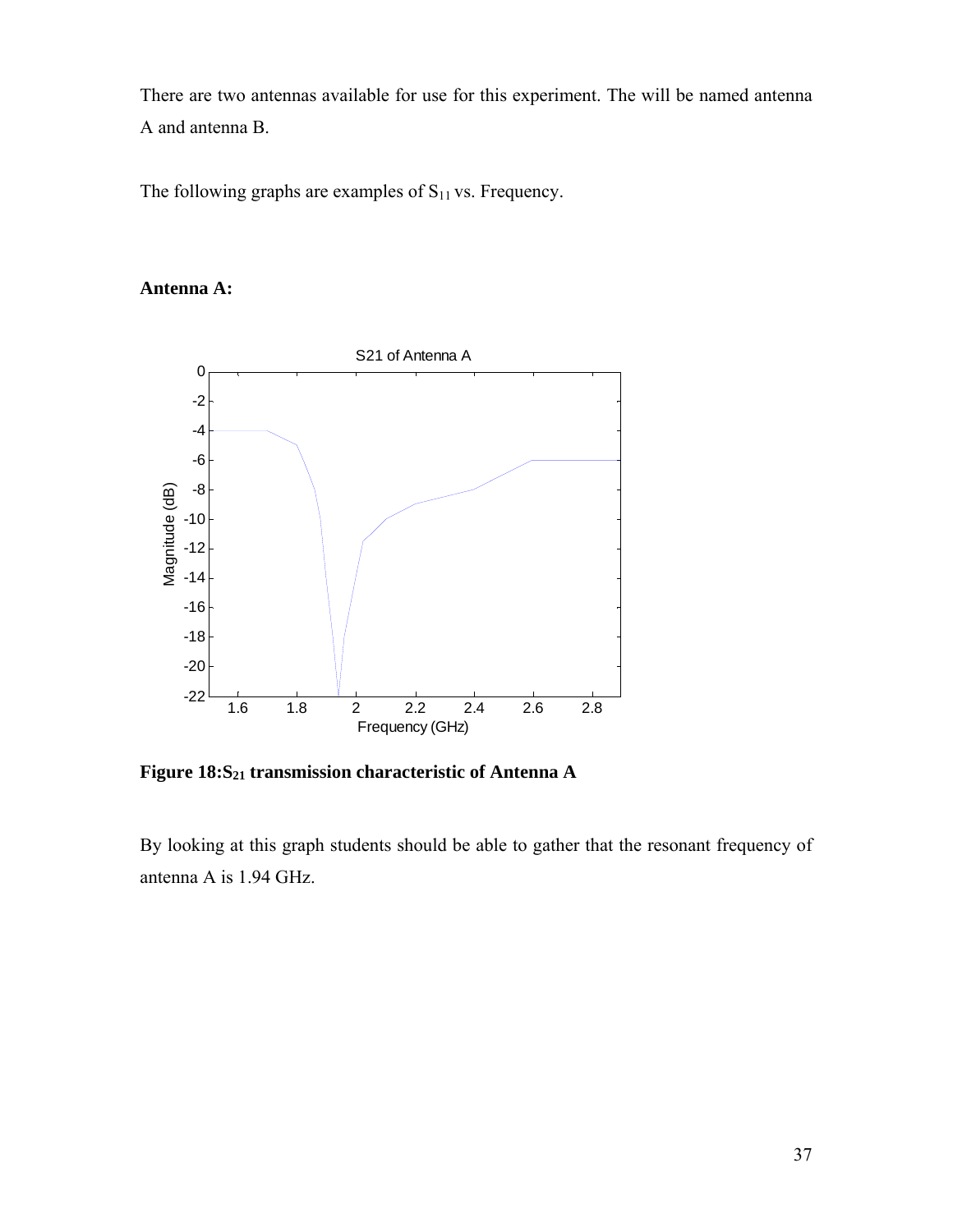# **Antenna B:**



Figure 19: S<sub>21</sub> transmission characteristic of Antenna B

The resonant frequency of antenna B is 1.84 GHz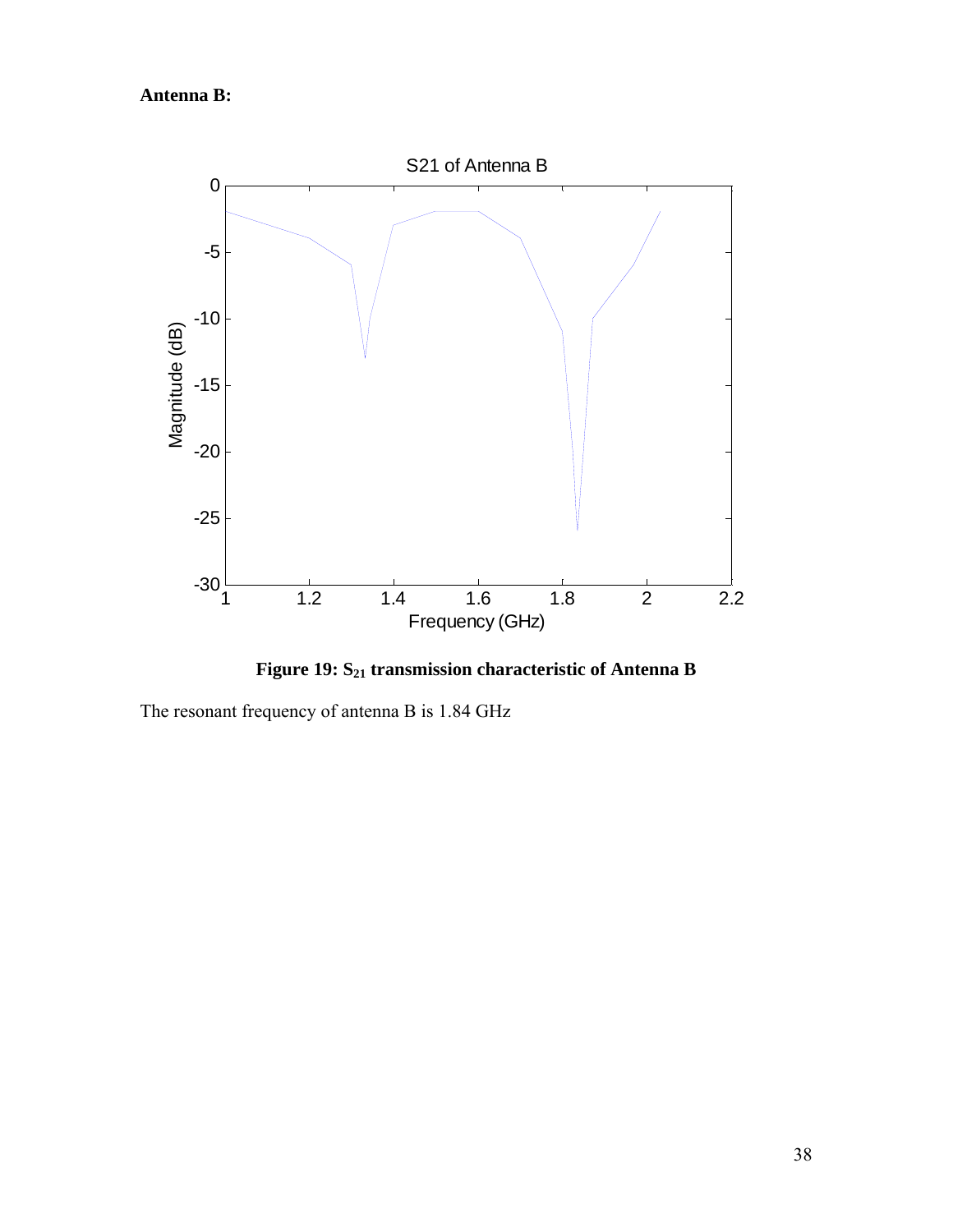#### <span id="page-48-0"></span>**Low Pass Filter**

The characteristics of filters can also be determined by looking at its S-parameters.

In the case of a filter, which has two ports,  $S_{21}$  will be used to characterise the filter properties as  $S_{21}$  is the transmission characteristic and will determine which frequencies are allowed through the filter.

Filters can be categorised by the frequencies which are passed with no or little loss and the frequencies which are blocked. This can be determined by examining the transmission characteristic, S21. (For example a low pass filter will have a high S21 at low frequencies and a low S21 at high frequencies)

The department of Electrical Engineering at UCT has 1 filter available in the Microwave Laboratory. It is a Low Pass filter with a cut-off frequency of 2.05 GHz. Its specifications are as follows:

| <b>Manufacturer</b>   | Lark Engineering      |
|-----------------------|-----------------------|
| <b>Serial Number</b>  | LSF2050-9AA-0960-0085 |
| Type                  | Low Pass Filter       |
| Cut-off               |                       |
| <b>Frequency</b>      | 2.05 GHz              |
| <b>Insertion Loss</b> | 1.4dB                 |

 **Table 1: Specifications of Low Pass Filter** 

The filter will be connected as follows:



**Figure 20: Set up showing connection of Filter**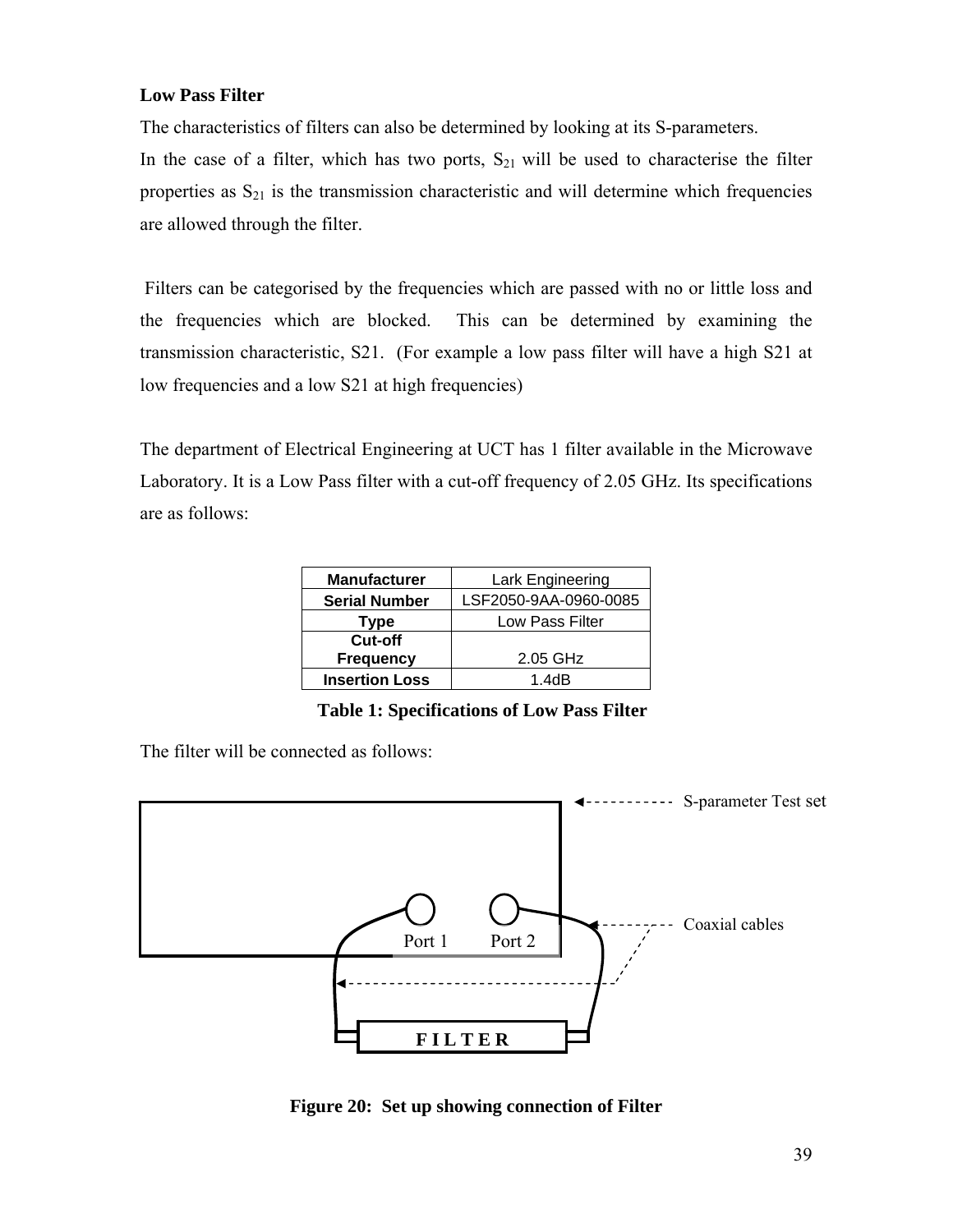<span id="page-49-0"></span>The parameter  $S_{21}$  is plotted against frequency, by acquiring measurements of the parameter at various frequencies across the range. (The measurement of  $S_{21}$  for the Lark Engineering filter can be found in the Appendix B.2). It should be noted that obtaining measurements from the VNA is tedious as they have to be done manually rather than having a computer output.

For the LPF, the measured  $S_{21}$  should resemble [Figure 21.](#page-49-1)

<span id="page-49-1"></span>

**Figure 21: Low Pass Filter: S<sub>21</sub> measurement** 

By looking at the  $S_{21}$  transmission characteristic the students should figure out that the device is indeed a low pass filter with a cut off frequency of 2.05 GHz.

Once the measurements have been made and readings have been taken the students will be asked to research this specific filter and find out the specifications and the properties of this filter and then use this information to verify the measurements made in the laboratory.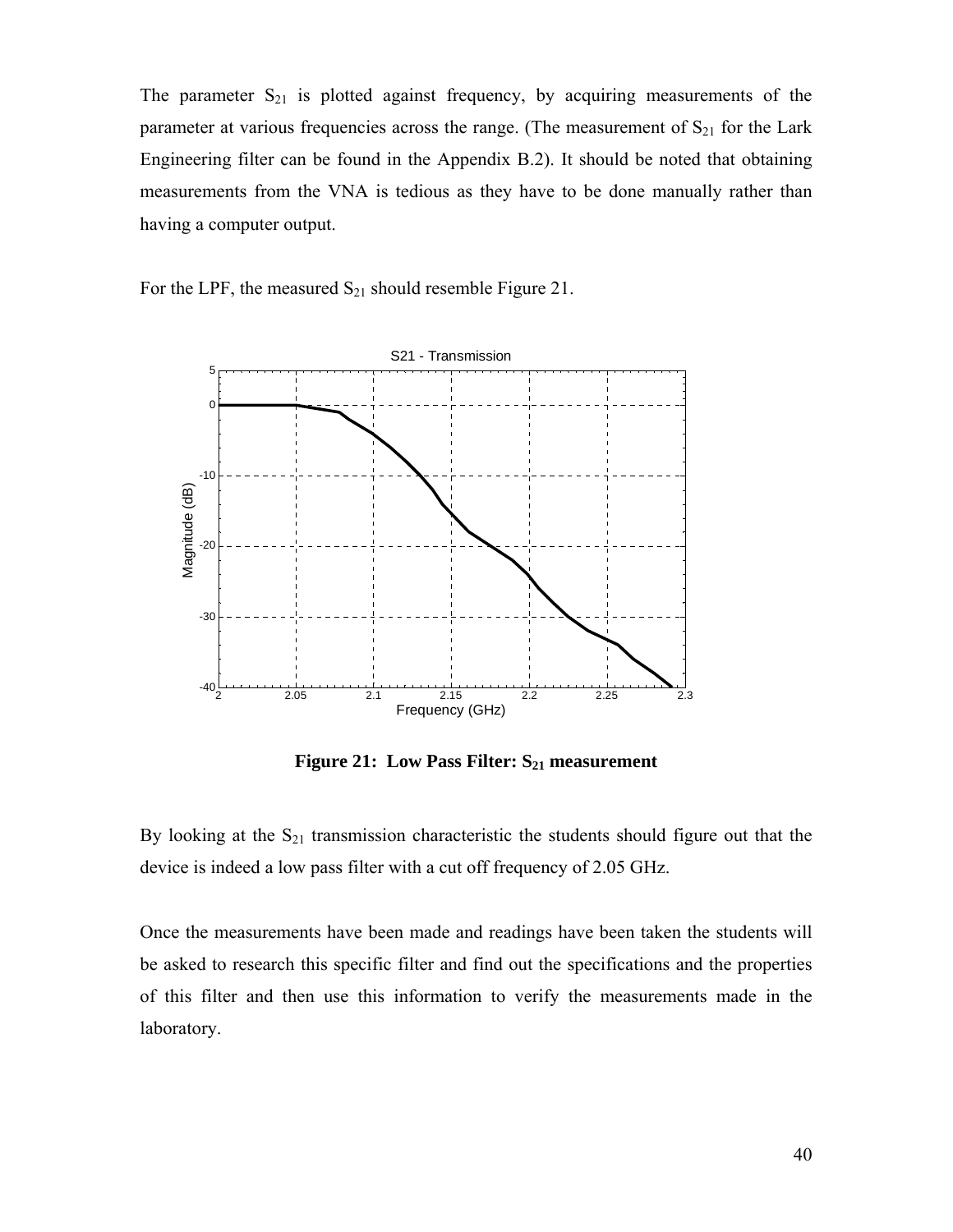# <span id="page-50-0"></span>**3.4 Design**

The actual practical sheet to be given to the students can be found in the appendix B.1. The model solution can be found in appendix B.2.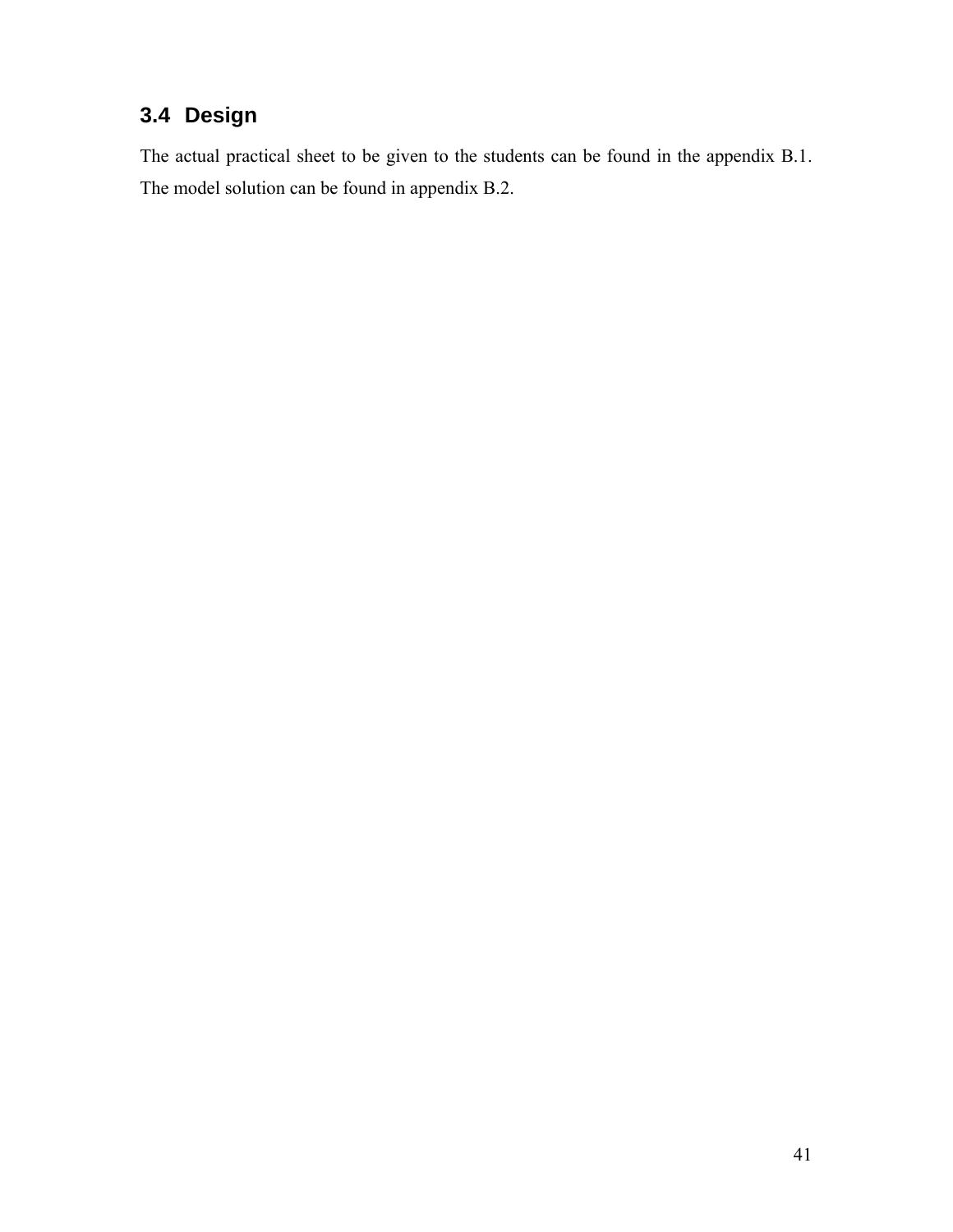# <span id="page-51-1"></span><span id="page-51-0"></span>**4 EXPERIMENT 2**

Experiment 2 will utilise the polar display of the VNA illustrating the use of a Smith Chart for impedance matching. As in the case of Experiment 1, it will consist of 3 phases namely:

- A pre-lab preparations
- Experiments
- A report

Each of these phases has been described in section [3.](#page-33-1)

### **4.1 Introduction**

As mentioned in section [2.2.4,](#page-26-3) impedance matching should naturally follow the interconnection of transmission lines and components [[4\]](#page-11-2). This experiment aims to illustrate the importance of impedance matching by designing a laboratory experiment using a matching network.

As illustrated in [Figure 22,](#page-51-2) if a load impedance  $(Z_L)$  attached to a transmission line does not match the characteristic impedance  $(Z_0)$  of the transmission line then a matching circuit can be connected between the load and the transmission line. This matching circuit compensates for the mismatch and the resultant circuit would be a matching circuit.



<span id="page-51-2"></span>**Figure 22: A lossless network matching a load impedance to a transmission line. [[11,](#page-20-1) page 55]**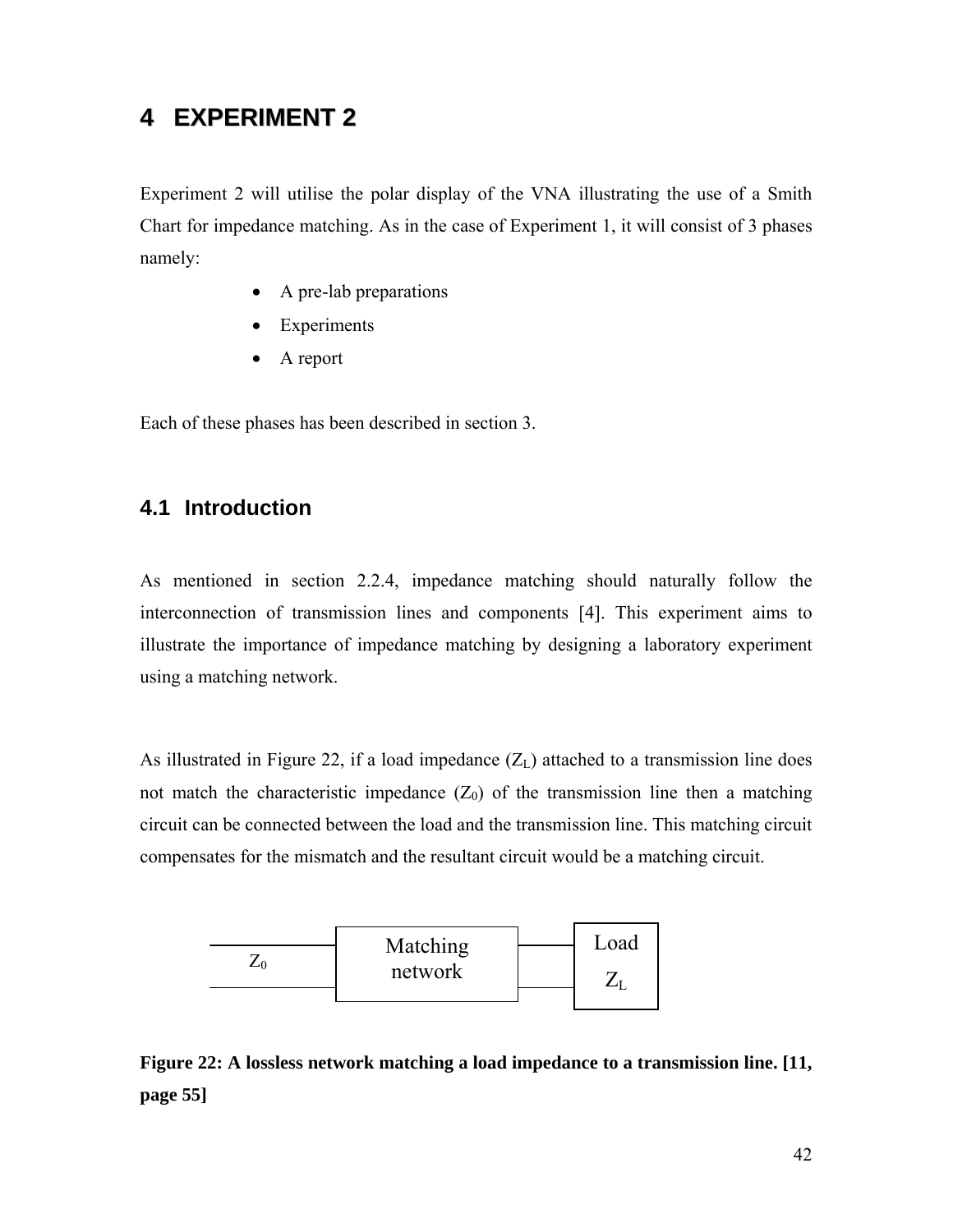<span id="page-52-0"></span>Ideally, the matching network should be lossless to avoid loss of power and is designed in such a way that the impedance when looking into the matching network is  $Z_0$  [\[11,](#page-20-1) page 55].

Impedance matching allows for maximum power transfer to the load [\[11,](#page-20-1) page 56].

There are 3 basic types of impedance matching namely:

- Quarter-wave transformers
- Matching L-sections
- Single-Stub Tuning circuits

These types of matching networks have been described in section [2.2.4.](#page-26-3)

Experiment 2 will only deal with single-stub tuning as it is more convenient for microwave fabrication, since lumped elements are not required [\[11,](#page-20-1) page 61].

Note that this is a very short practical and can be added to experiment 1. The two experiments have been presented separately as they utilise different displays.

### **4.2 Aim**

The aim of this experiment is to match a complex load to a transmission line, to allow maximum power transfer.

### **4.3 Pre-lab preparation**

As preparation for the practical, students will be required to do example 2.6 in the prescribed course text book [\[11\]](#page-20-1)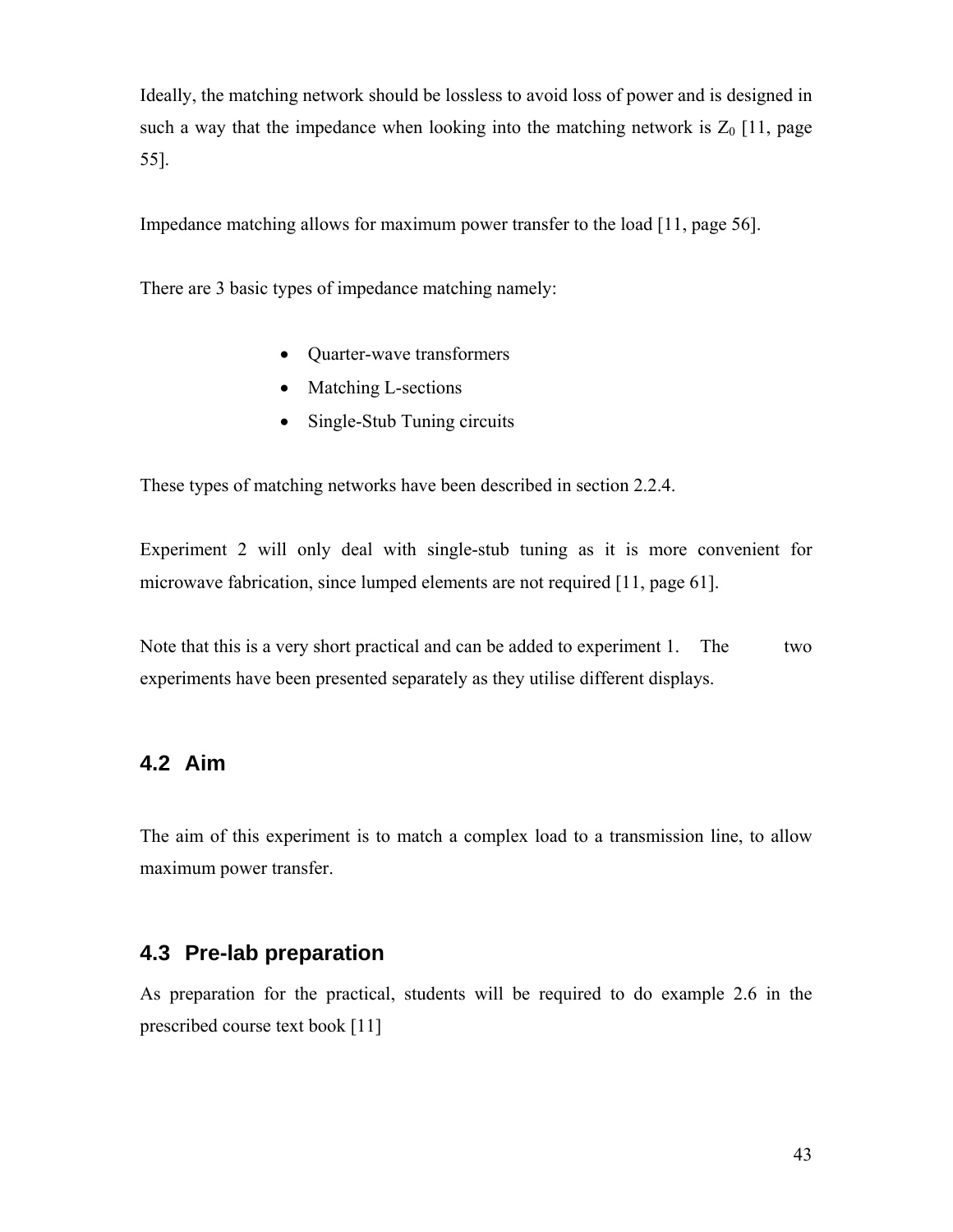### <span id="page-53-0"></span>**4.4 Experiment**

Students will be presented with 3 complex loads and 3 matching networks and will be required to figure out which network matches which load.

The experiment will consist of the following steps:

#### **4.4.1 Measuring the reflection coefficient of an unmatched load**

A 25Ω load will be attached to port 1 and the reflection coeffiecient of this load will then be measured. This aims to illustrated to students that if a perfectly matched load ( $50\Omega$ ) is not attached to a transmission line then not all of the power is transferred. A 50Ω load will then be attached to port 1 and the reflection coefficient of this perfectly matched load will then be measured and compared to that of the unmatched load.

Note that a 25Ω load can be constructed by connecting two 50Ω loads in parallel.

#### **4.4.2 Measuring an unknown load**

A complex load is of the form

$$
Z_{L} = R + jX
$$

Where  $R$  is the real resistive part and  $X$  is the imaginary reactive part of the load

To measure the refection coefficient of an unknown load, the load is attached to Port 1 of the S-parameter test set and  $S_{11}$  is then measured as a display on the Smith Chart. This value will then be the normalised complex load. So if the characteristic of a transmission line is 50 $\Omega$ , then the actual impedance of the device is  $z_L * 50\Omega$ .

Students will be given 3 complex loads and asked to measure their impedance.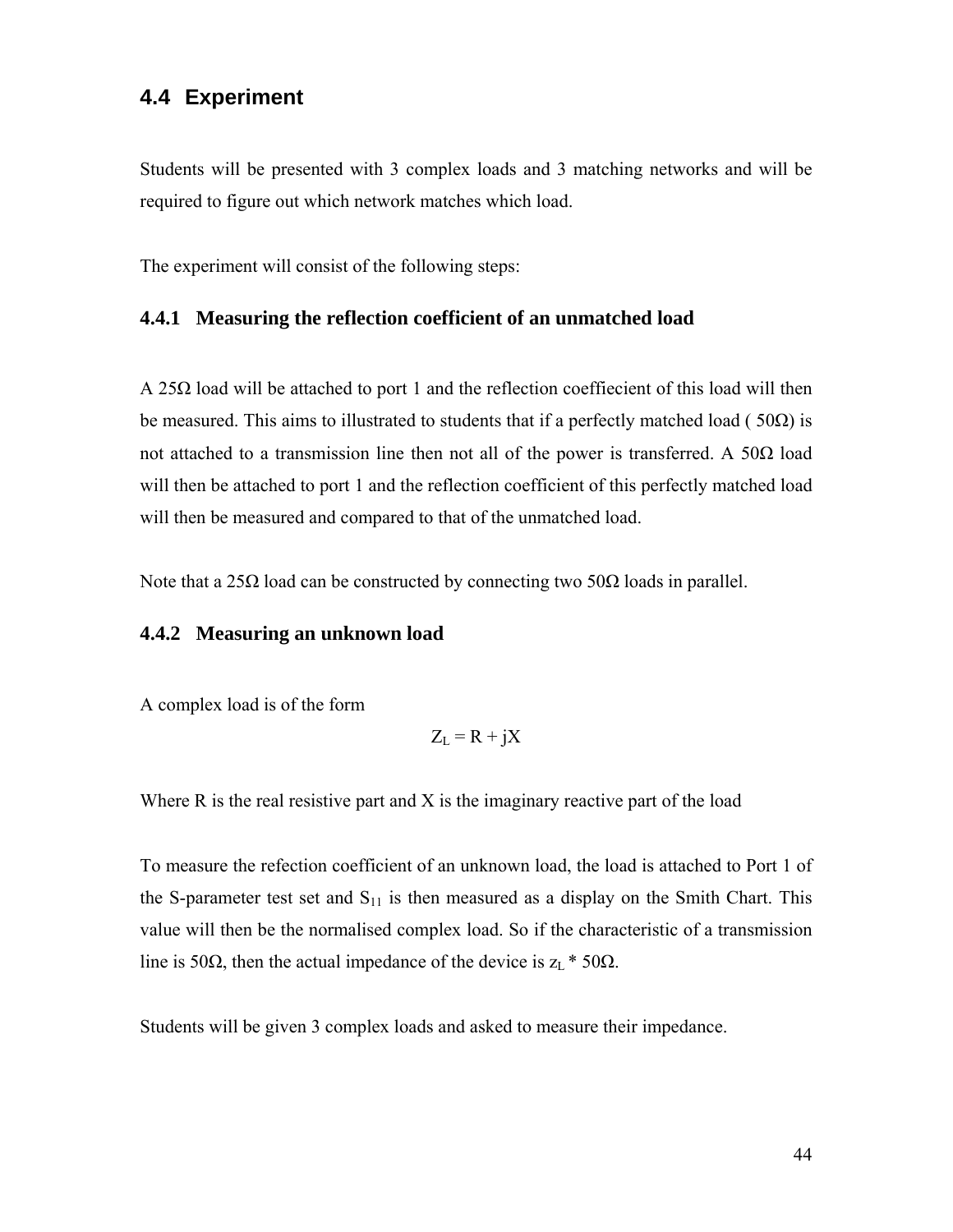### <span id="page-54-0"></span>**4.4.3 Calculating the shunt stub matching circuit**

This method is taken from [\[11\]](#page-20-1)



The students will then be asked to calculate the 2 lengths for each of their 3 loads:

- the distance from the load to the shunt stub (d)
- the length of the shunt stub (l)

They will also be asked to calculate the susceptance of the stub.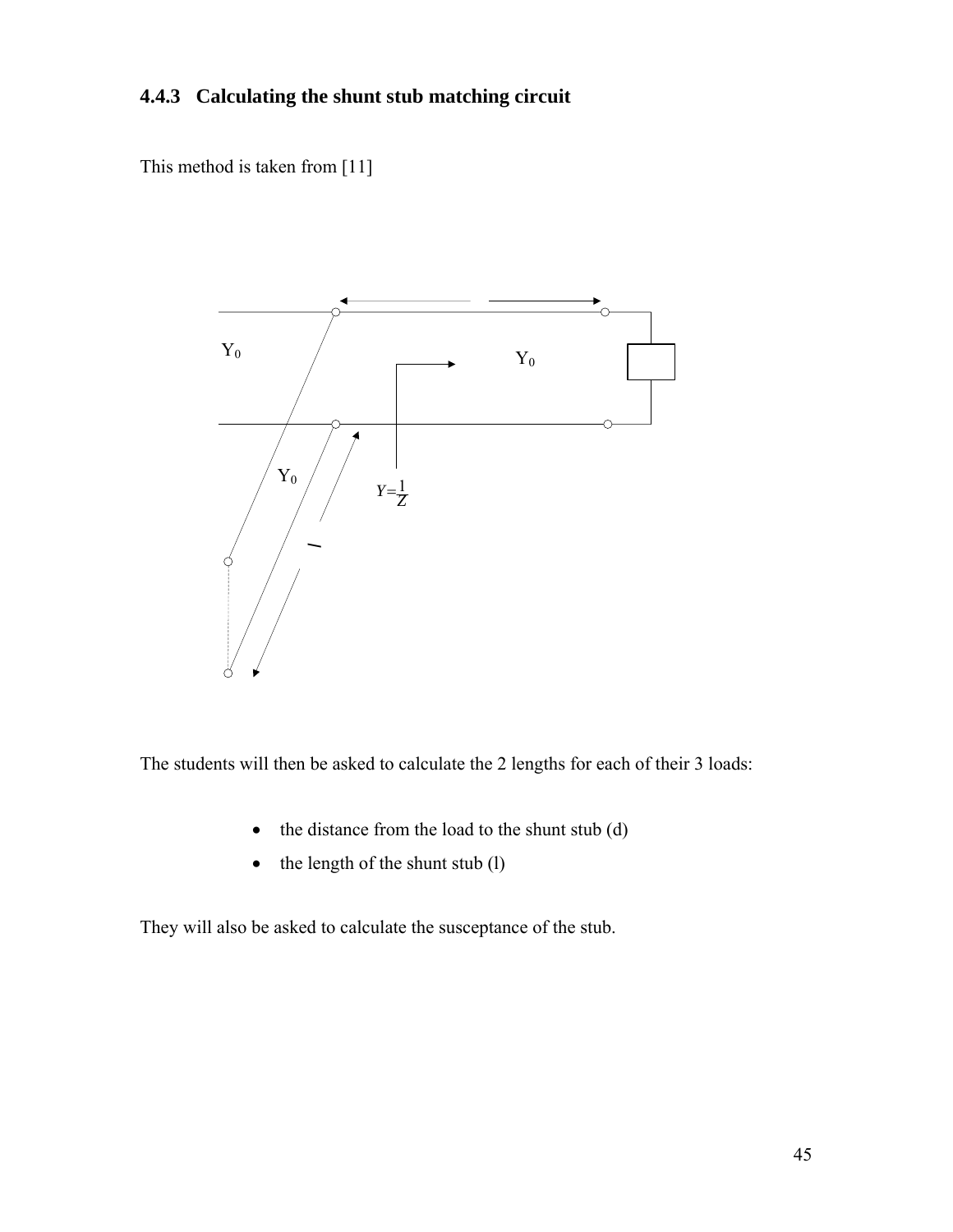#### <span id="page-55-0"></span>**4.4.4 Matching Networks**

They will then be required to match the loads to the various matching networks and measure the effect of having a matching load.

# **4.5 Report**

The students will then be required to write a very short report on their findings and draw conclusions.

# **4.6 Implementation**

Please note that this is merely a design for Experiment 2. Due to time constraints, this experiment has not been implemented yet and could be implemented after the submission of this project.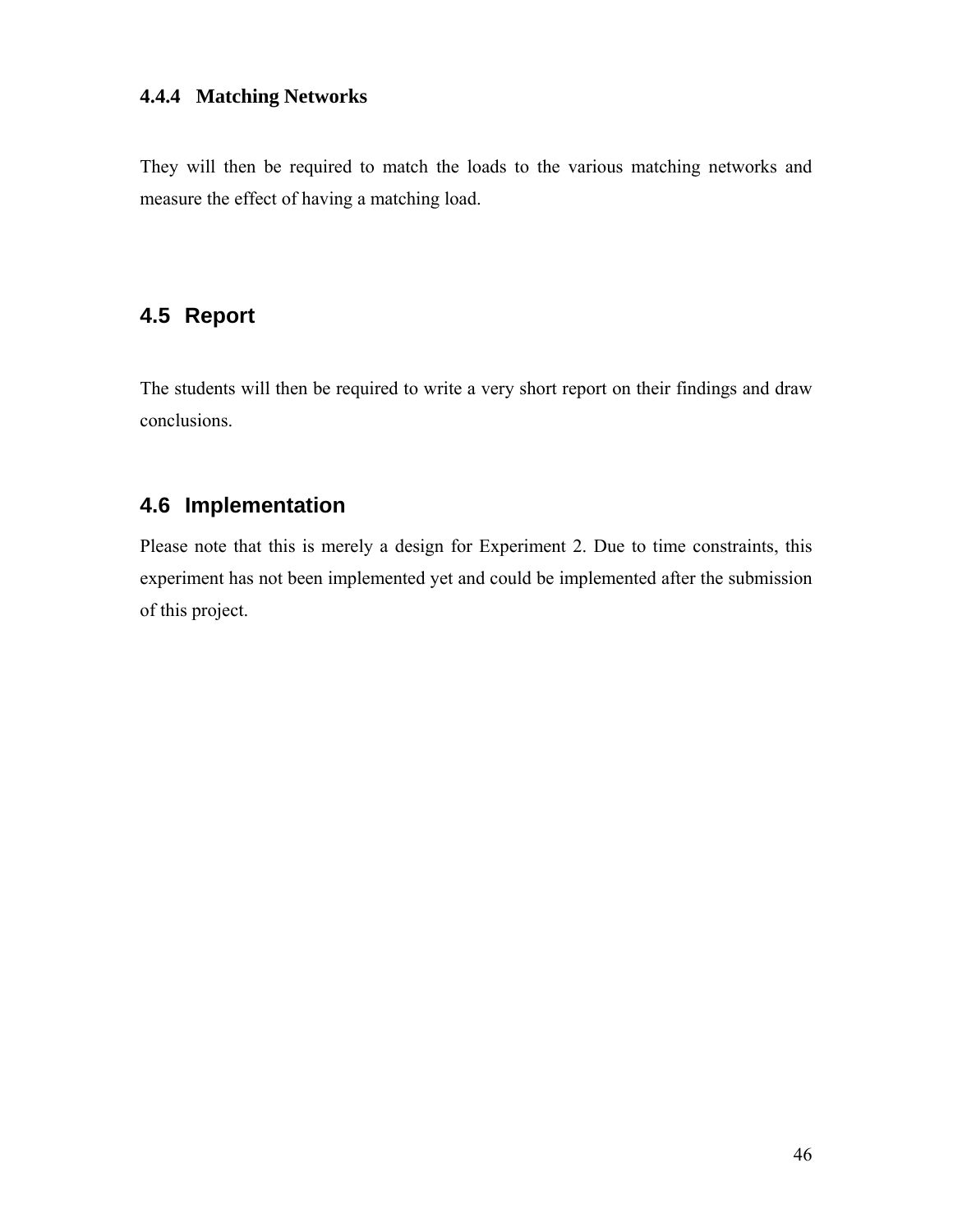# <span id="page-56-0"></span>**5 RESULTS**

This chapter will consist of two sections namely results and discussion of results:

# **5.1 Results**

The practical was tested by 4 Masters students. Some of these students are familiar with the VNA, while others are first time users. Their feedback was positive and they added a few suggestions.

They were asked the following questions:

#### **Questions:**

- 1. Would you say that the practical is useful to first time users?
- 2. Is it too simple/too complicated?
- 3. Was anything in the practical sheet unclear?
- 4. Do you have any suggestions as to how this practical could be improved?

#### **The response from the students was as follows:**

#### **Student 1:**

- 1. Yes, very useful and simplistic.
- 2. No, it is neither too simple nor too complex; I think the approach you've used is just right.
- 3. The calibration the reference line doesn't have to be at the top of the screen.
- 4. No, you've used the best approach.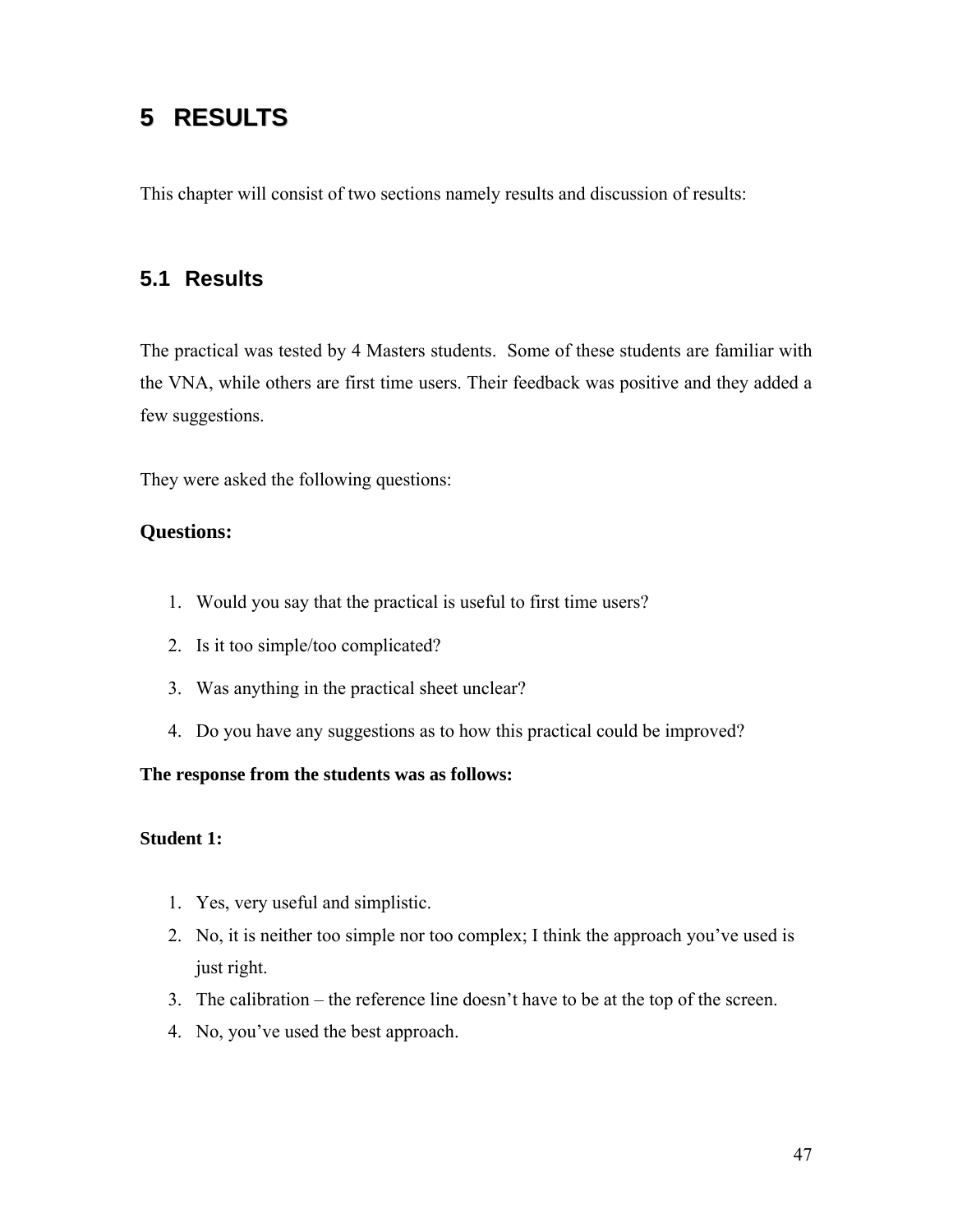#### <span id="page-57-0"></span>**Student 2:**

- 1. Very useful
- 2. No, not too simple
- 3. Very clear and not cryptic at all
- 4. Perhaps demonstrate the practical first and then allow students to do the practical themselves.

#### **Student 3:**

- 1. Yes, very useful.
- 2. No, it uses the right approach
- 3. Yes, very clear.
- 4. When the doing research on the connectors, students should compare the different connectors based on their dimensions and operating frequencies. You should also incorporate measuring the reflection properties of many different coaxial cables of different dimensions and lengths and then compare the results.

### **5.2 Discussion of results**

The results indicate that most of the students agree that the practical is a good introductory practical for first time users; this indicates that the design was successful and thorough. The practical is neither too basic nor too complicated. The suggestions given by Student 3 were added to the practical.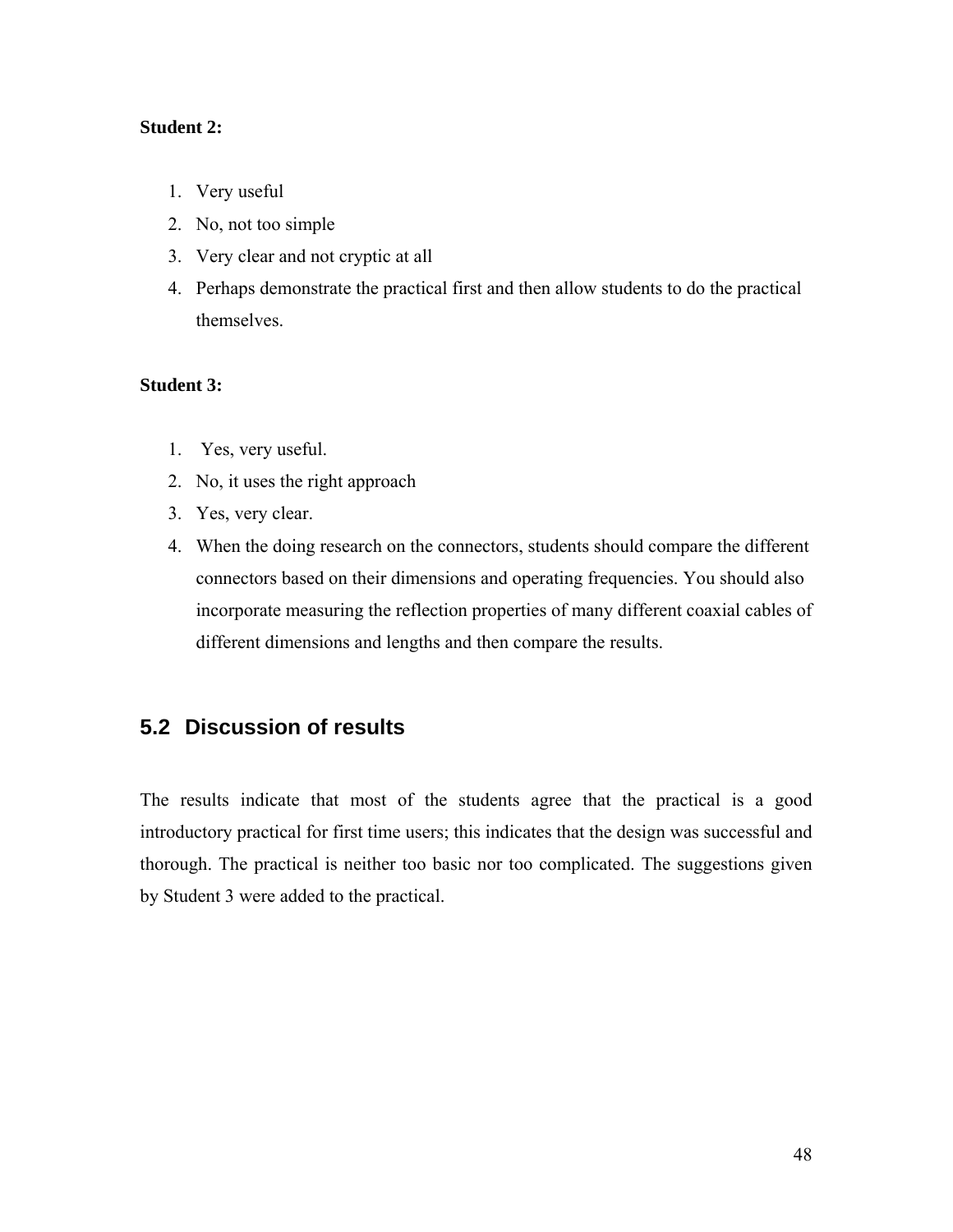# <span id="page-58-0"></span>**6 CONCLUSIONS**

Initially the aim of this thesis was to design and implement experiments involving the Vector Network Analyser (VNA) for 4<sup>th</sup> year RF and Microwave students.

Research was then done on the various applications of the VNA and possible experiments were studied. The EEE 486F course is a system level course and only covered a few of the applications studied.

The proposed practicals were therefore as follows:

Experiment  $1 - A$  basic introductory practical for first time users, using only the rectangular display of the VNA. It consists of calibration methods, transmission line effects, characterising antennas and characterising unknown two-port devices.

Experiment 2 - A more advanced practical illustrating impedance matching using a single-stub matching network.

The conclusions drawn are thus as follows:

- Experiment 1 was tested and it was found that most of the students were able to understand the basic network analysis theory by doing the practical. They also said that the experiment was very thorough and that it covered all the main elements of the VNA.
- It is concluded that the HP 8410 model is a relatively old model (circa 1983) and more modern models are available.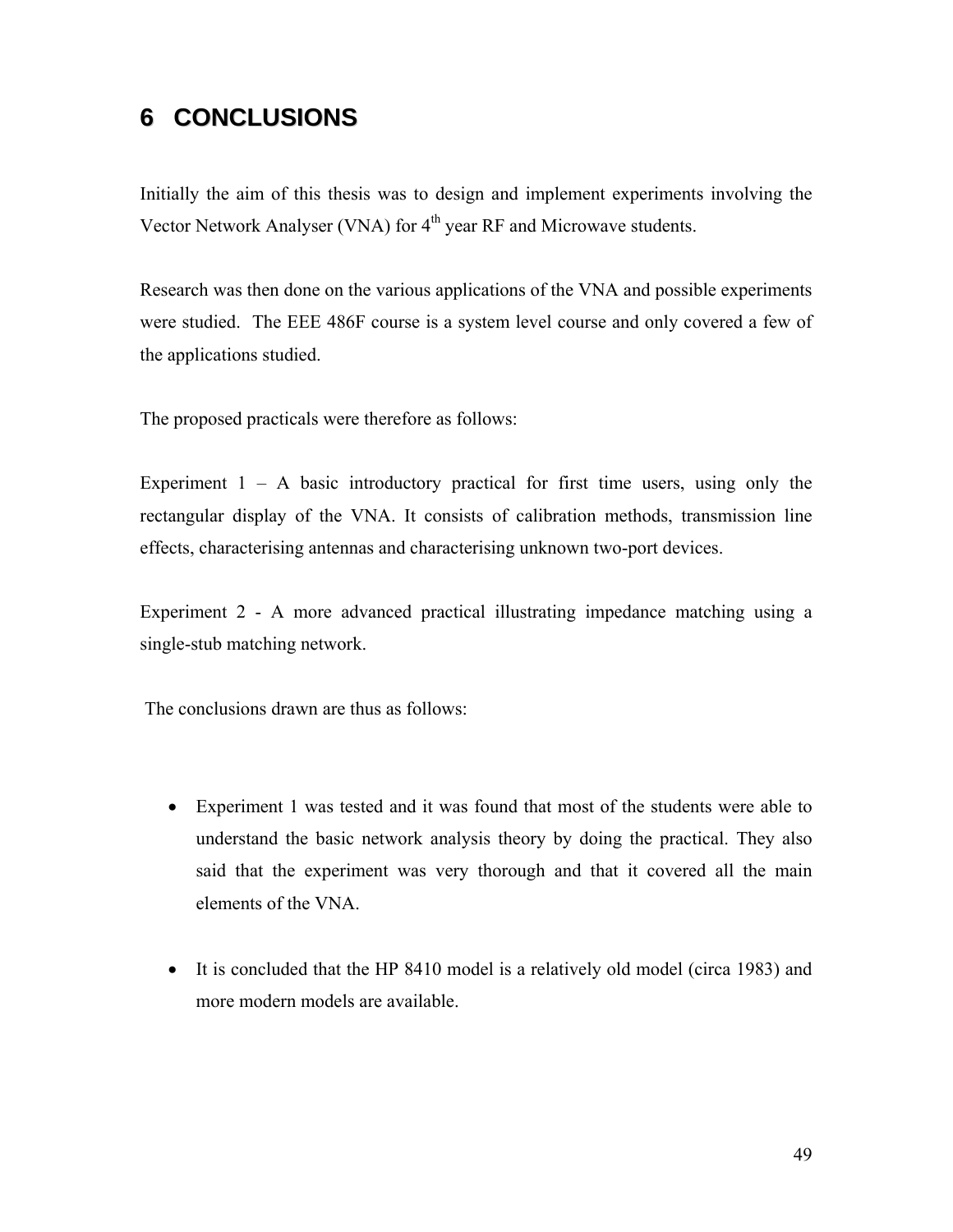- Although there are many microwave applications and designs available, the practical implementation of the designs can be rather tedious as microwave circuits do not behave as normal low frequency circuits.
- It is evident that students need to be exposed to more laboratory experiments. Microwave theory is introduced to students at a  $3<sup>rd</sup>$  year level and they are not exposed to any practical experiments. The  $4<sup>th</sup>$  year RF and Microwaves course offers mostly computer based simulations as practicals and not enough experimentation with real equipment.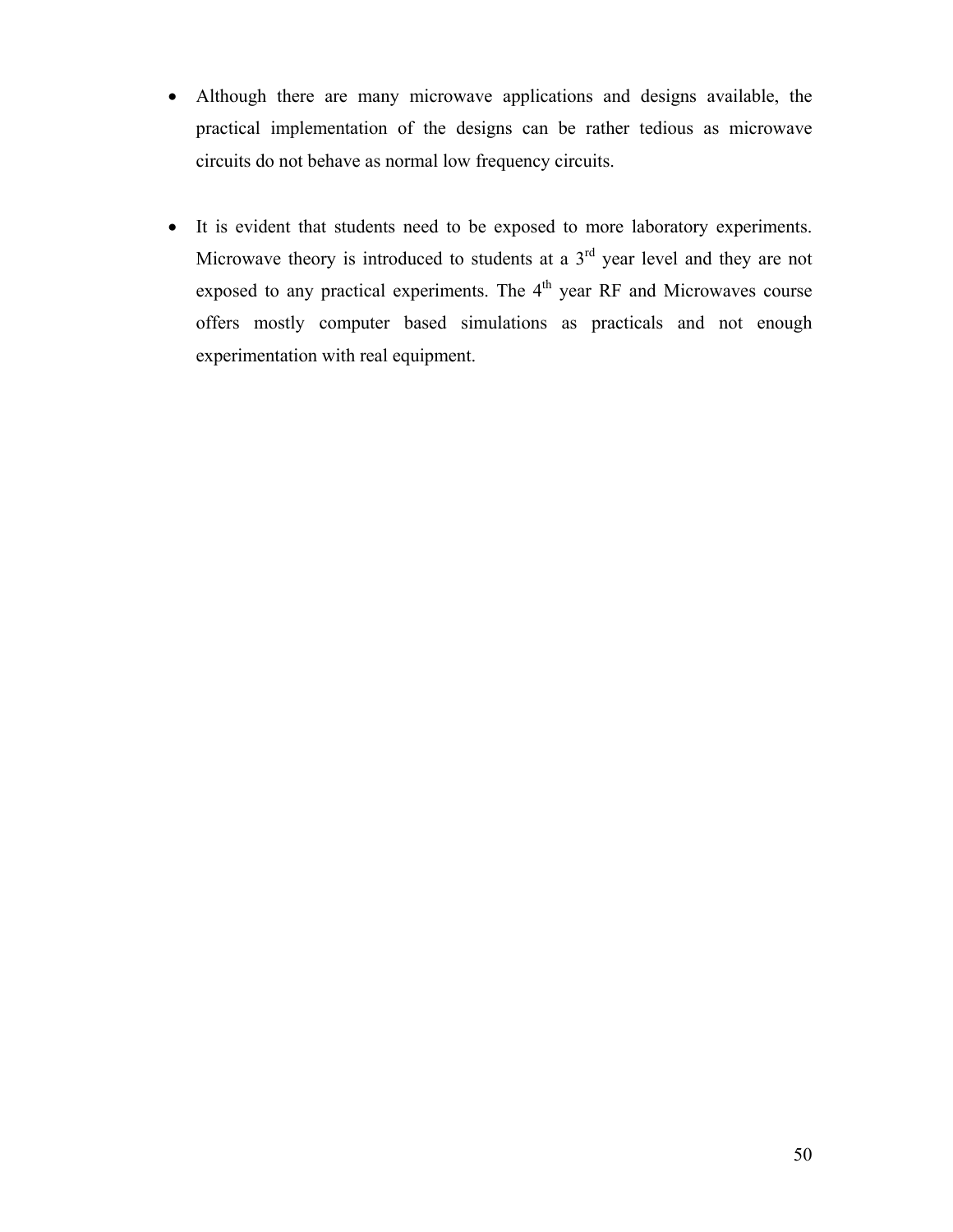# <span id="page-60-0"></span>**7 RECOMMENDATIONS**

Based on the conclusions the following recommendations are made:

- Experiment 1 should be presented as a practical to  $4<sup>th</sup>$  year students
- Experiment 2 needs to be implemented and more time should be taken to implement more components to be used for practicals. I propose that the implementation of experiment 2 is assigned as a thesis project for 2006.
- I would suggest that the department purchases at leas one more modern VNA as the available one is not computerised at all and obtaining results from the VNA involves tedious manual readings. The older model can still be used for educational purposes, but a modern VNA is necessary to make accurate readings.
- I suggest that students are exposed to the design and implementation of microstrip circuits.
- Practicals and experiments for Microwave courses should be developed and introduced at a 3rd year level to develop intuitive practical skills amongst the students.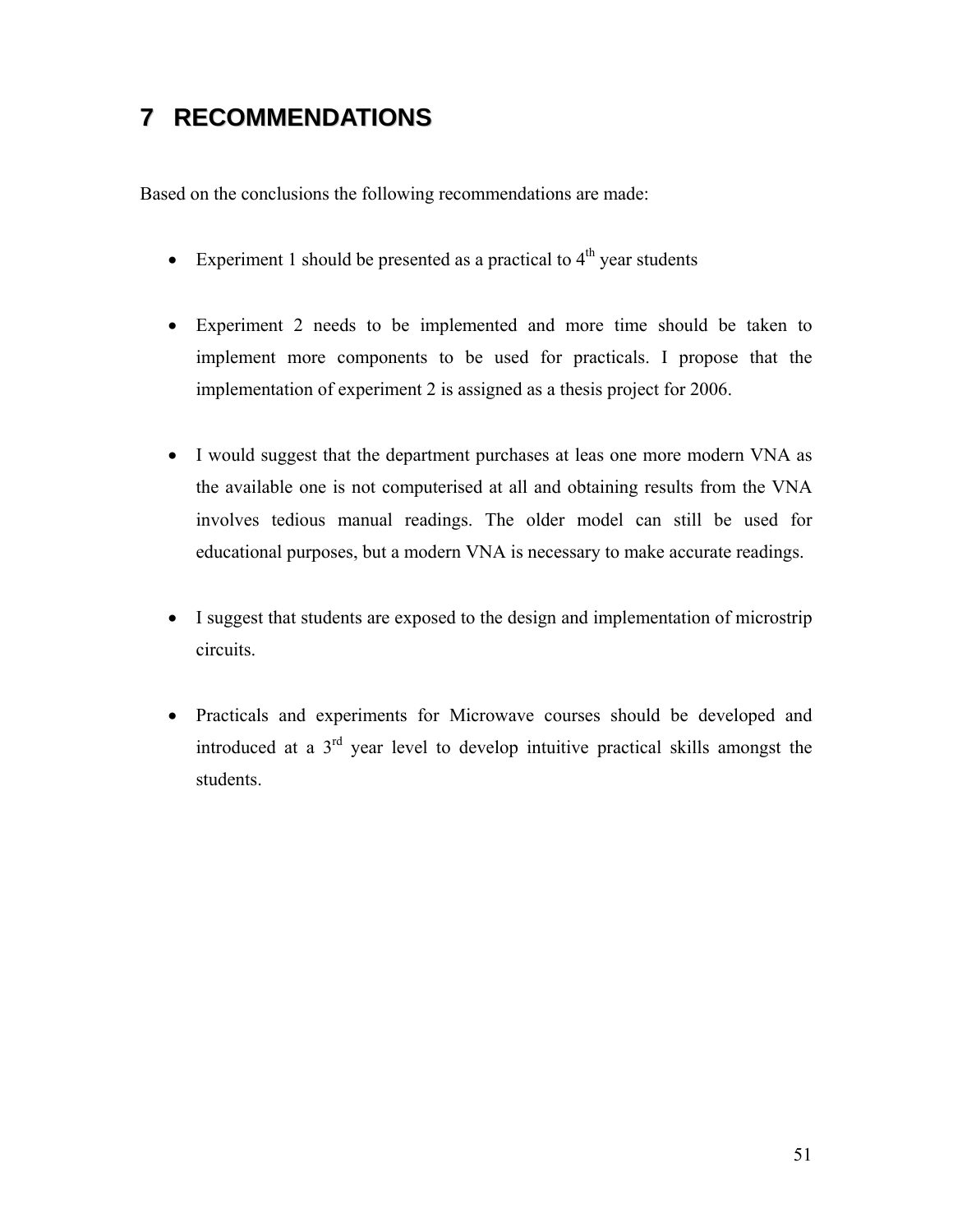# <span id="page-61-0"></span>**REFERENCE**

- [1] David T. Stephenson, *Microwave Measurements for Seniors: Applications of Computer-Based Instruction,* IEEE Transactions on Education, Vol. 33, No. 1, February 1990
- [2] George R. Branner, *An Elective Microwave Course Sequence with Integrated Laboratory,* IEEE Transactions on Education, Vol. 33, No. 1, February 1990
- [3] J. M. Byrd, F. Caspers, *Spectrum and Network Analysers* [Online] Available: [http://nucl.phys.s.u-tokyo.ac.jp](http://nucl.phys.s.u-tokyo.ac.jp/)
- [4] David M. Pozar, *A Modern Course in Microwave Engineering,* IEEE Transactions on Education, Vol. 33, No. 1, February 1990, pp
- [5] Thomas H. Lee, *Planar Microwave Engineering: A Practical Guide to Theory, Measurements and Circuits,* First Edition. Cambridge: Cambridge University Press (Publishers) 2004.
- [6] Dick Anderson, Lee Smith, Jeff Gruszynski, *Hewlett Packard Test and Measurement Application Note 95-1: S – Parameter Techniques.* [Online]. Available: [www.tm.agilent.com/data/static/eng/tmo/Notes/interactive/](http://www.tm.agilent.com/data/static/eng/tmo/Notes/interactive/)
- [7] F. Caspers and G. Hutter, *Practical Instructions for the RF and Microwave Measurement tutorial.* [Online]. Available: <http://doc.cern.ch//archive/cernrep/2005/2005-003/p421.pdf>
- [8] Dworsky, Lawrence N, *Modern transmission line theory and applications.* New York: Wiley (Publishers) 1979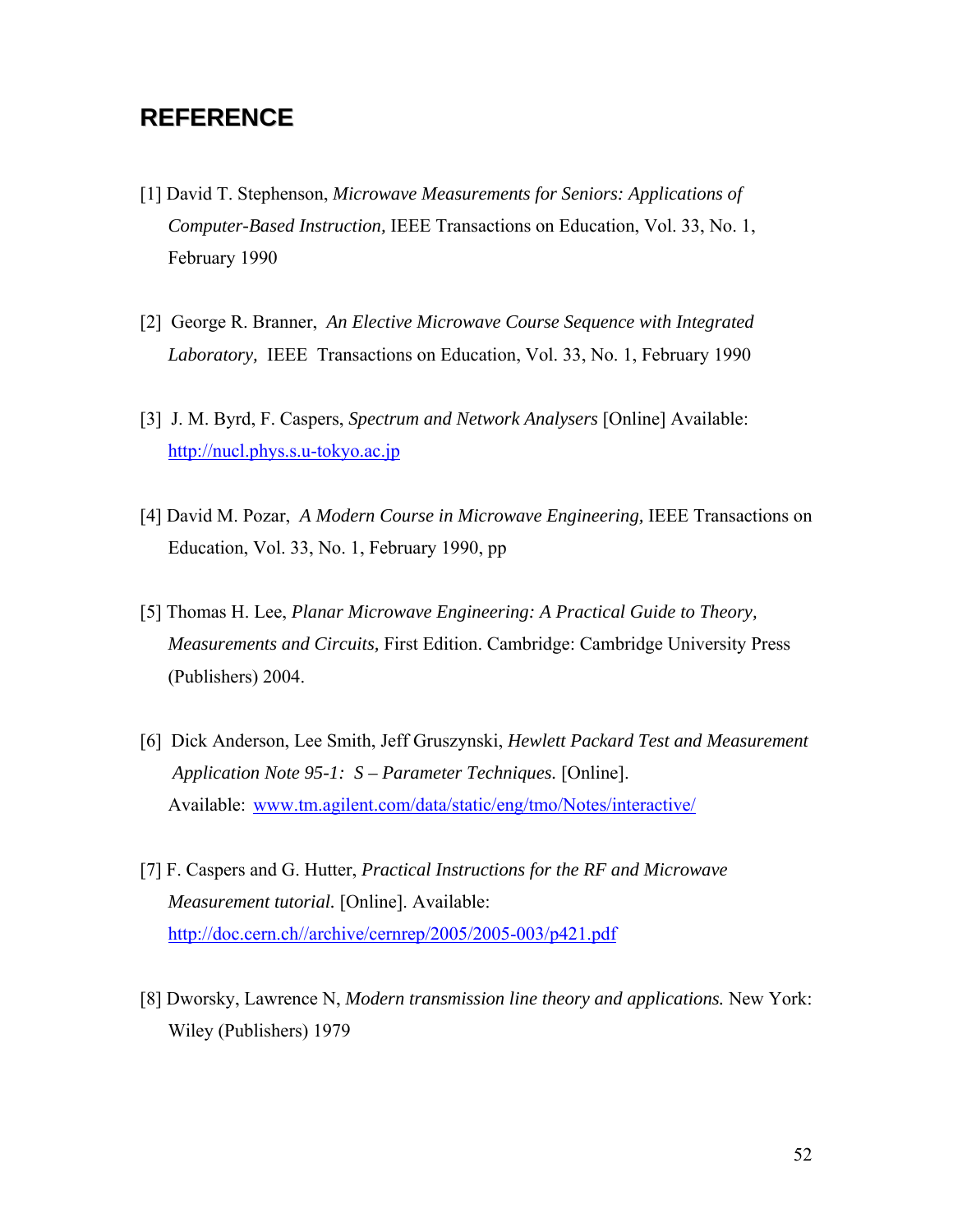- [9] Unknown Author, *Operating Information 8410B Network Analyzer. 8411A Harmonic Frequency Converter includes Opt.018 (*HP 8410 Network Analyser Product Manual), June 1979
- [10] Rick Nelson, *How does a Smith chart work?,* Test and Measurement World, July 2001. [Online]. Available: [http://www.web-ee.com/primers/files/SmithCharts/smith\\_charts.htm](http://www.web-ee.com/primers/files/SmithCharts/smith_charts.htm)
- [11] David M. Pozar, *Microwave and RF Design of Wireless Systems,* First Edition. New York: John Wiley & Sons (Publishers) 2001
- [12] Unknown Author, *Agilent AN 1287-1 Understanding the Fundamental Principles of Vector Network Analysis –Application Note.* [Online]. Available: <http://cp.literature.agilent.com/litweb/pdf/5965-7707E.pdf>
- [13] Paul Horowitz and Winfield Hill, *The art of electronics,* Second Edition (Low Price Editions) Cambridge: Cambridge University Press (Publishers) 1995.
- [14] Georgie George, *Development of Printed Circuit Antennas for Satellite Systems.*  University of Cape Town, 21<sup>st</sup> October 2003.
- [15] Mark Kahrs, *Owning and Operating the HP8410 Network Analyzer* [Online]. Available: <http://www.caip,rutgers.edu/~kahrs/papers/mud2k.pdf>, September 8, 2000
- [16] Microwaves101.com, *Microwave connectors,* 23 January 2005 [Online] Available: <http://wwwmicrowaves101.com/encyclopedia/connectors.cfm>
- [17] Dipol, *Product Specification.* [Online]. Available: <http://www.dipol.com.pl/esklep/e8285.htm>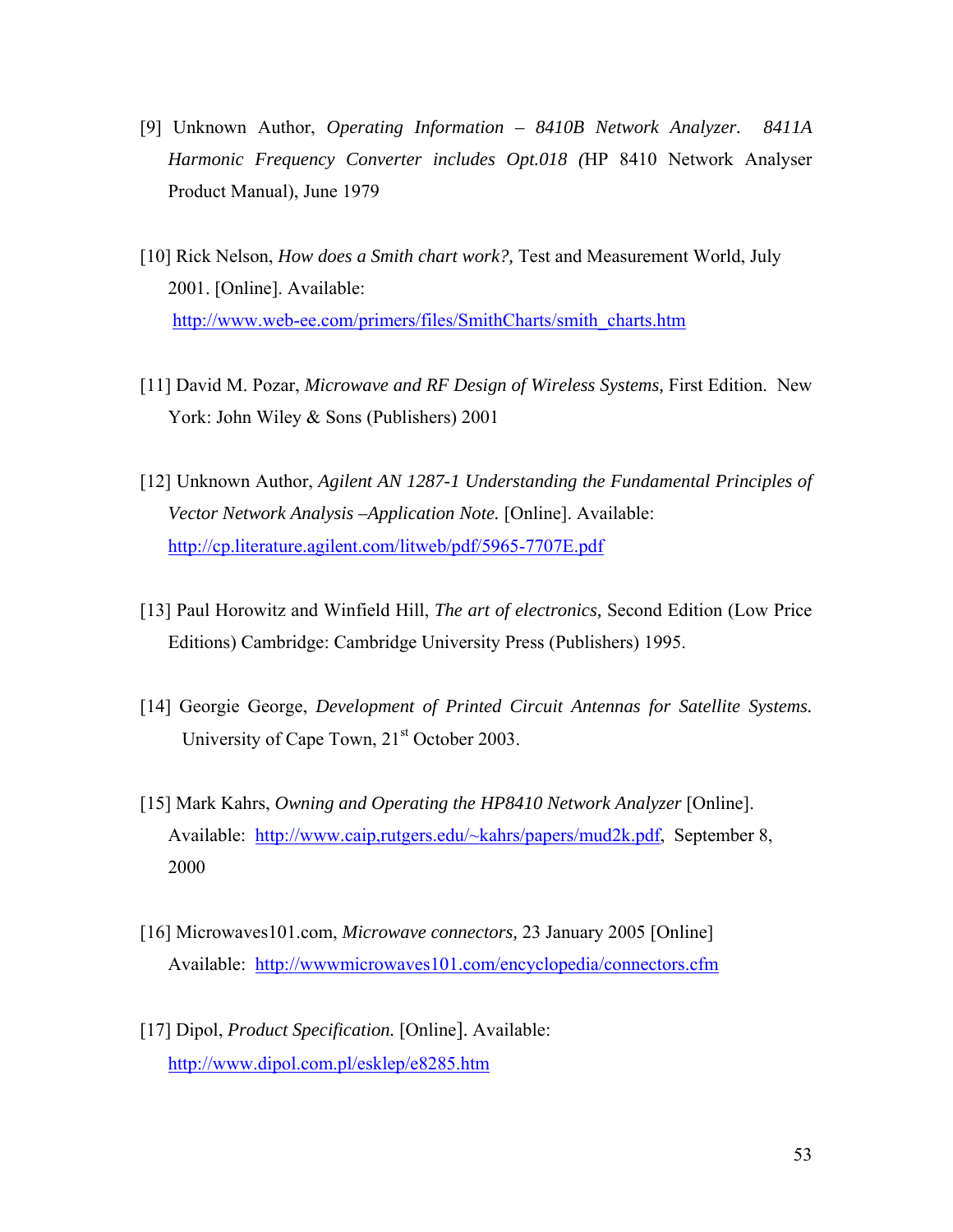- [18]Wireless Pro, *Product Description*. [Online].Available: [http://www.wirelesspro.co.uk/store/catalog/product\\_info.php?products\\_id=230](http://www.wirelesspro.co.uk/store/catalog/product_info.php?products_id=230)
- [19] Amphenol ®RF, *BNC connector series.* [Online]. Available: <http://www.amphenolrf.com/products/bnc.asp>